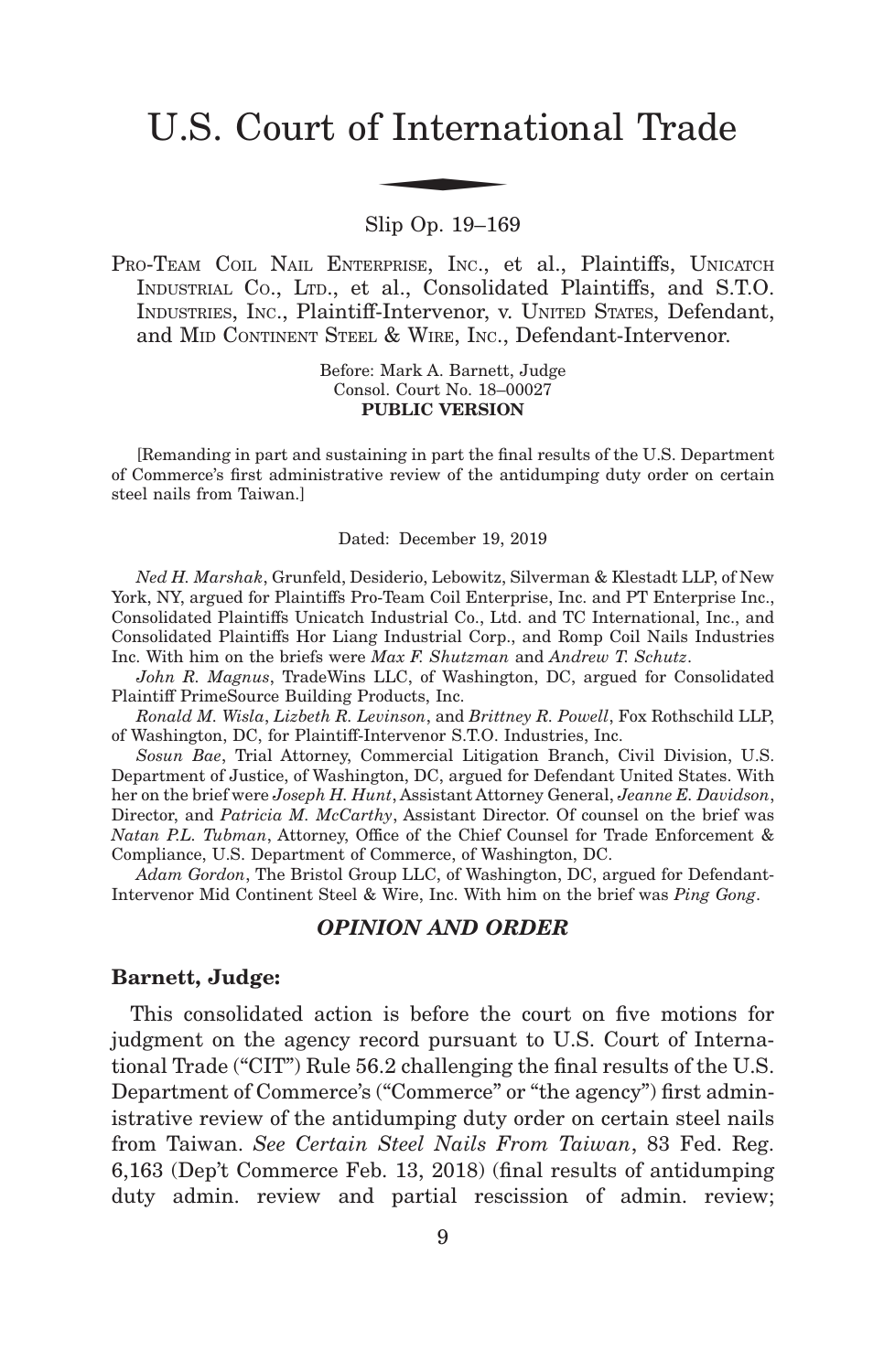2015–2016) ("*Final Results*"), ECF No. 20–2, and accompanying Issues and Decision Mem, A-583–854 (Feb. 6, 2018) ("I&D Mem."), ECF No.  $20-3.1$ 

Plaintiff Pro-Team Coil Nail Enterprise, Inc. ("Pro-Team") is a Taiwanese producer of subject merchandise; Plaintiff PT Enterprise Inc. ("PT") is Pro-Team's affiliated exporter. PT and Pro-Team (together, "PT/Pro-Team") contest Commerce's use of total facts otherwise available with an adverse inference (referred to as "total adverse facts available" or "total AFA") on the basis that PT/Pro-Team failed to timely provide quantity and value ("Q&V") figures concerning Pro-Team's home market sales and never provided the figures in the form and manner requested. Confidential Pls.' Mot. for J. on the Agency R., ECF No. 30, and Confidential Mem. of Law in Supp. of [] Pls.', Pro-Team Coil Nail Enter., Inc. and PT Enter. Inc. Mot. for J. on the Agency R. ("PT/Pro-Team's Mem."), ECF No. 30; Confidential Pl. PT's Reply to Def.'s Opp'n to PT's Mot. for J. on the Agency R. ("PT/Pro-Team's Reply"), ECF No. 44.

Consolidated Plaintiff Unicatch Industrial Co., Ltd. ("Unicatch") is a Taiwanese producer of subject merchandise; Consolidated Plaintiff TC International, Inc. ("TC Int'l") is Unicatch's affiliated U.S. reseller. Unicatch and TC Int'l (together, "TC/Unicatch") contest Commerce's use of total AFA to determine Unicatch's margin after concluding that Unicatch failed to provide a complete cost reconciliation. Confidential Pls.' Mot. for J. on the Agency R., ECF No. 32, and Confidential Mem. of Law in Supp. of Consol. Pls', Unicatch Indus. Co., Ltd. and TC Int'l, Inc. Mot. for J. on the Agency R. ("TC/Unicatch's Mem."), ECF No. 32; Confidential Pl. Unicatch's Reply to Def.'s Opp'n to Unicatch's Mot. for J. on the Agency R. (TC/Unicatch's Reply"), ECF No. 46.

Consolidated Plaintiff PrimeSource Building Products, Inc. ("PrimeSource"), a U.S. importer of subject merchandise, contests Commerce's decision to assign PT/Pro-Team and Unicatch rates based on total adverse facts available. Mot. for J. Upon the Agency R. under Rule 56.2 of Consol. Pl. PrimeSource Building Prods., Inc., ECF No. 29, and Mem. of P&A in Supp. of Rule 56.2 Mot. for J. on the Agency R by Consol. Pl. PrimeSource Building Prods. Inc. ("Prime-Source's Mem."), ECF No. 29–1; Pl. PrimeSource's Resp. to Def.'s Opp'n to Mot. for J. on the Agency R. ("PrimeSource's Reply"), ECF No. 43.

<sup>1</sup> The administrative record for this case is divided into a Public Administrative Record ("PR"), ECF No. 20–4, and a Confidential Administrative Record ("CR"), ECF No. 20–5. Parties submitted joint appendices containing record documents cited in their briefs. *See* Public J.A. ("PJA"), ECF No. 54; Confidential J.A. ("CJA"), ECF Nos. 55 (Vol. I), 55–1 (Vol. II), 55–2 (Vol. III), 55–3 (Vol. IV). The court references the confidential version of the relevant record documents, unless otherwise specified.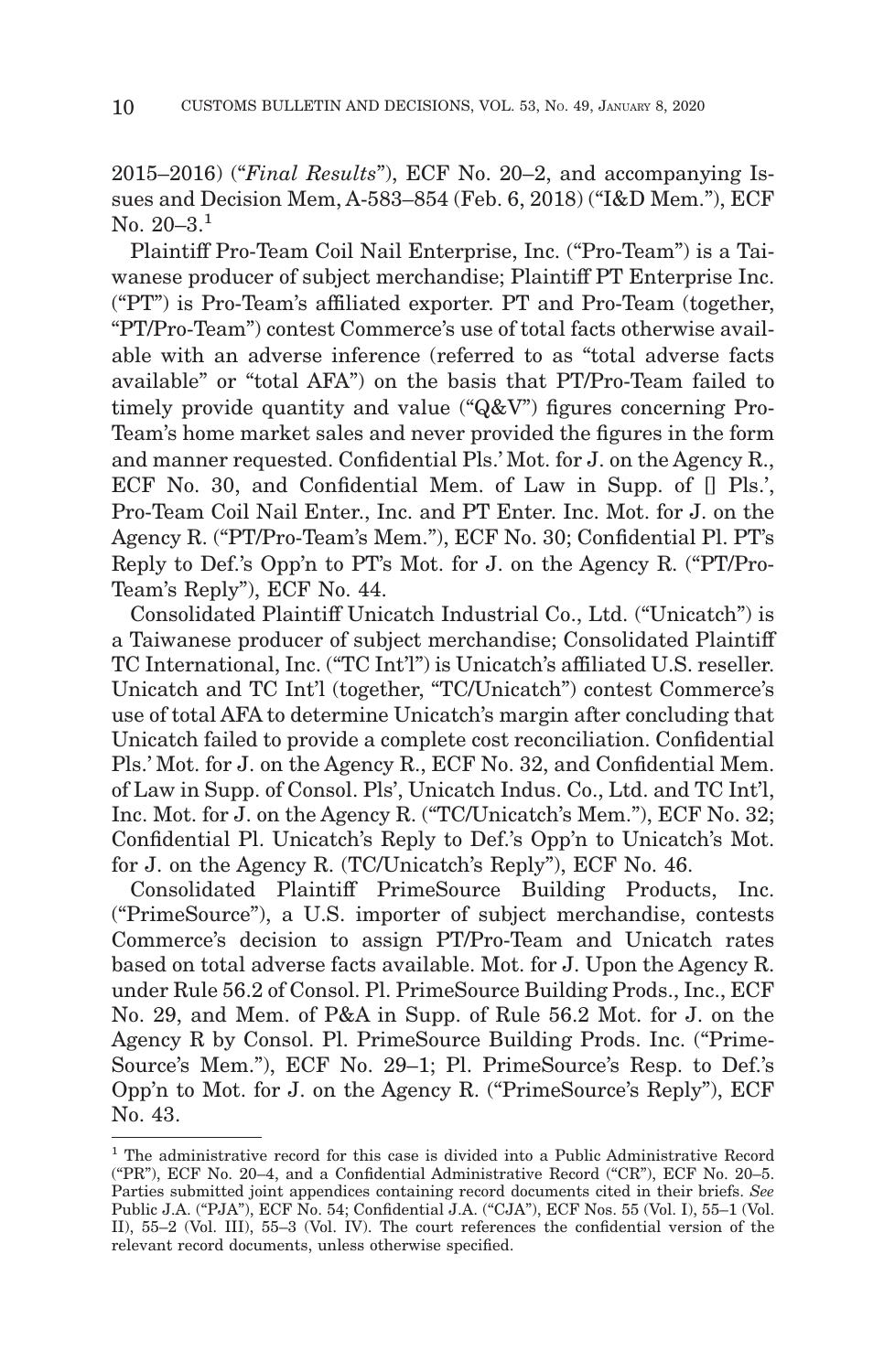Consolidated Plaintiffs Hor Liang Industrial Corp. ("Hor Liang") and Romp Coil Nails Industries ("Romp") (together, "HL/Romp") are Taiwanese producers and exporters of subject merchandise that were not selected for individual examination and received the "all-others" rate based on PT/Pro-Team's and Unicatch's adverse rates. HL/Romp challenge Commerce's summary denial of their ministerial error allegation and seek to preserve their right to obtain a revised rate in the event that PT/Pro-Team or TC/Unicatch succeed in their challenges. Pls.' Mot. for J. on the Agency R., ECF No. 34, and Mem. of Law in Supp. of Consol. Pls., Hor Liang Indus. Corp. and Romp Coil Nails Indus. Inc. Mot for J. on the Agency R. ("HL/Romp's Mem.") at 2, ECF No. 34; Pls. Hor Liang Indus. Corp. and Romp Coil Nails Indus. Inc.'s Reply to Def.'s Opp'n to Pls.' Mot. for J. on the Agency R., ECF No. 48.

Plaintiff-Intervenor S.T.O. Industries, Inc. ("S.T.O. Industries"), a U.S. importer of subject merchandise, supports the motions filed by PT/Pro-Team and TC/Unicatch. *See* Pl.-Int.'s Mot. for J. on the Agency R. ("S.T.O.'s Mot."), ECF No. 35.

Defendant United States ("the Government") and Defendant-Intervenor Mid Continent Steel & Wire, Inc. ("Mid Continent"), a domestic producer of subject merchandise and the petitioner in the underlying proceeding, defend the *Final Results*. Confidential Def.'s Mem. in Opp'n to Pls.' R. 56.2 Mots. for J. upon the Admin. R. ("Gov't's Resp."), ECF No. 37; Def.-Int.'s Resp. Br. ("Mid Continent's Resp."), ECF No. 42.

For the reasons discussed herein, the court remands Commerce's use of the facts otherwise available with respect to PT/Pro-Team; remands Commerce's use of an adverse inference when selecting from among the facts otherwise available with respect to Unicatch; declines to reach HL/Romp's first claim; and defers resolving HL/Romp's second claim.

## **BACKGROUND**

In July 2015, Commerce issued an order imposing antidumping duties on certain steel nails from Taiwan. *See Certain Steel Nails From the Republic of Korea, Malaysia, the Sultanate of Oman, Taiwan, and the Socialist Republic of Vietnam*, 80 Fed. Reg. 39,994, 39,996 (Dep't Commerce July, 13, 2015) (antidumping duty orders). In September 2016, Commerce initiated the first administrative review of that order. *Initiation of Antidumping and Countervailing Duty Admin. Reviews*, 81 Fed. Reg. 62,720 (Dep't Commerce Sept. 12, 2016). The period of review ("POR") was May 20, 2015, through June 30, 2016. *Id.* at 62,722.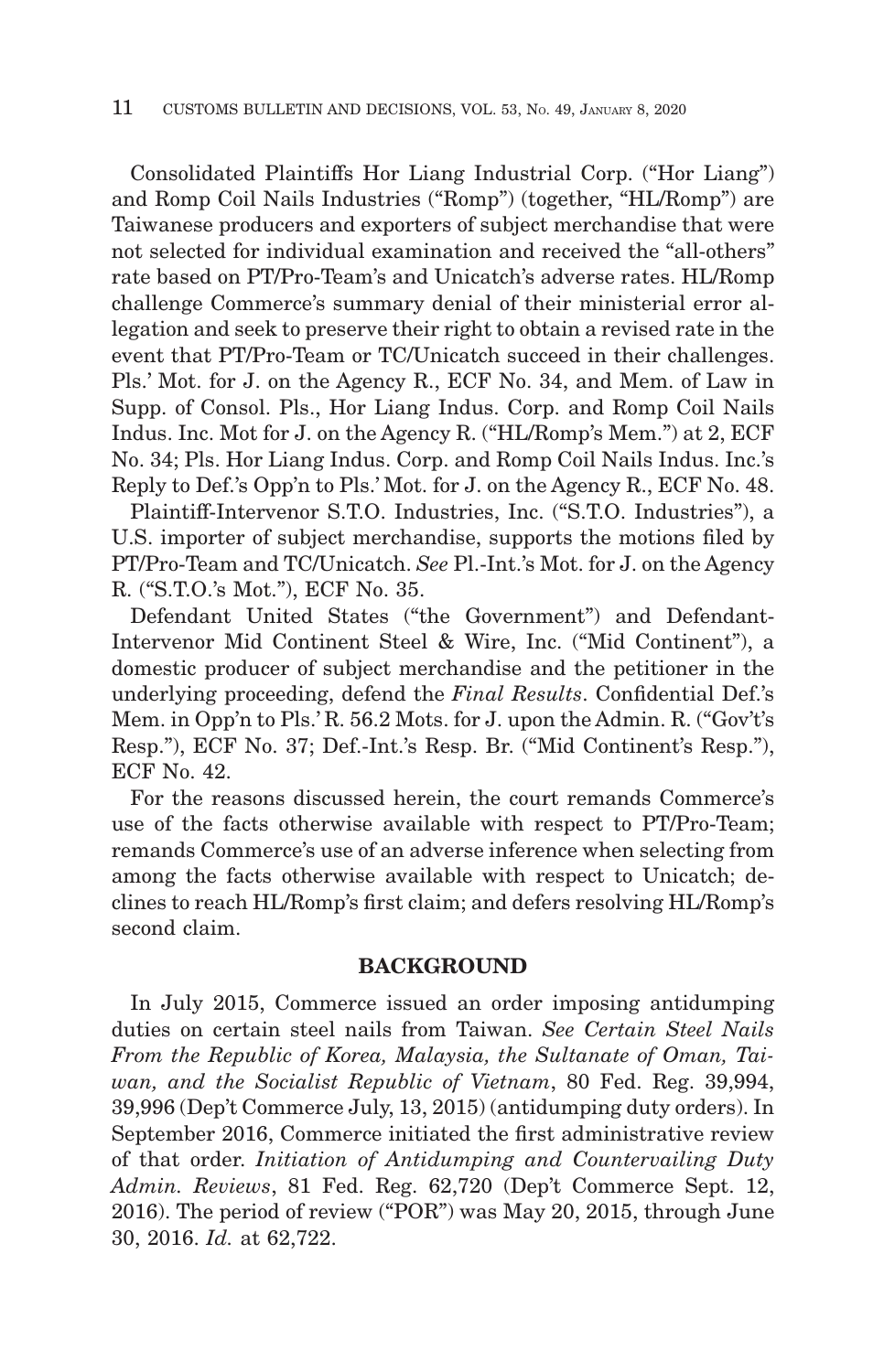Commerce initially selected PT and Bonuts Hardware Logistics Co., LLC ("Bonuts") as mandatory respondents. Selection of Respondents for the 2015–2016 Admin. Review of the Antidumping Duty Order on Certain Steel Nails from Taiwan (Nov. 29, 2016) at 1, PR 38, CJA Vol. I, Tab 3. On February 9, 2017, Commerce selected Unicatch as an additional mandatory respondent after Bonuts indicated its intent not to participate in the review. Selection of Additional Mandatory Respondent (Feb. 9, 2017) at 1, 3–4, PR 76, CJA Vol. II, Tab 17.

On August 7, 2017, Commerce published its preliminary results. *Certain Steel Nails From Taiwan*, 82 Fed. Reg. 36,744 (Dep't Commerce Aug. 7, 2017) (prelim. results of antidumping duty admin. review and partial rescission of admin. review; 2015–2016) ("*Preliminary Results*"), PR 154, PJA Tab 29. Commerce used total adverse facts available to assign PT/Pro-Team and Bonuts preliminary weighted-average dumping margins of 78.17 percent—the dumping margin alleged in the petition underlying the original investigation. *Id.* at 36,744–45; Decision Mem. for Prelim. Results of Antidumping Duty Admin. Review (July 31, 2017) ("Prelim. Mem.") at 12–13, PR 155, PJA Tab 30. Commerce preliminarily calculated a companyspecific weighted-average dumping margin of 34.20 percent for Unicatch. *Prelim. Results*, 82 Fed. Reg. at 36,745. In accordance with 19 U.S.C. § 1673d, Commerce preliminarily assigned Unicatch's calculated rate to Romp and Hor Liang. *Prelim. Results*, 82 Fed. Reg. at 36,744.<sup>2</sup>

Commerce published the *Final Results* on February 13, 2018. In a change from the *Preliminary Results*, Commerce used total AFA to determine the rate for Unicatch as well as PT/Pro-Team and Bonuts; thus, all individually-examined respondents received final dumping margins of 78.17 percent. *Id.* at 6,164. Consequently, the all-others rate assigned to Romp and Hor Liang increased to 78.17 percent to

<sup>2</sup> To calculate dumping margins for non-examined companies—such as Romp and Hor Liang—Commerce is guided by 19 U.S.C. § 1673d(c)(5). *See Prelim. Results*, 82 Fed. Reg. at 36,744. By its terms, 19 U.S.C. § 1673d applies to market economy investigations, not administrative reviews. As a general rule, however, Commerce looks to section  $1673d(c)(5)$ for guidance when calculating the rate for non-examined companies in administrative reviews. *See* I&D Mem. at 5. Section 1673d(c)(5)(A) provides that the "all-others rate" assigned to non-examined companies is calculated as "the weighted average of the estimated weighted average dumping margins" assigned to individually-examined companies, "excluding any zero and de minimis margins, and any margins determined entirely under section 1677e of this title [*i.e*., on the basis of adverse facts available]." 19 U.S.C. §  $1673d(c)(5)(A)$ . If, however, the dumping margins assigned to all individually-examined companies are zero, de minimis, or based on adverse facts available, Commerce "may use any reasonable method to establish the estimated all-others rate for exporters and producers not individually investigated, including averaging the estimated weighted average dumping margins determined for the exporters and producers individually investigated." *Id.* § 1673d(c)(5)(B).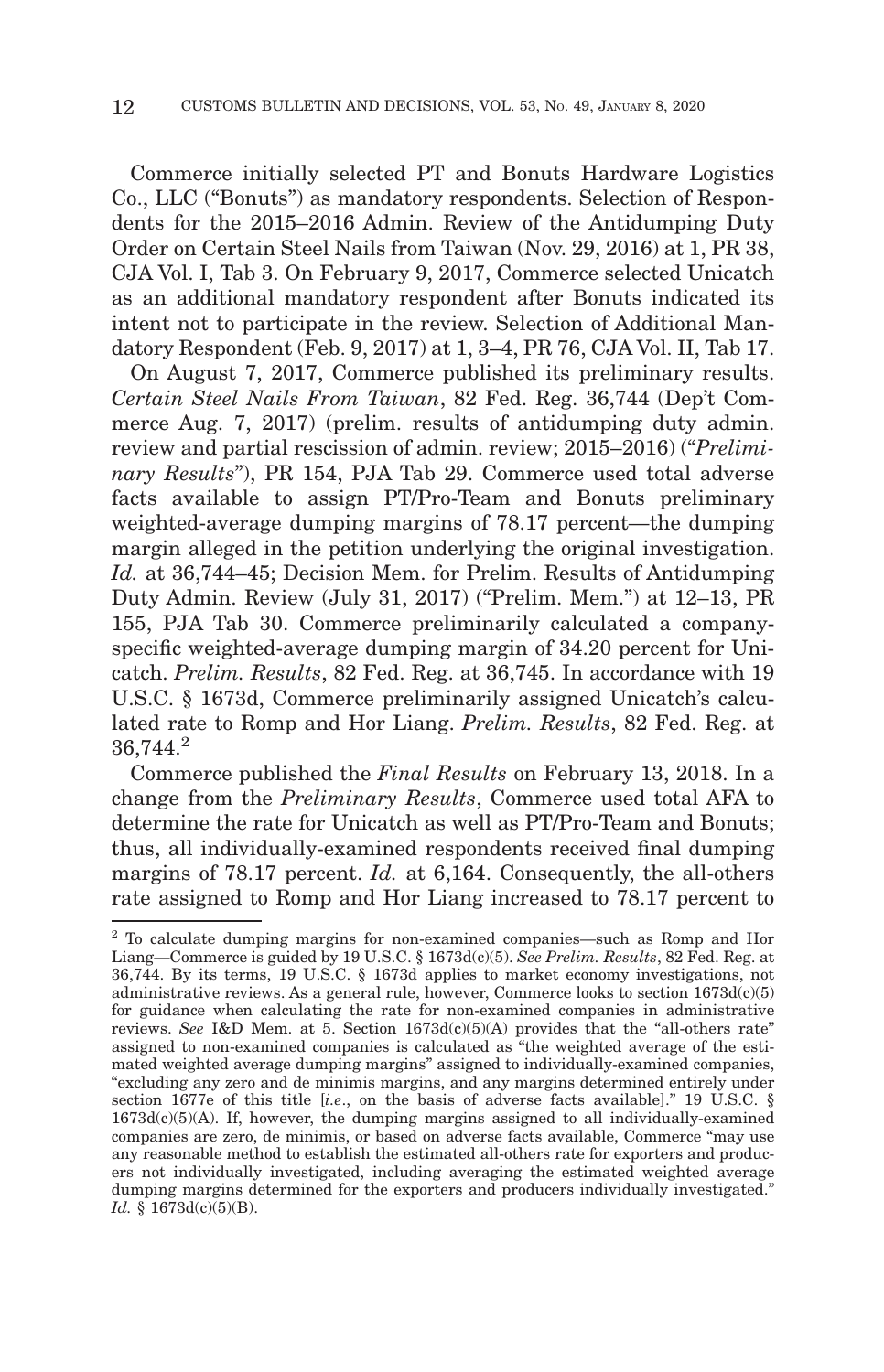reflect "the rate determined for all mandatory respondents." *Id.* at 6,164; *see also supra*, note 2.

On February 20, 2018, Romp and Hor Liang filed ministerial error comments regarding Commerce's calculation of the all-others rate. *See* Romp/HR Liang's Rejected Req. to Correct Clerical Error (Feb. 20, 2018), PR 196, PJA Tab 49. On February 27, 2018, Commerce rejected Romp and Hor Liang's ministerial error allegation. Rejection of Submission (Feb. 27, 2018), PR 209, PJA Tab 54. Commerce explained that it had not made a ministerial error as that term is defined by statute and regulation, and, "[b]ased upon [its] analysis of the comments received, [] will not amend [Romp's and Hor Liang's] margins." *Id.* The following day, Commerce removed the ministerial error allegation from the administrative record. Rejection of Submissions (Feb. 28, 2018), PR 207, PJA Tab 52. On March 15, 2018, Commerce denied HL/Romp's request to reinstate their ministerial error allegation on the administrative record. Rejection of Submission (Mar. 15, 2018), PR 215, PJA Tab 57.

In February 2018, PT/Pro-Team, TC/Unicatch, HL/Romp, and PrimeSource commenced actions challenging the *Final Results*. Summons, ECF No. 1; *Unicatch Indus. Co., Ltd., et al. v. United States*, No. 18-cv-00028 (CIT Feb. 22, 2018); *Hor Liang Indus. Corp., et al. v. United States*, No. 18-cv-00029 (CIT Feb. 22, 2018); *PrimeSource Building Prods., Inc. v. United States*, No. 18-cv-00030 (CIT Feb. 23, 2018). On September 24, 2018, the court denied the Government's motion to dismiss HL/Romp's complaint pursuant to CIT Rule 12(b)(1) for lack of subject matter jurisdiction and granted S.T.O. Industries' motion to intervene. *Hor Liang Indus. Corp. v. United States*, 42 CIT , 337 F. Supp. 3d 1310, 1329 (2018). The court also dismissed counts one and three of HL/Romp's amended complaint for failure to exhaust administrative remedies. *Id.* at 1324–28. On September 27, 2018, the court consolidated the actions under lead court no. 18–00027. Order (Sept. 27, 2018), ECF No. 25.

The court heard oral argument on the pending motions on November 21, 2019. Docket Entry, ECF No. 60.

## **JURISDICTION AND STANDARD OF REVIEW**

The court has jurisdiction pursuant to section  $516A(a)(2)(B)(iii)$  of the Tariff Act of 1930, as amended, 19 U.S.C.  $\S$  1516a(a)(2)(B)(iii)  $(2012)$ <sup>3</sup> and 28 U.S.C. § 1581(c). The court will uphold an agency

<sup>3</sup> All citations to the Tariff Act of 1930, as amended, are to Title 19 of the U.S. Code, and references to the U.S. Code are generally to the 2012 edition. However, The Trade Preferences Extension Act ("TPEA"), Pub. L. No. 114–27, § 502, 129 Stat. 362, 383–84 (2015), made several amendments to the antidumping and countervailing duty laws. Section 502 of the TPEA amended 19 U.S.C. § 1677e. *See* TPEA § 502. The TPEA amendments affect all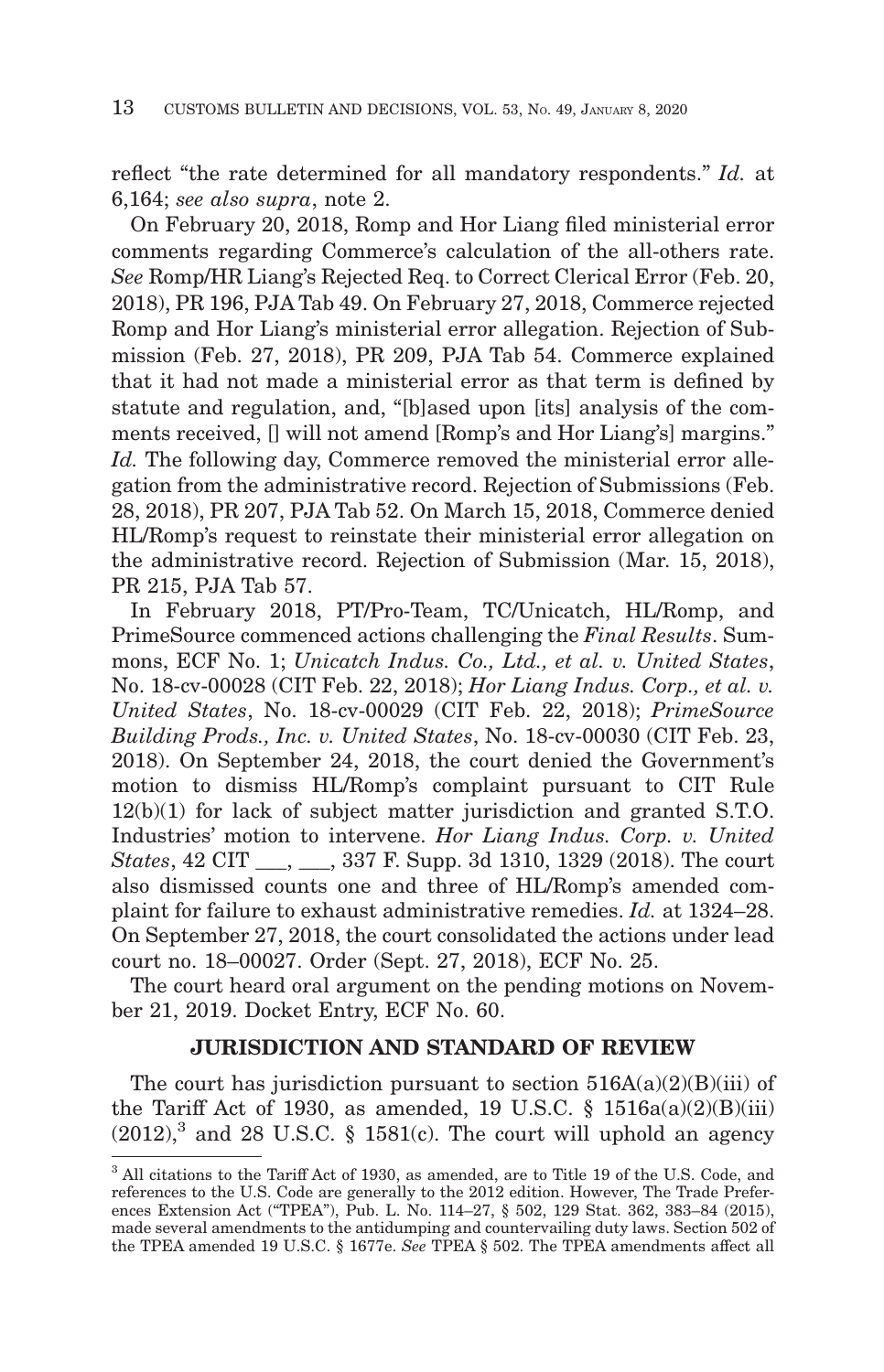determination that is supported by substantial evidence and otherwise in accordance with law.  $19 \text{ U.S.C.}$   $\& 1516a(b)(1)(B)(i)$ .

#### **DISCUSSION**

## **I. Commerce's Authority to Determine Margins Based on Total Adverse Facts Available**

When "necessary information is not available on the record," or an interested party "withholds information" requested by Commerce," "fails to provide" requested information by the submission deadlines "or in the form and manner requested," "significantly impedes a proceeding," or provides information that cannot be verified, Commerce "shall . . . use the facts otherwise available." 19 U.S.C. § 1677e(a).

Commerce's authority to use the facts otherwise available is subject to 19 U.S.C. § 1677m(d). *See id.* According to subsection 1677m(d), if Commerce

determines that a response to a request for information . . . does not comply with the request, [Commerce] shall promptly inform the person submitting the response of the nature of the deficiency and shall, to the extent practicable, provide that person with an opportunity to remedy or explain the deficiency in light of the time limits established for the completion of investigations or reviews . . . .

*Id*. If the respondent's subsequent submission is also deficient or untimely, Commerce may "disregard all or part of the original and subsequent responses," subject to subsection 1677m(e). *Id.*

Section  $1677m(e)$  provides that Commerce may not "decline to consider information that is . . . necessary to the determination but does not meet all the applicable requirements" when the information is timely submitted; "the information can be verified"; "the information is not so incomplete that it cannot serve as a reliable basis for reaching the applicable determination"; the proponent of the information "has demonstrated that it acted to the best of its ability in providing the information and meeting the requirements established by [Commerce]"; and "the information can be used without undue difficulties." *Id.* § 1677m(e).

Additionally, when Commerce determines that a respondent "has failed to cooperate by not acting to the best of its ability to comply

antidumping duty determinations made on or after August 6, 2015. *See* Dates of Application of Amendments to the Antidumping and Countervailing Duty Laws Made by the Trade Preferences Extension Act of 2015, 80 Fed. Reg. 46,793 (Dep't Commerce Aug. 6, 2015). Accordingly, all references to 19 U.S.C. § 1677e are to the amended version of the statute.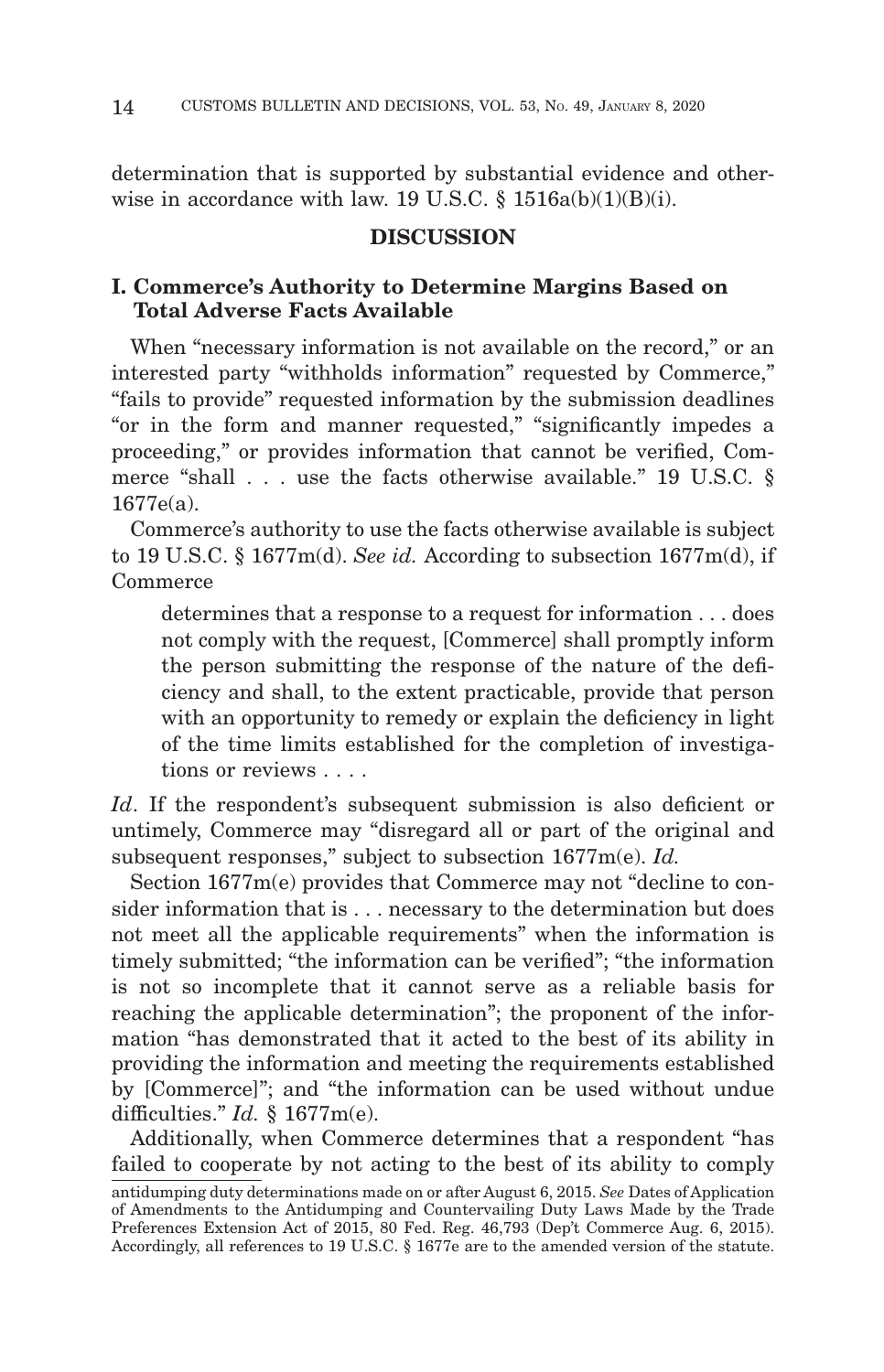with a request for information," it "may use an inference that is adverse to the interests of that party in selecting from among the facts otherwise available." *Id.* § 1677e(b). "Compliance with the 'best of its ability' standard is determined by assessing whether a respondent has put forth its maximum effort to provide Commerce with full and complete answers to all inquiries in an investigation." *Nippon Steel Corp. v. United States*, 337 F.3d 1373, 1382 (Fed. Cir. 2003);4 *see also Essar Steel Ltd. v. United States*, 678 F.3d 1268, 1275–76 (Fed. Cir. 2012).

Commerce generally uses total adverse facts available to determine dumping margins when "none of the reported data is reliable or usable." *Zhejiang DunAn Hetian Metal Co., Ltd. v. United States*, 652 F.3d 1333, 1348 (Fed. Cir. 2011) (citation omitted); *see also Nat'l Nail Corp. v. United States,* 43 CIT \_\_\_, \_\_\_, 390 F. Supp. 3d 1356, 1374 (2019) (explaining that "Commerce uses 'total adverse facts available'" when it applies "adverse facts available not only to the facts pertaining to specific sales or information . . . not present on the record, but to the facts respecting all of respondents' production and sales information that the [agency] concludes is needed for an investigation or review") (citation omitted).

# **II. Commerce's Use of Total AFA to Determine PT/Pro-Team's Margin**

## **A. Additional Background**

Dumping margins are determined generally from the difference between the normal value and the export price or constructed export price of the subject merchandise. *See* 19 U.S.C. § 1673. To calculate normal value, Commerce typically uses "the price at which the foreign like product is first sold . . . for consumption in the exporting country, in the usual commercial quantities and in the ordinary course of trade and, to the extent practicable, at the same level of trade as the export price or constructed export price." *Id.* §  $1677b(a)(1)(B)(i)$ . However, if "the aggregate quantity (or value) of the foreign like product sold in the exporting country . . . is less than 5 percent of the aggregate quantity (or value) of sales of the subject merchandise to the United States," *id.* § 1677b(a)(1)(C), Commerce may look to third country sales or base normal value on constructed

<sup>4</sup>*Nippon Steel* predates the TPEA. However, the relevant statutory language discussed in that case remains unchanged. *Compare* 19 U.S.C. § 1677e(b) (2012), *with* 19 U.S.C. § 1677e(b)(1) (2015).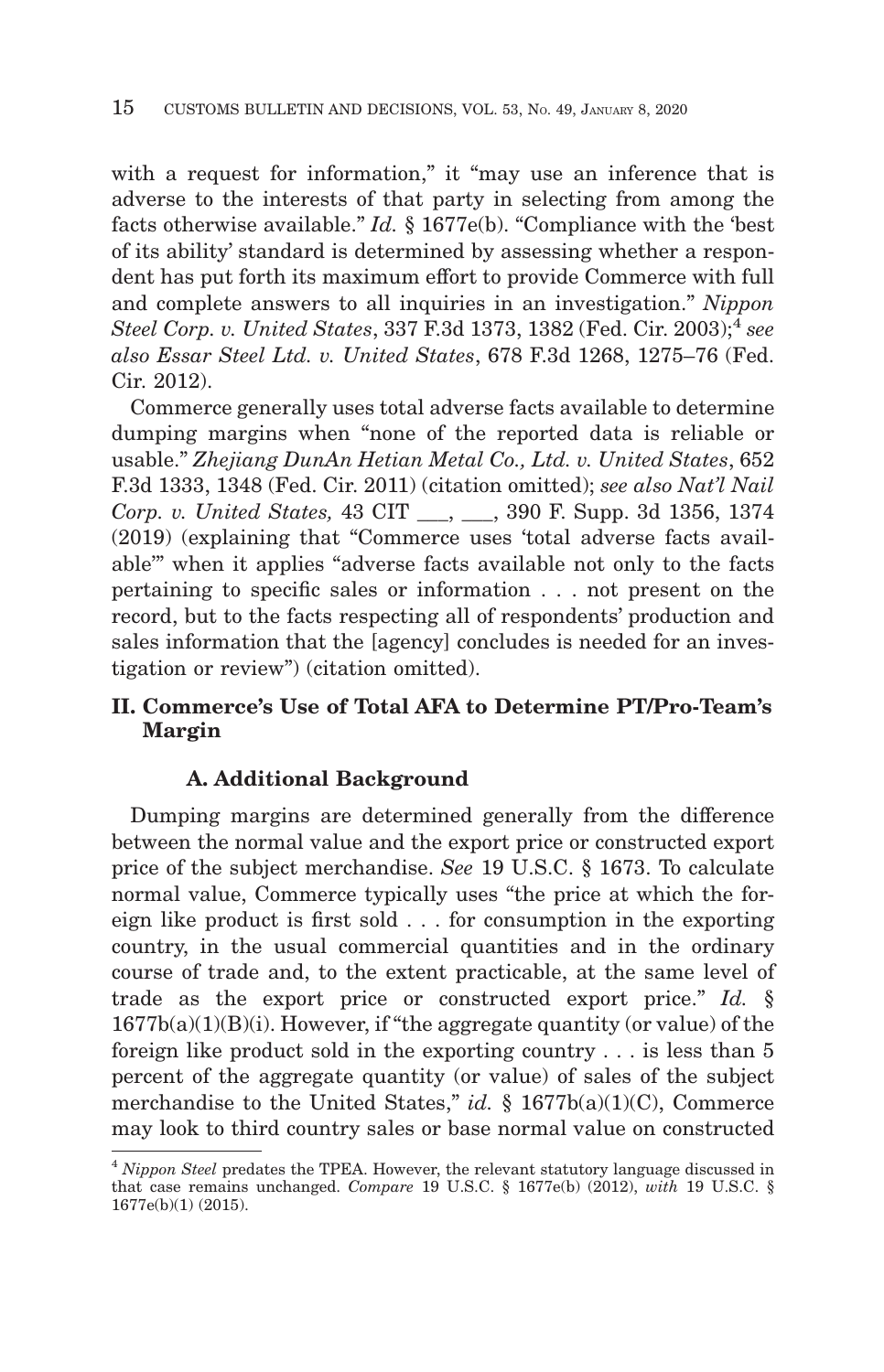value  $({}^{\omega}CV^{n})$ ,<sup>5</sup> *id.* § 1677b(a)(1)(B)(ii), (a)(1)(C), (a)(4); *see also* 19 C.F.R.  $$351.404(a)–(b)$ .<sup>6</sup>

Accordingly, in order to ascertain the proper basis for determining normal value, Commerce instructed PT/Pro-Team to report the quantity and value of subject merchandise sold during the period of review in or to the United States. Req. for Information (Nov. 29, 2016) at A-1, PR 39–41, CJA Vol. I, Tab 4. Commerce further instructed:

If your home market does not meet the five percent threshold . . . , report the sales to each of the three largest (by volume) third-country markets (provided each meets the five percent threshold) in the [Q&V] chart . . . . If the volume of your largest third-country market sales of the foreign like product is also less than five percent of the volume of your sales to the United States of the subject merchandise, do not report this market. If this is the case, you are required to respond to section D of this questionnaire.

*Id.* at A-2. PT/Pro-Team reported that it had no sales in the home market or any third country markets and, thus, Pro-Team would respond to Commerce's section D questionnaire. PT Enter. Sec. A Resp. (Jan. 4, 2017) ("PT's AQR") at 3, CR 8–16, PR 57–59, CJA Vol. I, Tab 10. PT/Pro-Team provided a Q&V chart reflecting PT's sales to the United States. *Id.* at Ex. A-1.

PT/Pro-Team's section C questionnaire response contained additional information regarding its sales to the United States. PT Enter. Sec. C Resp. (Jan. 19, 2017) ("PT's CQR"), CR 23–25, PR 70, CJA Vol. II, Tab 12. However, the sales reconciliation worksheet appended to that response contained a summary amount reflecting POR sales of subject merchandise in the home market. *Id.* at Ex. C-2, Sales Reconciliation Worksheet, Sec. II, Line Item I.4.7 Accompanying spreadsheets disaggregated PT's and Pro-Team's respective sales to U.S. and Taiwanese markets. *See id.*

Commerce issued PT/Pro-Team a supplemental questionnaire seeking clarification as to whether Pro-Team or PT sold "the merchandise under review" in the domestic market and, if so, to identify all such

<sup>5</sup> Constructed value consists of the cost of production, selling, general, and administrative expenses, profit, and other expenses incidental to preparing the subject merchandise for export to the United States. 19 U.S.C. § 1677b(e).

<sup>6</sup> Commerce typically considers sufficiency in terms of the aggregate *quantity* of sales in the home market but will consider the aggregate *value* of sales "if quantity is not appropriate." 19 C.F.R. § 351.404(b)(2).

 $^7$  The worksheet indicates that Pro-Team sold NT\$[[  $\hfill$  ]]—equal to U.S.\$ [[ ]]—worth of subject merchandise in Taiwan for the combined calendar year 2015 and January to June 2016. PT's CQR at Ex. C-2, Sales Reconciliation Worksheet, Sec. II, Line Item I.4. The domestic sales value equals about  $[[ \quad]]$  percent of PT's U.S.\$ [[ ]] in sales to the United States. *See id.*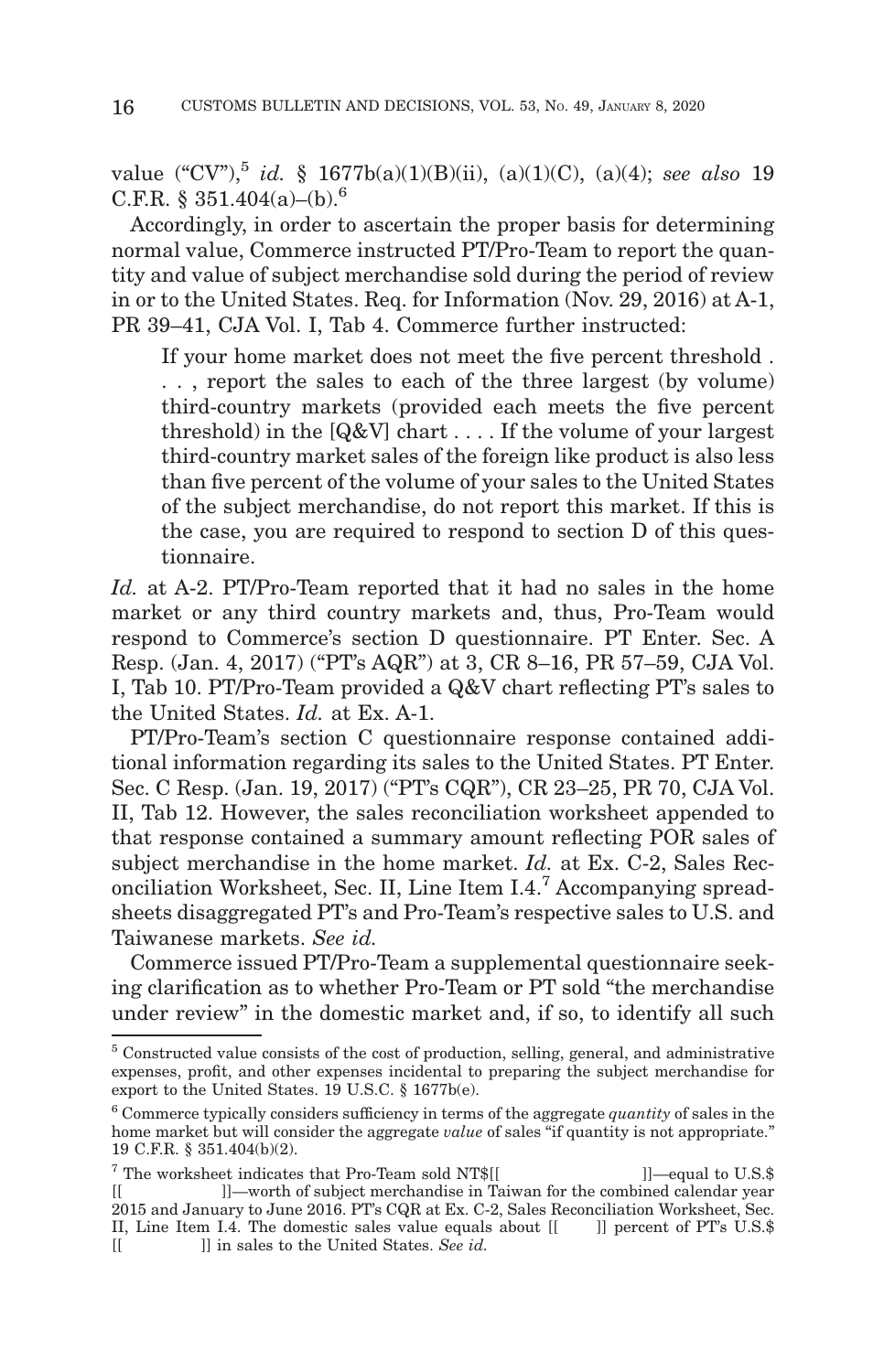products. PT Enter. Secs. A–D Suppl. Questionnaire Resp. (Apr. 21, 2017) ("PT's 1st Suppl. QR") at 8–9, CR 37–38, PR 109, CJA Vol. II, Tab 23. PT/Pro-Team responded that Pro-Team sold the merchandise at issue to domestic resellers for export, but PT did not have any domestic sales. *Id.* PT/Pro-Team submitted a list of all products sold by Pro-Team in the domestic market. *Id.* at Ex. SA-7.

Soon thereafter, Mid Continent submitted a letter to Commerce in which it identified the inconsistency between PT/Pro-Team's section A questionnaire response regarding the lack of home market sales and PT/Pro-Team's supplemental questionnaire response acknowledging sales in the domestic market. Comments on PT Enter. Inc. and Pro-Team Coil Nail Enter., Inc.'s Suppl. Secs. A, C, and D Questionnaire Resp. (May 1, 2017) at 2, CR 45, CJA Vol. III, Tab 26. Mid Continent requested Commerce to instruct PT/Pro-Team to provide revised Q&V data to the extent the products sold in the home market constituted subject merchandise in order to "confirm that its home market remains non-viable" as the basis for normal value. *Id.*

Commerce issued PT/Pro-Team a second supplemental questionnaire requesting: (1) "a detailed description of each of the products listed" in Exhibit SA-7 (products sold in the home market by Pro-Team); (2) an explanation "why the product is not subject merchandise"; (3) and, to the extent any products listed in Exhibit SA-7 are subject merchandise, revised home market Q&V figures. Suppl. Questionnaire (May 16, 2017) at 4, CR 49, PR 119, CJA Vol. III, Tab 29. PT/Pro-Team responded that all products listed in Exhibit SA-7 consisted of subject merchandise and provided a detailed description of each in Exhibit SS-5. PT Enter. Second Suppl. Questionnaire Resp. (June 6, 2017) ("PT's 2nd Suppl. QR") at 3, CR 56–65, PR 135–136, CJA Vol. III, Tab 36. PT/Pro-Team did not, however, provide revised Q&V figures. *See id.*

Mid Continent alerted Commerce to PT/Pro-Team's failure to provide the revised Q&V figures and urged Commerce to use total AFA on the basis that PT/Pro-Team's omission "fully supports an inference that its home market in fact is viable, because otherwise PT would have reported the data requested." Initial Comments on PT Enter. Inc. and Pro-Team Coil Nail Enter., Inc.'s Second Suppl. Questionnaire Resp. (June 9, 2017) at 3–4, PR 139, PJA Tab 24. PT/Pro-Team sought to rebut Mid Continent's assertion, explaining that its omission of home market Q&V data from the chart appended to its initial section A questionnaire response and its statement that it did not sell the merchandise under review in the home market resulted from its failure to account for Pro-Team's home market sales. PT Enter./Pro-Team Resp. to Pet'r's Initial Comments on PT and Pro-Team's Second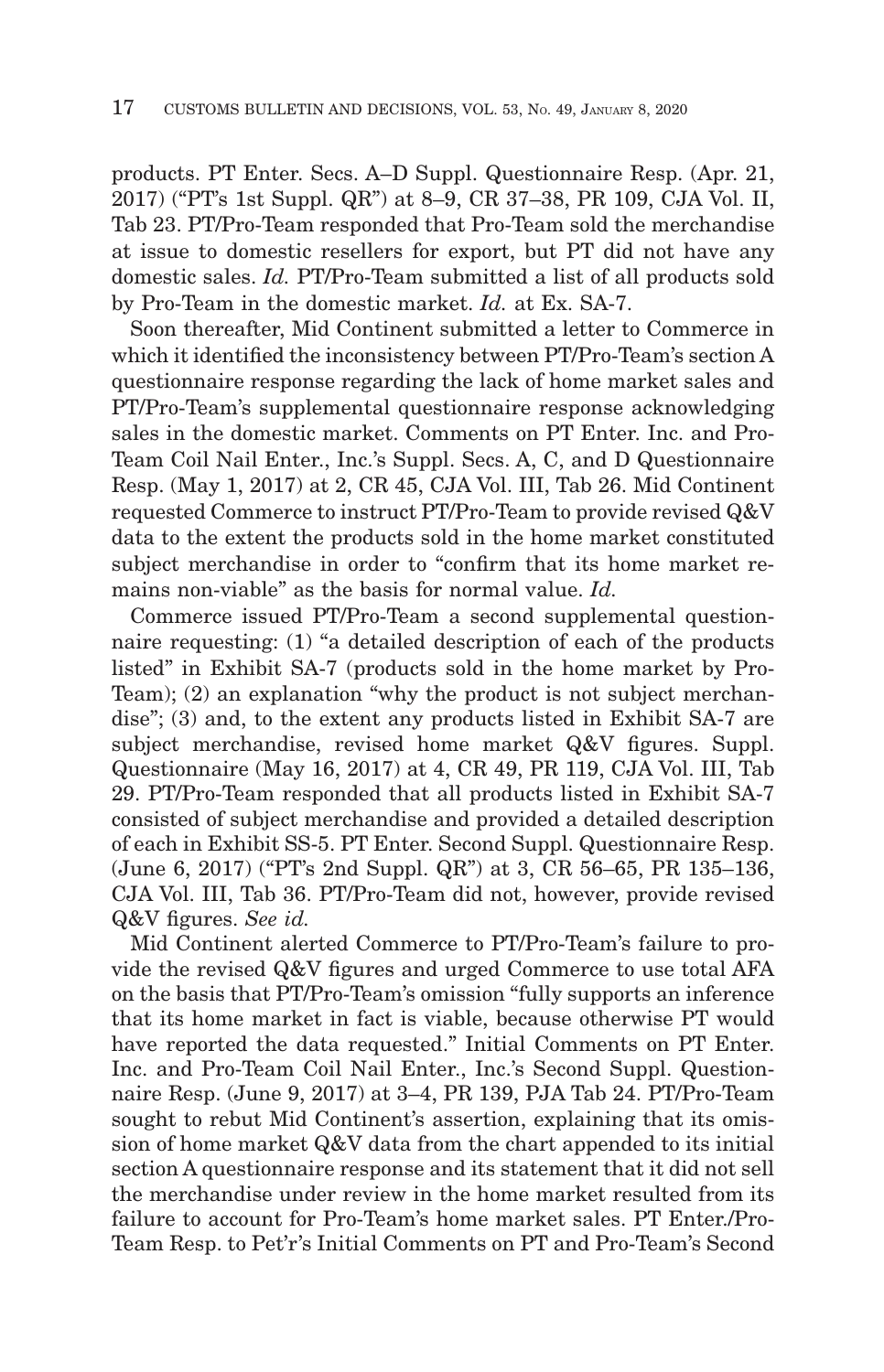Suppl. Questionnaire Resp. (June 14, 2017) ("PT's Rebuttal Cmts.") at 2 n.1, CR 72–73, CJA Vol. IV, Tab 40. PT/Pro-Team also stated that it had "inadvertently neglected" to include revised Q&V figures in its second supplemental questionnaire response, *id.* at 2 n.2, and attached a schedule reflecting Q&V data for Pro-Team's POR domestic sales of subject merchandise, *id.* at Ex. P-2 ("the Q&V Schedule"). PT/Pro-Team further explained that Q&V data for Pro-Team's home market sales was on the record since it filed its original sections C and D questionnaire responses in January 2017. *Id.* at 3–4 (citing PT's CQR, Ex. C-2; PT Enter. Sec. D Resp. (Jan. 19, 2017) ("PT's DQR") at Ex. D-7.2, CR 26–27, CJA Vol. II, Tab 13). PT/Pro-Team noted that the total quantity of home market sales was "clearly *de minimis*, well below the 5 [percent] threshold, and [] the [agency]'s use of constructed value to determine normal value, as it did during the [originall investigation, is absolutely appropriate." *Id.* at 4.<sup>8</sup> Commerce rejected PT/Pro-Team's arguments and preliminarily used total AFA to determine PT/Pro-Team's margin. *Prelim. Results*, 82 Fed. Reg. at 36,744–45.

PT/Pro-Team filed an administrative case brief in which it argued, *inter alia*, that judicial precedent from the U.S. Court of Appeals for the Federal Circuit ("Federal Circuit") required Commerce to weigh the principles of finality and accuracy before disregarding the Q&V Schedule and using total AFA. Admin. Case Br. of PT (Sept. 22, 2017) at 17–20, CR 93, PR 175, CJA Vol. IV, Tab 57 (discussing *NTN Bearing Corp. v. United States*, 74 F.3d 1204, 1205, 1206–08 (Fed. Cir. 1995), *Timken U.S. Corp. v. United States*, 434 F.3d 1345, 1346–48 (Fed. Cir. 2006), and their progeny).9 Commerce denied PT/Pro-Team's request and continued to use total AFA to determine PT/Pro-Team's final dumping margin. I&D Mem. at 11–15. Commerce reasoned that *NTN Bearing* and *Timken* were inapplicable on the basis that the "issues" in this case "go far beyond mere clerical errors." *Id*. at 14 & nn.48–52 (citations omitted).

Regarding its authority to use the facts otherwise available, Commerce concluded that PT/Pro-Team's failure to submit home market Q&V information within the time provided or in the form and manner

<sup>&</sup>lt;sup>8</sup> Specifically, Pro-Team sold  $[[ \quad]]$  kilograms of subject merchandise in the home market, which represents  $\begin{bmatrix} \end{bmatrix}$  percent of PT's U.S. sales quantity. PT's Rebuttal Cmts. at 4.

<sup>9</sup>*NTN Bearing* held that Commerce abused its discretion when it refused to consider corrections to clerical errors based on the untimely submission of the corrective information submitted soon after Commerce issued its preliminary determination. 74 F.3d at 1207–09. *Timken* found that Commerce erred in initially refusing to consider correcting errors identified after the preliminary determination but before the final determination. 434 F.3d at 1351–54 (affirming the CIT's remand to the agency for reconsideration of its initial position). Nevertheless, the *Timken* court sustained Commerce's subsequent decision not to utilize the corrective information. 434 F.3d at 1351–57.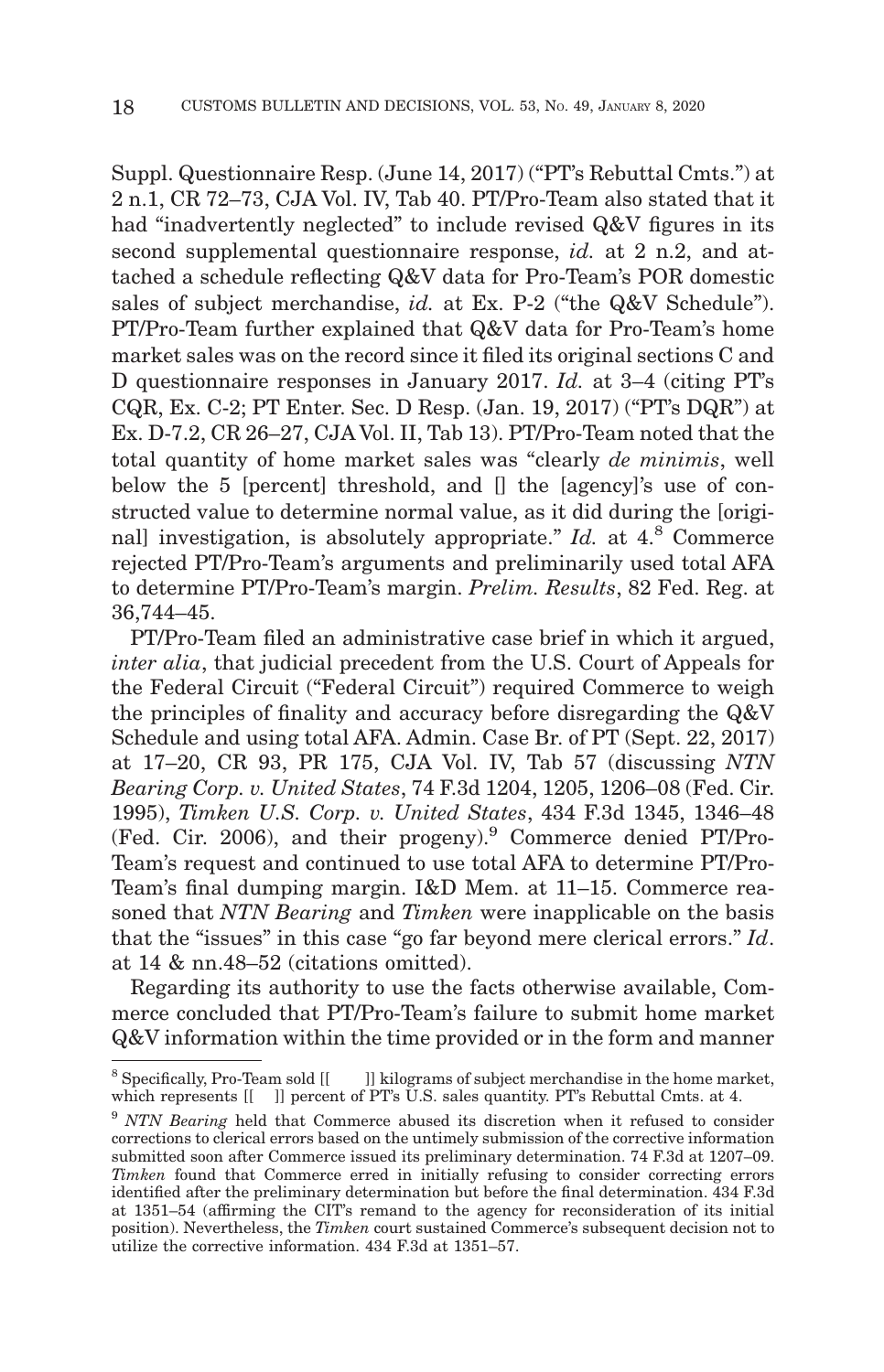requested meant that "the record lacks the necessary information to determine the viability of PT/Pro-Team's home market or the accuracy of the reported data." *Id.* at 13. Commerce further found that "PT/Pro-Team withheld certain home market sales data that was requested by Commerce" and "significantly impeded the proceeding by requiring multiple questionnaires to address the basic threshold issue" of home market viability. *Id.* Commerce determined to use *total* facts otherwise available "because 'the missing information is core to the antidumping analysis and leaves little room for the substitution of partial facts [available] without undue difficulty.'" *Id.* at 14 & n.45 (quoting *Mukand Ltd. v. United States*, 767 F.3d 1300, 1308 (Fed. Cir. 2014)). Commerce further concluded that PT/Pro-Team's conduct surrounding its belated submission of home market Q&V figures meant that the "requirements of  $[19 \text{ U.S.C. } § 1677 \text{m(d)}$  and  $(e)]$  have been satisfied" and the use of "total AFA is warranted." *Id.* at 14.

## **B. Commerce Must Reconsider its Decision to Use Total AFA**

PT/Pro-Team contends that Commerce abused its discretion when it disregarded the Q&V Schedule; Commerce's conclusions that PT/ Pro-Team withheld information, failed to provide information within the time provided or in the form and manner requested, or significantly impeded the proceeding are unsupported by substantial evidence; and the record likewise does not support Commerce's use of an adverse inference. PT/Pro-Team's Mem. at 19–44; PT/Pro-Team's Reply at 8, 11–21. PrimeSource advances substantially similar arguments. *See* PrimeSource's Mem. at 5–17; PrimeSource's Reply at 7–16. S.T.O. Industries adopts by incorporation PT/Pro-Team's arguments. S.T.O.'s Mot. at 1.

The court finds that Commerce's determination that the "record lacks the necessary information to determine the viability of PT/Pro-Team's home market or the accuracy of the reported data," I&D Mem. at 13, is unsupported by substantial evidence. Thus, this matter is remanded for further consideration.

As previously noted, Commerce did not reject the Q&V Schedule (or the rebuttal comments to which it was appended) on the basis that it contained untimely filed factual information pursuant to its regulatory authority to reject such information. *See* I&D Mem. at 13–14; 19 C.F.R. § 351.302(d)(1)(i).<sup>10</sup> Rather, Commerce disregarded the Q&V Schedule because PT/Pro-Team submitted the information seven

<sup>&</sup>lt;sup>10</sup> For this reason, the Government's assertion that Commerce properly disregarded the Q&V Schedule because it contained untimely new factual information is impermissible *post hoc* reasoning the court may not consider. *See Burlington Truck Lines, Inc. v. United States*, 371 U.S. 156, 168–69 (1962); Gov't's Resp. at 23–24.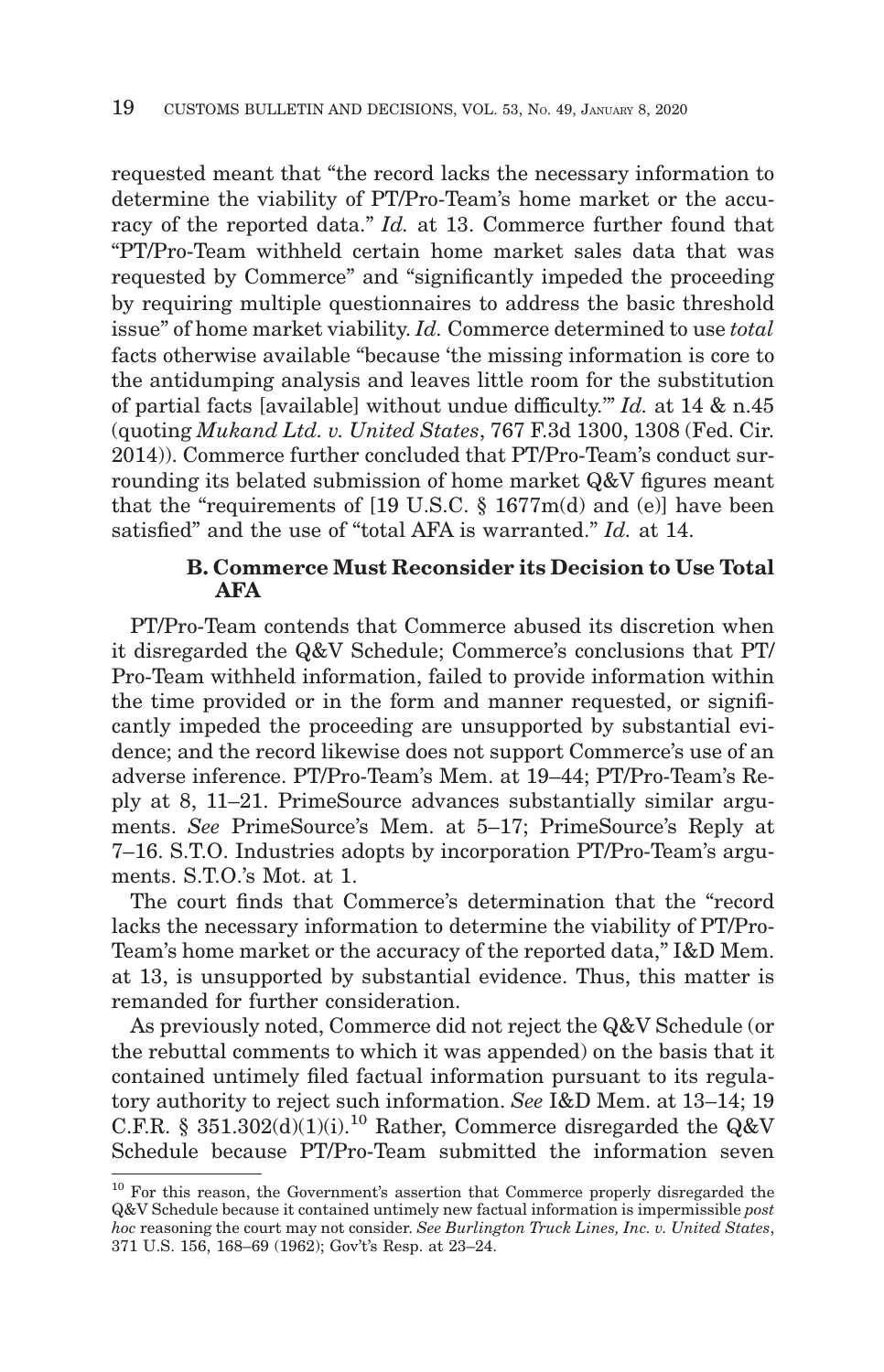days after the deadline for its second supplemental questionnaire response and failed to submit the information in the form and manner requested. *See* I&D Mem. at 13.11 Section 1677e permits Commerce to use the facts otherwise available when a respondent "fails to provide [necessary] information by the deadlines for submission of the information or in the form and manner requested"; however, that authority is subject to 19 U.S.C. § 1677m(e) and a remand is required for Commerce to conduct the proper analysis required by that statutory provision.

Commerce's assertion that the statutory requirements for section 1677m(e) "have been satisfied," I&D Mem. at 14, is largely conclusory and there is no indication that Commerce considered whether the Q&V Schedule "is not so incomplete that it cannot serve as a reliable basis for reaching the applicable determination" or whether it "can be used without undue difficulties," 19 U.S.C. § 1677m(e)(3),(5). Moreover, Commerce's reliance on the untimeliness of PT/Pro-Team's filing to disregard the information contained therein was an abuse of discretion and the agency's finding that PT/Pro-Team failed to act to the best of its ability lacks substantial evidence. I&D Mem. 13–15; *see also* 19 U.S.C. § 1677m(e)(1),(4).

 $^{11}$  Commerce's determination that PT/Pro-Team "withheld" home market sales data, I&D Mem. at 13, is unsupported by substantial evidence. PT/Pro-Team provided information related to Pro-Team's domestic sales in its section C questionnaire response, first and second supplemental questionnaire responses, and, finally, in the Q&V Schedule. *See* PT's CQR at Ex. C-2; PT's 1st Suppl. QR at 8–9, Ex. SA-7; PT's 2nd Suppl. QR at 3, Ex. SS-5; Q&V Schedule.

Commerce's determination that PT/Pro-Team "significantly impeded the proceeding," I&D Mem. at 13, 14, is also unsupported by substantial evidence. Commerce supports its finding with several conclusory sentences but fails to specify any particular impediment. *See id.* The issuance of supplemental questionnaires is not uncommon and, as Commerce has elsewhere acknowledged, while its "strive[s] to make viability determinations early in an investigation or review, . . . there may be instances in which the [agency] must delay or reconsider a decision on viability." Antidumping Duties; Countervailing Duties, 62 Fed. Reg. 27,296, 27,358 (Dep't Commerce May 19, 1997) (final rule); *see also id.* at 27,335 (noting several circumstances potentially delaying viability determinations, such as when initial section A questionnaire responses "are so incomplete as to hinder a party's ability to make a market viability allegation, or the information necessary to make a market viability allegation is not available as part of the section A response"). Commerce's conclusion that PT/Pro-Team's conduct "resulted in Commerce having to fully extend the deadline for the preliminary results," I&D Mem. at 14, is also unsupported by substantial evidence. Commerce extended the deadline for several reasons, including the "need [for] additional time to fully consider petitioner's comments on the questionnaire responses of the respondents" and because of the complexity of the case with regard to "home market sales reporting, database revisions, and other issues such as the appropriate calculation of constructed value profit." Extension of Time Limit for Prelim. Results of Antidumping Duty Admin. Review (June 27, 2017) at 1–2, PR 151, PJA Tab 27. Moreover, Commerce never specified how extending the deadline for the preliminary determination constituted a significant impediment.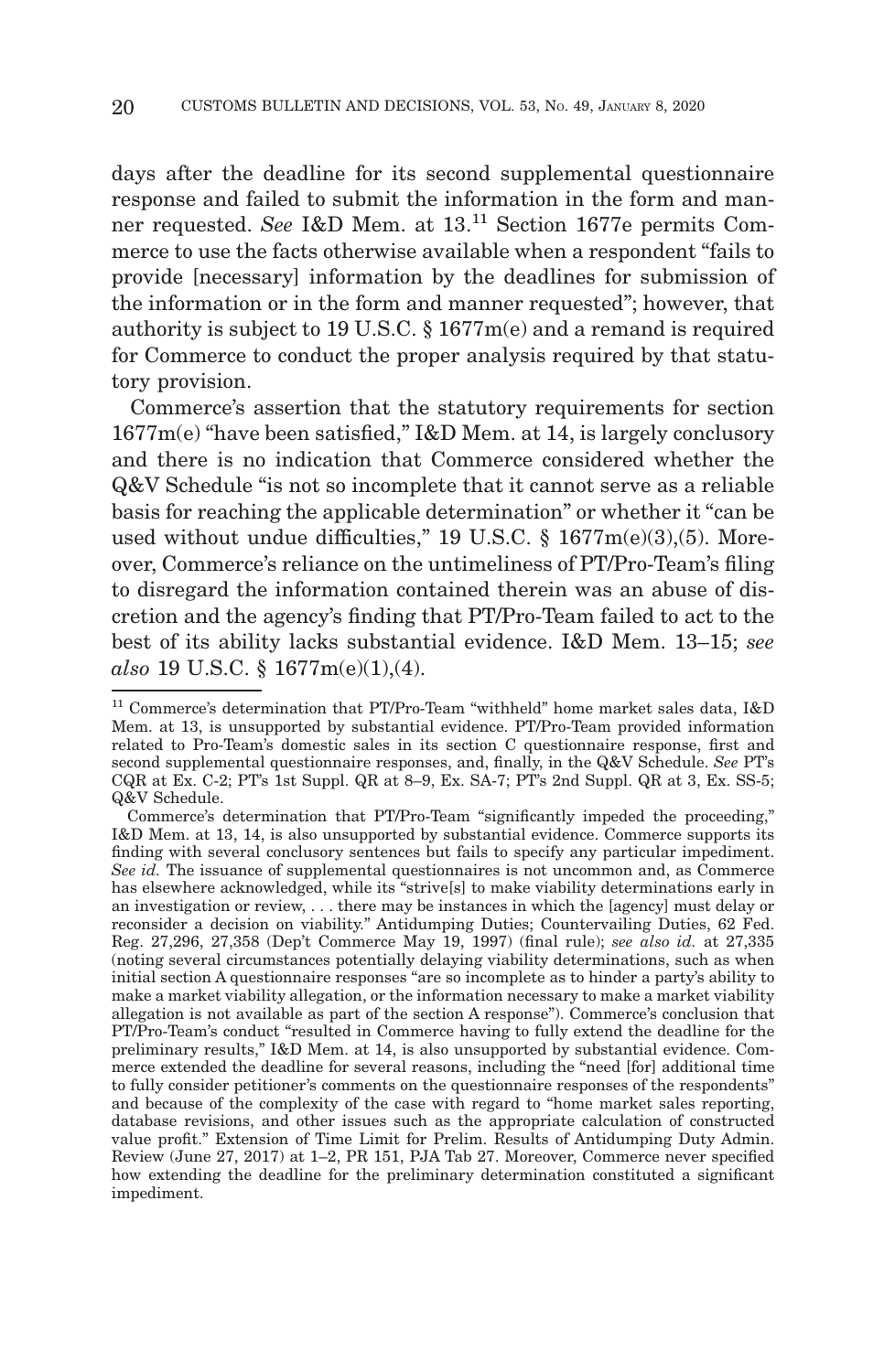Regarding the issue of untimeliness, it is well-settled that a deadline-setting regulation that "is not required by statute may, in appropriate circumstances, be waived and must be waived where failure to do so would amount to an abuse of discretion." *NTN Bearing*, 74 F.3d at 1207. Commerce erred in disregarding *NTN Bearing* and *Timken* based on the agency's conclusion that PT/Pro-Team had not made a clerical error. I&D Mem. at 14; Gov't's Resp. at 22–23.<sup>12</sup> "Commerce is free to correct *any* type of [respondent] error—clerical, methodology, substantive, or one in judgment—in the context of making an antidumping duty determination, provided that the [respondentl seeks correction before Commerce issues its final results and adequately proves the need for the requested corrections." *Timken*, 434 F.3d at 1353 (emphasis added); *see also Fischer S.A. Comercio, Industria and Agricultura v. United States*, 34 CIT 334, 346, 700 F. Supp. 2d 1364, 1375 (2010) ("*Timken* and *NTN Bearing* both stress that, at the preliminary results stage, Commerce abuses its discretion where it refuses to let a respondent establish an accurate dumping margin by correcting mistakes in its response.").

When "reviewing Commerce's decision to reject corrective information" the court may consider "Commerce's interest in ensuring finality, the burden of incorporating the information, and consideration of whether the information will increase the accuracy of the calculated dumping margins." *Bosun Tools Co. v. United States*, Slip Op. 19–125, 2019 WL 4599805, at \*4 (CIT Sept. 23, 2019). An evaluation of these factors has led the court to remand Commerce's refusal to consider corrective information (including information to correct an omission) submitted early in the proceeding. *See, e.g.*, *id*. at \*4–5; *Grobest & I-Mei Indus. (Vietnam) Co. v. United States*, 36 CIT 98, 123–25, 815 F. Supp. 2d 1342, 1365–67 (2012); *Fine Furniture (Shanghai) Ltd. v. United States*, 36 CIT 1206, 1219–21, 865 F. Supp. 2d 1254, 1267–69 (2012); *Fischer S.A.*, 34 CIT at 346–50, 700 F. Supp. 2d at 1375–77.

Applying those principles here leads to the conclusion that Commerce must reconsider its disregard of the Q&V Schedule. Finality concerns are not implicated because PT/Pro-Team submitted the Q&V Schedule before Commerce issued the *Preliminary Results* and almost eight months before Commerce issued the *Final Results*. *Cf. Timken*, 434 F.3d at 1353 ("This court, however, has never discouraged the correction of errors at the preliminary result stage; we have only balanced the desire for accuracy in antidumping duty determi-

<sup>12</sup> The Government's assertion that Commerce conducted the balancing required by *NTN Bearing* and *Timken* when it "grant[ed] PT/Pro-Team multiple time extensions to provide complete and accurate information" is disingenuous. Gov't's Resp. at 23 (citing I&D Mem. at 12–14). Commerce clearly sought to distinguish *NTN Bearing* and *Timken* and thereby avoid conducting that balancing. I&D Mem. at 14.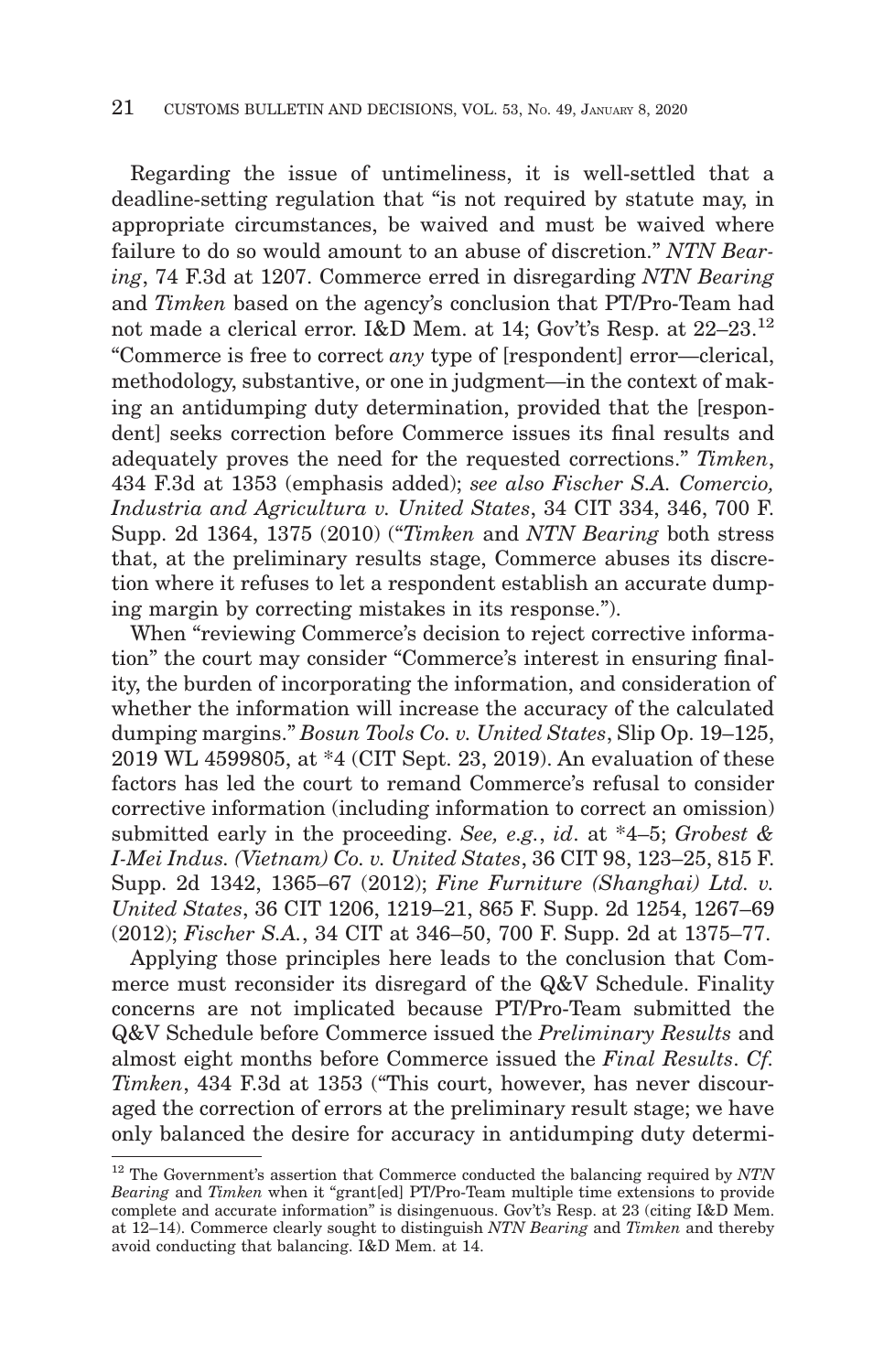nations with the need for finality at the final results stage."). Any burden would appear to be minimal given that the Q&V Schedule summarized information already on the record and confirmed PT/ Pro-Team's early assertion that normal value would be based on constructed value. *See* PT's AQR at 3; PT's CQR, Ex. C-2 (reflecting a *de minimis* Taiwanese dollar amount of home market sales); Q&V Schedule (reflecting a *de minimis* volume of home market sales). Lastly, Commerce's summary assertion that "the record lacks the necessary information to determine . . . the accuracy of the reported data," I&D Mem. at 13, is unaccompanied by any examination of record evidence relevant to that assessment, *see* PT's Rebuttal Cmts. at 3–4 (explaining how the Q&V figures were derived from existing record evidence). Absent any reason to question the veracity of the Q&V figures, accuracy concerns favor accepting the Q&V Schedule for the purpose of determining PT/Pro-Team's antidumping duty rate. *Cf. F.lli De Cecco Di Filippo Fara S. Martino S.p.A. v. United States*, 216 F.3d 1027, 1032 (Fed. Cir. 2000) (noting that adverse rates contain "some built-in increase intended as a deterrent to noncompliance"). Accordingly, Commerce erred in disregarding the Q&V Schedule based on its untimeliness.

Regarding the issue of whether PT/Pro-Team acted to the best of its ability, Commerce's explanation for its decision to use an adverse inference consisted of a single paragraph that mischaracterized record facts and largely restated its reasons for using *neutral* facts available. *See* I&D Mem. at 14. Commerce faulted PT/Pro-Team for submitting conflicting information regarding its domestic sales in response to the agency's supplemental questionnaires intended to afford PT/Pro-Team the "opportunit[y] to remedy and explain the deficiencies in its reporting." *See id.* Commerce never identified the inconsistencies, however, and record evidence demonstrates that PT/ Pro-Team consistently reported Pro-Team's home market sales of the merchandise at issue in its first and second supplemental questionnaire responses. PT's 1st Suppl. QR at 8–9; PT's 2nd Suppl. QR at 3. Commerce further found that "PT/Pro-Team did not respond to Commerce's *multiple* requests to revise its quantity and value data within the appropriate deadlines." I&D Mem. at 14 (emphasis added). However, Commerce issued a single request to PT/Pro-Team to revise its Q&V figures in the agency's second supplemental questionnaire. PT's 2nd Suppl. QR at 3.

More importantly, while Commerce concludes that these issues "significantly impeded Commerce's ability the determine if there is a viable comparison market until well into the proceeding," I&D Mem. at 14, it offers no further justification for its finding that PT/Pro-Team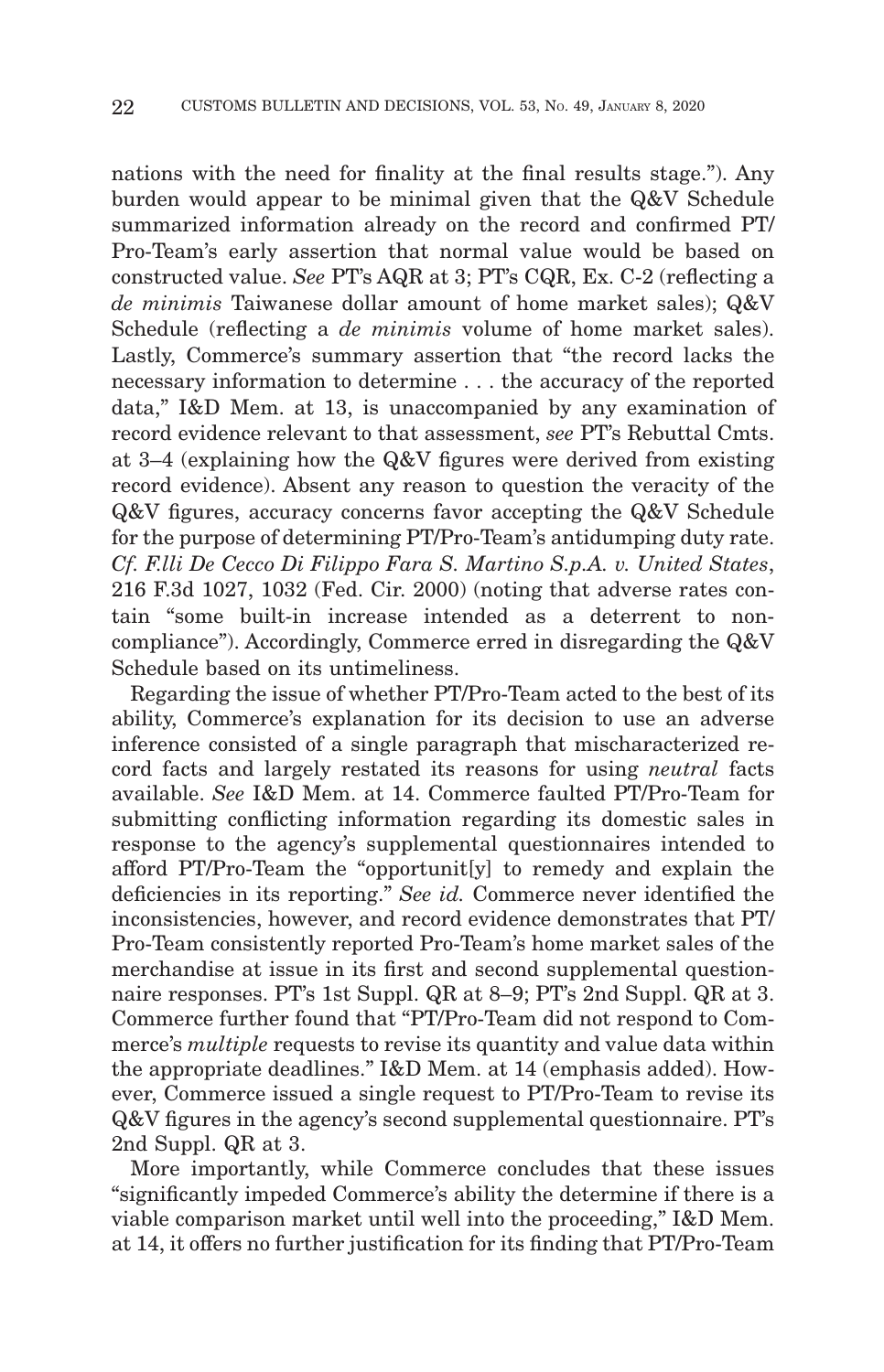failed to cooperate to the best of its ability in order to support the agency's use of an adverse inference. Commerce must do more than simply restate its findings ostensibly supporting the use of neutral facts available to support the use of adverse facts available. *See, e.g.*, *Nat'l Nail Corp*., 390 F. Supp. 3d at 1380; *Steel Auth. of India, Ltd. v. United States*, 25 CIT 482, 488, 149 F. Supp. 2d 921, 930 (2001) (remanding an AFA determination when the court could not discern Commerce's reasons for finding that the respondent, "specifically, did not put forth its maximum effort").

"[T]he antidumping laws are remedial not punitive." *NTN Bearing*, 74 F.3d at 1208 (citing *Chaparral Steel Co. v. United States*, 901 F.2d 1097, 1103–1104 (Fed. Cir. 1990)). Consistent with this notion, "[t]he purpose of the adverse facts statute is 'to provide respondents with an incentive to cooperate' with Commerce's investigation, not to impose punitive damages." *Essar Steel*, 678 F.3d at 1276 (quoting *F.lli De Cecco Di Filippo Fara S. Martino S.p.A.*, 216 F.3d at 1032). While "inattentiveness" or "carelessness" may merit a finding that a respondent has failed to cooperate, the statute "does not require perfection and recognizes that mistakes sometimes occur." *Nippon Steel*, 337 F.3d at 1382. "Commerce must devise a non-arbitrary way of distinguishing among errors" that merit an adverse inference and errors that do not. *Nippon Steel Corp. v. United States*, 25 CIT 377, 382 n.10, 146 F. Supp. 2d 835, 841 n.10 (2001).

To that end, in the Issues and Decision Memorandum, Commerce stated that it has a practice of "consider[ing], in employing adverse inferences, the extent to which a party may benefit from its own lack of cooperation." I&D Mem. at 12 & n.32 (citations omitted). There is good reason for this practice, because it seeks to ensure that a "party does not obtain a more favorable result by failing to cooperate than if it had cooperated fully." *Viet I–Mei Frozen Foods Co. v. United States*, 839 F.3d 1099, 1109 (Fed. Cir. 2016) (citation omitted). There is no indication, however, that Commerce considered this issue in connection with its decision to disregard all of PT/Pro-Team's reported information and use total AFA. Without more, Commerce's conclusion that PT/Pro-Team failed to "participate to the best of its ability," I&D Mem. at 15, is unsupported by substantial evidence, *see Nippon Steel*, 337 F.3d at 1382.

In sum, Commerce's authority to use the facts otherwise available—neutral or adverse—is circumscribed by 19 U.S.C. § 1677m(e). In disregarding the Q&V Schedule, Commerce elevated form over substance without examining whether the information was sufficiently complete and usable without undue difficulties. Commerce also failed to balance finality and accuracy considerations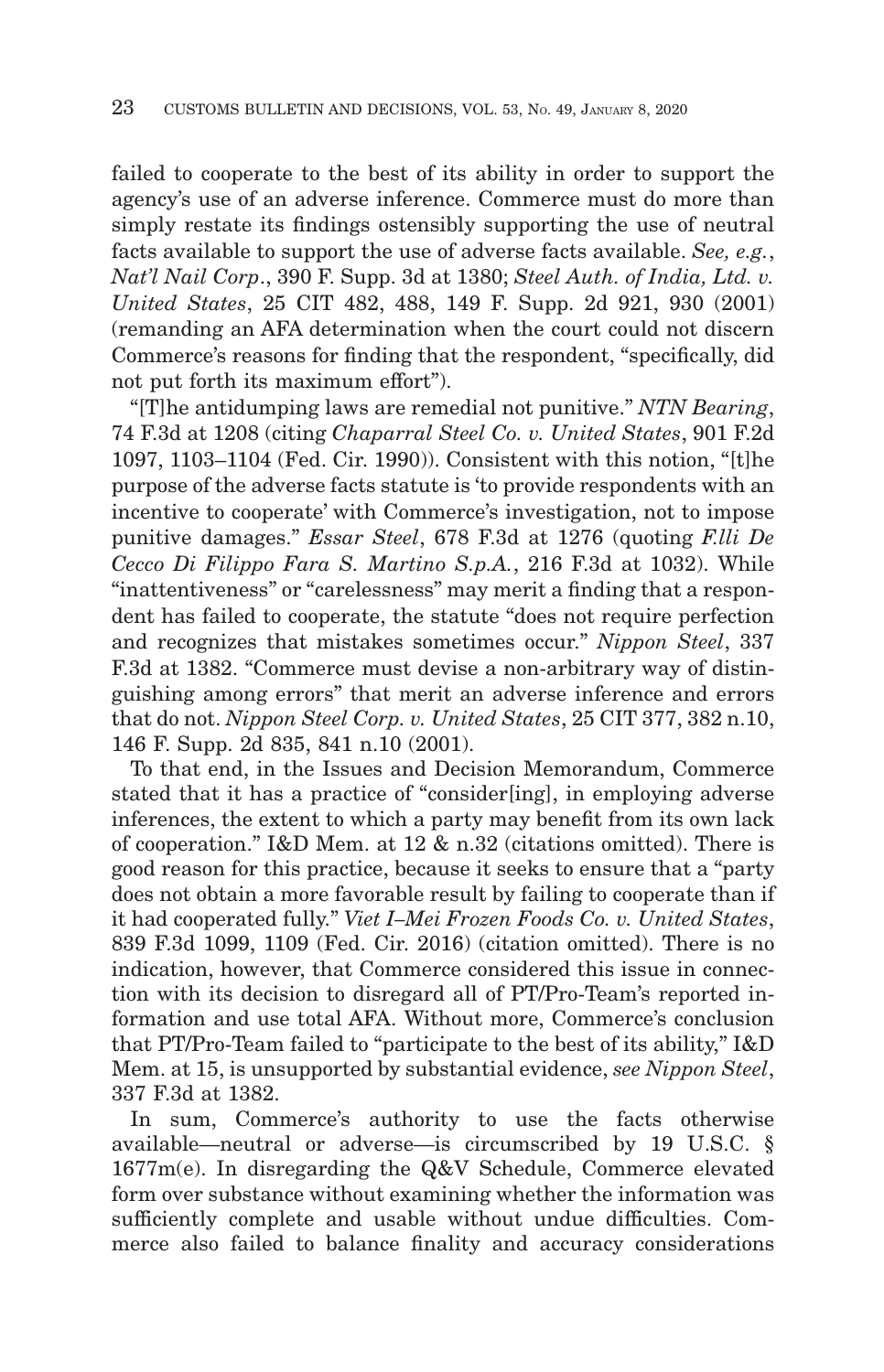before dismissing the Q&V Schedule as untimely. Finally, Commerce's determination that PT/Pro-Team failed to cooperate to the best of its ability lacks substantial evidence and reasoned explanation. Accordingly, Commerce's decision to use total AFA to determine PT/Pro-Team's dumping margin must be remanded for reconsideration.

# **III. Commerce's Use of Total AFA to Determine Unicatch's Margin**

#### **A. Additional Background**

Commerce requests complete cost reconciliations from mandatory respondents in order to "meaningfully analyze" the respondent's "section D questionnaire cost response and calculate a reliable margin." I&D Mem. at 16. Accordingly, Commerce instructed Unicatch on how to reconcile its per-unit cost of production and constructed value figures reported in the cost database "to the amounts recorded in [the respondent's] cost accounting system and to the cost of manufacturing recorded in [the respondent's] financial accounting system." Req. for Information (Nov. 29, 2016) ("Initial QRE") at D-10, PR 42–44, CJA Vol. I, Tab 5. Taking what it called a "top down" approach, Commerce instructed Unicatch to submit reconciliation worksheets that began with the "fiscal year income statement" and, ultimately, ended with the "total of the per-unit manufacturing costs submitted to the [agency]." *Id.* at D-12 to D-13. Additionally, Commerce instructed Unicatch to "identify and quantify the following reconciling items": (1) the "differences between the reporting methodology and the normal books and records"; (2) the "cost of merchandise *not* under consideration," *i.e.*, non-subject merchandise; (3) the "cost of merchandise under consideration not sold in the United States or comparison market"; (4) the "cost of merchandise under consideration sold in the U.S. or comparison market that you have been excused from reporting"; and (5) "all other reconciling items." *Id.* at D-13.

On January 19, 2017, Unicatch responded to the questionnaire. Unicatch Sec. [D] Resp. (Jan. 19, 2017) ("Unicatch's DQR"), CR 30–32, CJA Vol. II, Tab 15. Unicatch submitted a worksheet that reconciled the cost of sales reported in its financial accounting system to its "POR Warehouse-Entries in Regular Production." *Id.* at 28, Ex. D-16. Unicatch also submitted a worksheet listing the per-unit cost of manufacture for all products it produced, which included subject and non-subject merchandise. *Id.* at Ex. D-17. Unicatch informed Commerce that the costs reported in Exhibit D-17 "can tie" to the data reported in its CV calculation worksheet. *Id.* at 30, Ex. D-20.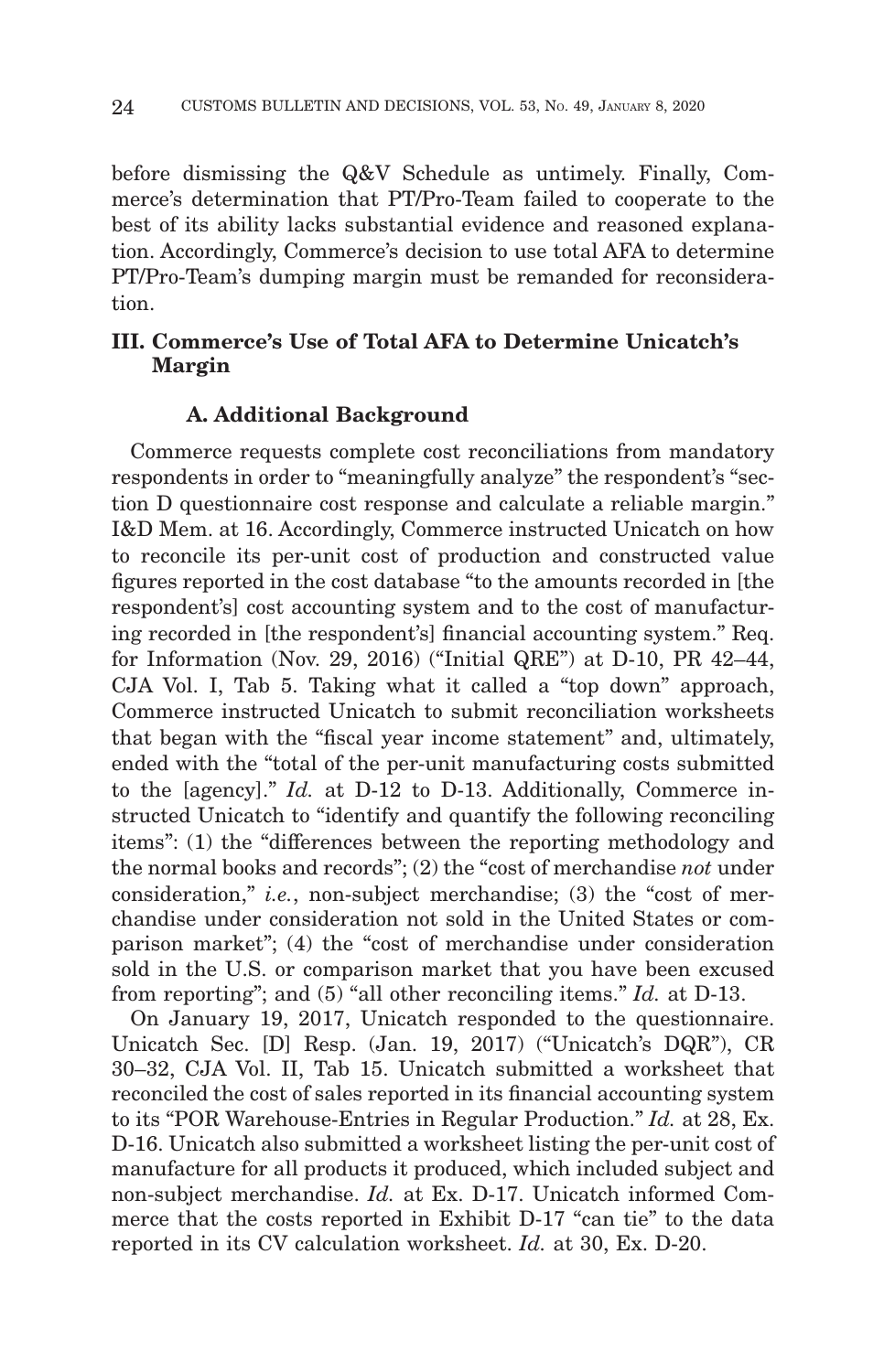Commerce issued Unicatch a supplemental questionnaire in which it requested Unicatch to revise its cost reconciliation. Suppl. Questionnaire (Mar. 27, 2017) ("Unicatch's 1st Suppl. QRE") at 9, CR 36, CJA Vol. II, Tab 20. Commerce explained that the submitted reconciliation "does not reconcile the sales from Unicatch's audited financial statements . . . to the extended TOTCOM [i.e., total cost of manufacturing] in the submitted cost database." *Id.* In response, Unicatch identified a clerical error in the amount reported for its cost of sales and explained that its initial worksheet reconciled its cost of sales to Unicatch's total cost of production for subject and non-subject merchandise. Unicatch Sec. A, C, D Suppl. Resp. (Apr. 25, 2017) ("Unicatch's 1st Suppl. QR") at 17, CR 40–44, CJA Vol. II, Tab 25 (citing Unicatch's DQR, Ex. D-16). Unicatch resubmitted an exhibit (Exhibit D-16 as Exhibit SD-9A) and provided additional exhibits and information seeking to demonstrate that its reported per-unit costs reconcile to its CV costs. *Id.* at 17–18, Exs. SD-9B to SD-9E.

Commerce issued Unicatch a second supplemental questionnaire seeking further clarification regarding Unicatch's cost reconciliation. Specifically, Commerce directed Unicatch to "revise [its] cost reconciliation in Exhibit SD-9A/Exhibit D-16" to, among other things, "ensure that it starts with the cost of sales per your audited financial statements . . . and ends with the total extended TOTCOM as per the submitted cost database," and "[e]xplain and provide documentary support for each reconciling item." Second Suppl. Questionnaire (May 16, 2017) ("Unicatch's 2nd Suppl. QRE") at 6, CR 48, CJA Vol. III, Tab 28.

Unicatch submitted a revised cost reconciliation worksheet that began with the cost of sales from its financial statements and ended with its POR cost of production for subject and non-subject merchandise. Unicatch Sec. A, C, D Second Suppl. Resp. (June 7, 2017) ("Unicatch's 2nd Suppl. QR") at Ex. SSD-3, CR 66–70, CJA Vol. IV, Tab 37. The worksheet contained line items representing the aggregate cost of production for different products that tied to unit costs reported in a separate worksheet (Exhibit SSD-4) which, in turn, tied to Unicatch's revised CV costs (Exhibit SSD-2). *Id.* at 15–16, Exs. SSD-2, SSD-4. Commerce relied on this information to calculate Unicatch's cost of production for purposes of calculating a preliminary dumping margin. Prelim. Mem. at 20; *see also* Analysis for the Prelim. Results of the 2015–2016 Antidumping Duty Admin. Review of Certain Steel Nails from Taiwan: Unicatch Indus. Co. Ltd. (July 31, 2017) at 3, CR 83–85, CJA Vol. IV, Tab 48.

In its administrative case brief, Mid Continent argued that Commerce should apply partial AFA to Unicatch's reported costs because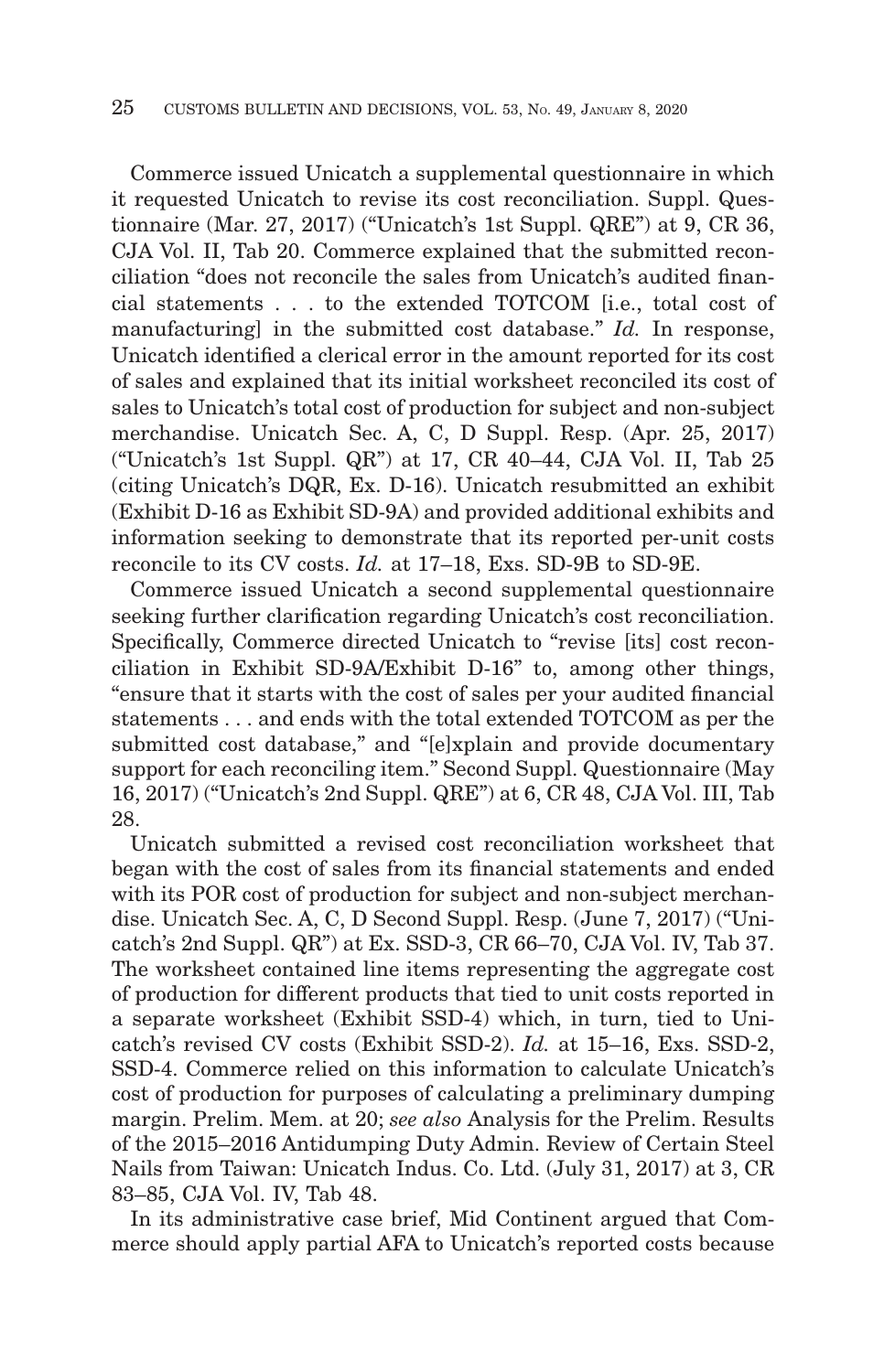Unicatch failed to reconcile fully its cost of sales to the total cost of manufacturing reported in the cost database. Case Br. (Sept. 22, 2017) at 36, CR 95, PR 177, CJA Vol. IV, Tab 59 (averring that Unicatch's cost reconciliation "fails to demonstrate the final, crucial step of the reconciliation down to the submitted costs"). Mid Continent also argued that Unicatch failed to fully explain all "reconciling items" reflected in its cost reconciliation worksheet. *Id.* Mid Continent suggested different ways in which Commerce might apply partial AFA to Unicatch's reported costs. *Id.* at 37.

In response, Unicatch explained that the cost of sales from its financial statements and reflected in Exhibit SSD-3 links to its CV costs (detailed in Exhibit SSD-2) through Exhibit SSD-4, which contains Unicatch's POR cost of production for all product types it produces. Admin. Reply Br. of Unicatch (Sept. 27, 2017) at 37, CR 97, PR 180, CJA Vol. IV, Tab 61. Unicatch explained further that the costs reported in Exhibit SSD-2 differed from the costs in the cost database by an amount consisting of the cost of four product types that it sold, but did not produce, during the period of review. *Id.* at 38.

For the *Final Results*, Commerce disregarded Unicatch's submitted data and determined a dumping margin based on total AFA. I&D Mem. at 16–19. Commerce concluded that Unicatch failed to reconcile the difference between the cost of sales reflected in its financial statements and the extended total cost of manufacturing reported in the cost database. *Id.* at 16. At most, according to Commerce, Unicatch indicated how Commerce might complete the reconciliation using a schedule containing non-subject merchandise. *Id.* at 19. Commerce rejected Mid Continent's "gap-filling alternative adjustment" because "it only leads to more questions regarding the completeness of the reconciliation, the reconciling items, and whether all costs were properly included or excluded. *Id.* at 18. Commerce explained that its practice is to reject all of a respondent's submitted information "when flawed and unreliable cost data renders any price-to-price comparison impossible." *Id.* at 18 & n.65 (quoting Issues and Decision Mem. for the Final Determination of the Investigation of Prestressed Concrete Steel Wire Strand from Mexico, A-201–831 (Dec. 8, 2003) ("Wire Strand from Mexico Mem.") at 13, *available at* https:// enforcement.trade.gov/frn/summary/mexico/03–30384-1.pdf (last visited Dec. 19, 2019)).

Commerce further found that Unicatch's "fail[ure] to submit a complete cost reconciliation" reflected less than full cooperation and merited use of an adverse inference. *Id.* at 20; *see also id.* ("Unicatch had multiple chances to answer Commerce's questionnaires and simply did not answer the questions asked. It further instructed Commerce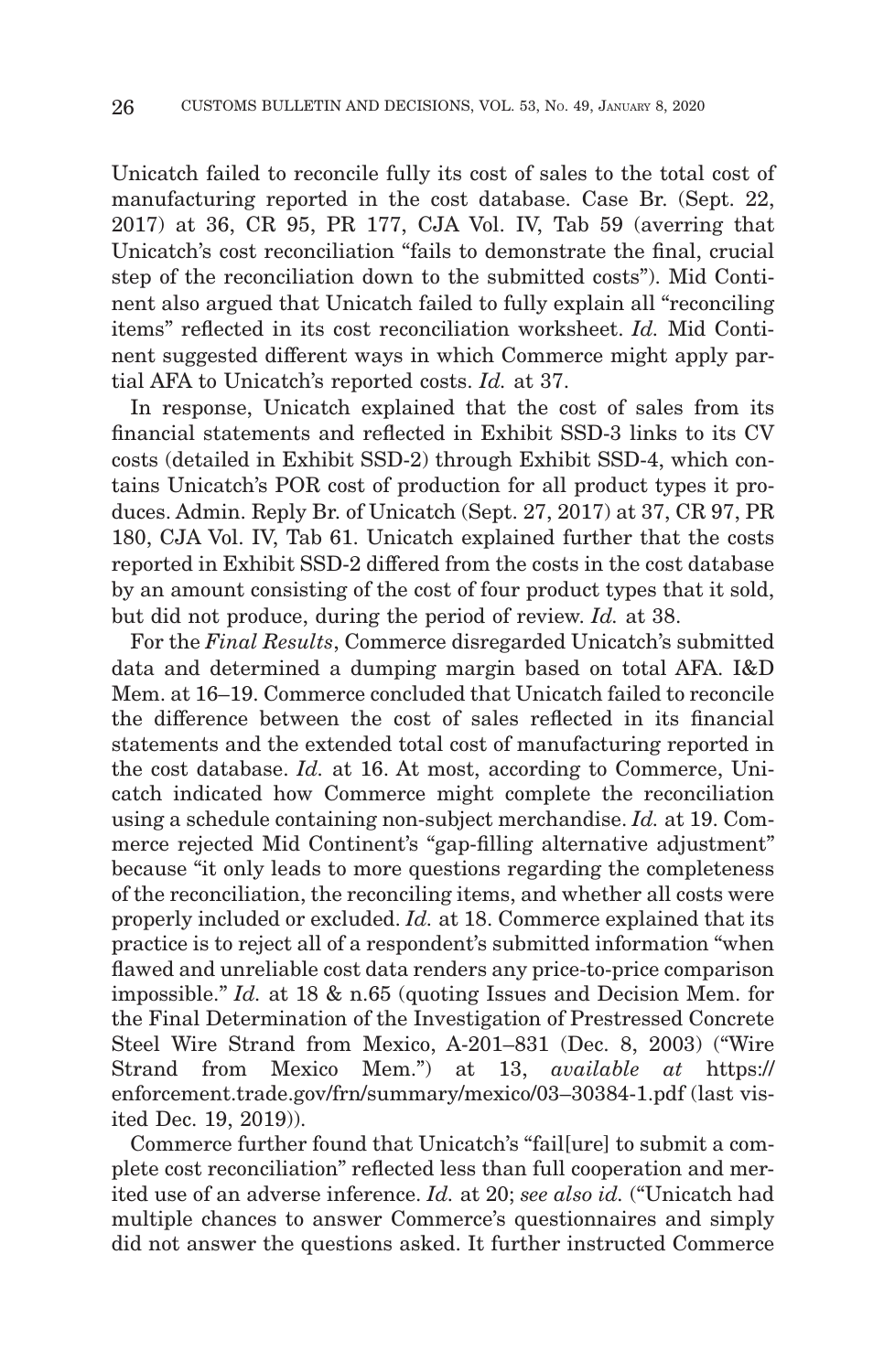how to get the completed reconciliation without actually providing it."). Commerce assigned Unicatch the dumping margin alleged in the petition underlying the original investigation based on its practice, which "is to select, as an AFA rate, the higher of: (1) the highest dumping margin alleged in the petition, or (2) the highest calculated rate of any respondent in the investigation." *Id.* at 21–22 & n.80 (citation omitted).

# **B. Substantial Evidence Supports Commerce's Use of Total Facts Otherwise Available; However, Commerce's Use of an Adverse Inference Must be Remanded**

TC/Unicatch asserts that Commerce's use of the facts otherwise available with an adverse inference lacks substantial evidence; Commerce failed to comply with 19 U.S.C. § 1677m(d) and (e) before turning to the facts available; Commerce erred in disregarding all of Unicatch's submitted data—both sales and costs—to instead rely on total AFA; and the agency failed to comply with the statutory requirement to evaluate whether Unicatch's conduct merited selection of the highest rate. TC/Unicatch's Mem. at 20–44; TC/Unicatch's Reply at 6–23. PrimeSource and S.T.O. Industries adopt by incorporation Unicatch's arguments. PrimeSource's Mem. at 17; S.T.O.'s Mot. at 1.

The court sustains Commerce's decision to use total facts otherwise available to determine Unicatch's margin; however, Commerce's use of an adverse inference lacks substantial evidence. For that reason, the court declines to reach TC/Unicatch's arguments regarding Commerce's selection of an adverse rate.

# **1. Commerce's Use of the Facts Otherwise Available**

On three occasions, Commerce instructed Unicatch to submit a complete cost reconciliation that began with the cost of sales reflected in the company's financial statements and ended with the reported per-unit costs submitted to the agency. Initial QRE at D-12 to D-13; Unicatch's 1st Suppl. QRE at 9; Unicatch's 2nd Suppl. QRE at 6. TC/Unicatch does not dispute Commerce's core finding that Unicatch failed to complete the requested cost reconciliation. *See* I&D Mem. at 16, 19; TC/Unicatch's Mem. at 20 (stating that "all of the information necessary *to* reconcile" the financial statements down to the reported costs was on the record) (emphasis added); *id.* at 25 (recognizing the need to reconcile the difference between the figures specific to subject merchandise and the reported figures for subject and non-subject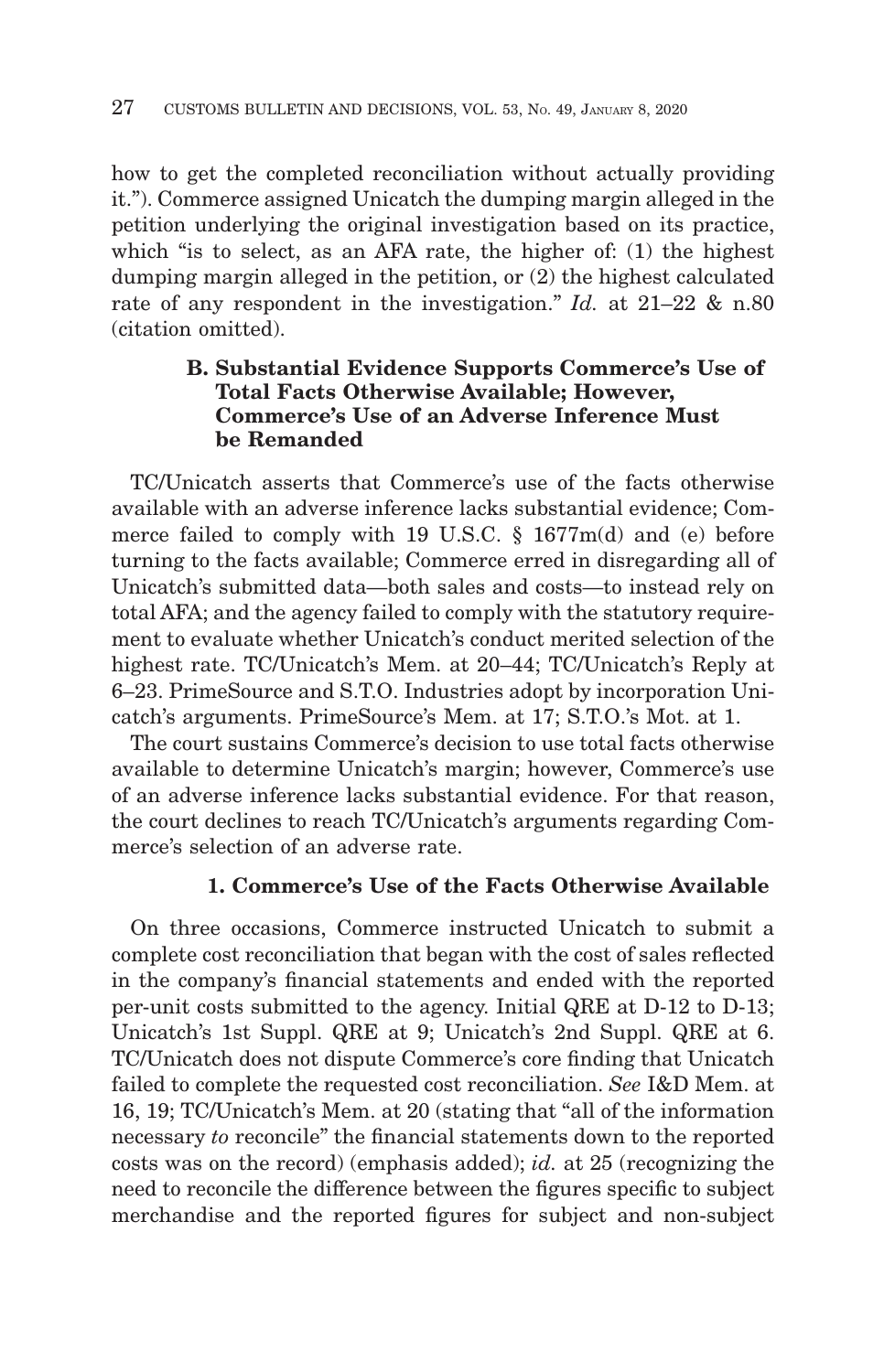merchandise); TC/Unicatch's Reply at 17 (noting the missing "numerical summary of Unicatch's [narrative] explanation of the differences").

TC/Unicatch's argument that Commerce failed to afford Unicatch an opportunity to remedy its deficient cost reconciliation is unpersuasive. TC/Unicatch's Mem. at 28–34; TC/Unicatch's Reply at 9, 15–16. TC/Unicatch advocates for leniency on the basis that Commerce now provides—but did not then provide—a template for completing a cost reconciliation. TC/Unicatch's Mem. at 33.13 However, Commerce's first supplemental questionnaire explicitly instructed Unicatch to reconcile its cost of sales from the financial statements down "to the extended TOTCOM in the submitted cost database" and identified the (proprietary) ending value. Unicatch's 1st Suppl. QRE at 9. Commerce repeated its request for a complete cost reconciliation in the second supplemental questionnaire. Unicatch's 2nd Suppl. QRE at 6. At no time did TC/Unicatch express a lack of understanding of the request or seek further guidance from Commerce on how to respond to the request.

TC/Unicatch objects further that Commerce failed to identify the reconciling items for which it needed explanations and, thus, it reasonably believed that it did not need to explain certain offsets to product-specific costs for internal consumption of non-subject merchandise. TC/Unicatch's Reply at 8–9. However, Commerce expressly requested explanations for "all [] reconciling items." Initial QRE at D-13; *see also* Unicatch's 2nd Suppl. QRE at 6 (requesting explanations and "documentary support for each reconciling item"). The line items reflecting costs for internal consumption of non-subject merchandise are necessary to reconcile Unicatch's total cost of production to its product-specific costs. *See* Unicatch's 2nd Suppl. QR at Ex. SSD-3. Thus, substantial record evidence supports Commerce's conclusion that it lacked explanations for each reconciling item. I&D Mem. at 17 & n.61; Final Results Analysis of the 2015–2016 Antidumping Duty Admin. Review of Certain Steel Nails from Taiwan: Unicatch Indus. Co. Ltd. (Unicatch) (Feb. 6, 2018) ("Unicatch's Final Analysis Mem.") at 2, CR 98–99, CJA Vol. IV, Tab 67. In sum, Unicatch had three opportunities to submit a complete cost reconciliation; Commerce was not required to provide a fourth opportunity. *See, e.g.*, *Maverick Tube Corp. v. United States*, 857 F.3d 1353, 1361 (Fed. Cir. 2017) (finding that Commerce complied with 19 U.S.C. §

<sup>13</sup> TC/Unicatch appended a copy of the template to its moving brief. *See* TC/Unicatch's Mem., Ex. 1 at D-13. The template is not, however, part of the administrative record before the court and will be afforded no further consideration. 19 U.S.C.  $\S$  1516a(b)(1)(B)(i).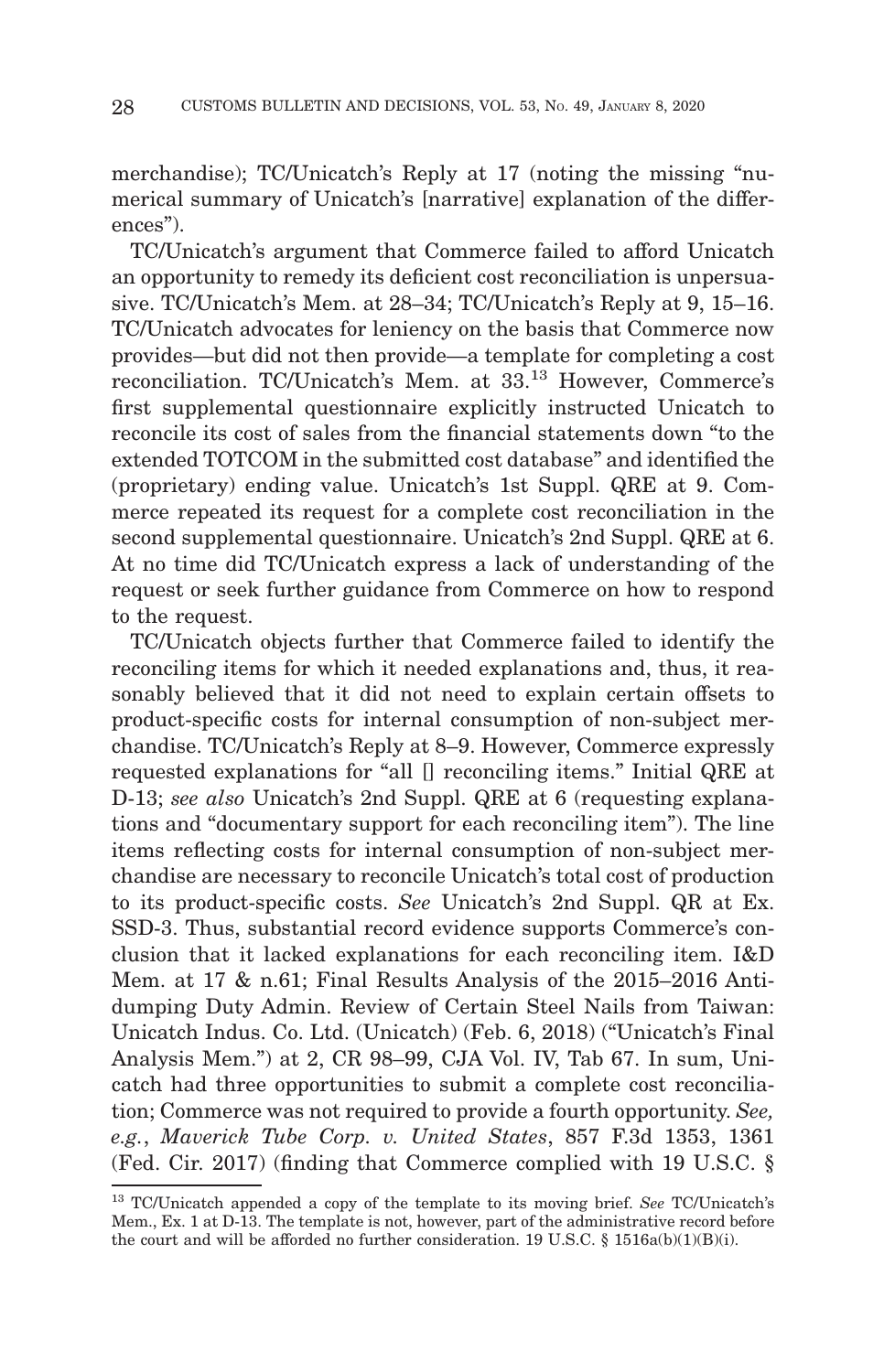1677m(d) when it issued a supplemental questionnaire informing respondent of the defective submission). $^{14}$ 

TC/Unicatch's argument that Unicatch's cost reconciliation met the requirements for use pursuant to 19 U.S.C. § 1677m(e) also lacks merit. TC/Unicatch's Mem. at 24–25. Following Commerce's issuance of the *Preliminary Results* and in light of Mid Continent's expressed concerns, Commerce attempted to complete the reconciliation but found a discrepancy in the data. Unicatch's Final Analysis Mem. at 1–2. While TC/Unicatch asserts that Commerce simply misunderstood the submitted data and ignored Unicatch's explanation for the discrepancy, TC/Unicatch's Reply at 10, it was Unicatch's responsibility to build a clear record—not Commerce's, *QVD Food Co. v. United States*, 658 F.3d 1318, 1324 (Fed. Cir. 2011). Commerce's finding that it lacked complete and reliable cost data that could be used without undue difficulties is supported by substantial evidence and, thus, Commerce was within its discretion to disregard Unicatch's cost information for the *Final Results*. I&D Mem. at 18; *NTN Bearing*, 74 F.3d at 1208 ("[P]reliminary determinations are 'preliminary' precisely because they are subject to change."); *Hyundai Steel Co. v. United States*, 42 CIT \_\_\_, \_\_\_, 319 F. Supp. 3d 1327, 1343 (2018) ("Commerce has the flexibility to change its position from the preliminary to the final results, provided it explains the basis for the change and its decision is supported by substantial evidence and in accordance with law.") (internal quotation marks and citation omitted). Thus, substantial evidence supports Commerce's threshold finding that Unicatch's failure to submit a complete cost reconciliation triggered the agency's authority to use the facts otherwise available.

<sup>&</sup>lt;sup>14</sup> TC/Unicatch's reliance on *Hyundai Heavy Industries, Co. v. United States*, 42 CIT

\_\_\_, 332 F. Supp. 3d 1331, 1347–48 (2018), and *Borusan Mannesmann Boru Sanayi v. Ticaret A.S. v. United States*, 39 CIT \_\_\_, \_\_\_, 61 F. Supp. 3d 1306, 1348–49 (2015), for the proposition that Commerce's supplemental questionnaires failed to adequately apprise Unicatch of the deficiencies lacks merit. *See* TC/Unicatch's Mem. at 30–33. Not only were the supplemental questionnaires specific as to the requirements for completing the cost reconciliation, but the cited cases are inapposite. *Hyundai Heavy* faulted Commerce for its finding that a respondent withheld information regarding accessories to subject merchandise "that was *specifically* requested" when the agency never defined the term "accessories" in response to the respondent's requests for a clear definition. 332 F. Supp. 3d at 1345–48 (emphasis added). In *Borusan*, the court remanded Commerce's use of AFA when the respondent informed Commerce that certain requested data was unnecessary to the determination and overly burdensome to collect and Commerce failed to address the respondent's concerns in its supplemental questionnaire. 61 F. Supp. 3d at 1344–46. The court reasoned that Commerce's obligation to explain the "nature of the deficiency" included explaining why requested information is "necessary." *Id.* at 1348. Here, however, Unicatch never alerted Commerce to any lack of clarity regarding the appropriate ending value for its reconciliation and never averred that the requested reconciliation was unnecessary. *See* I&D Mem. at 17.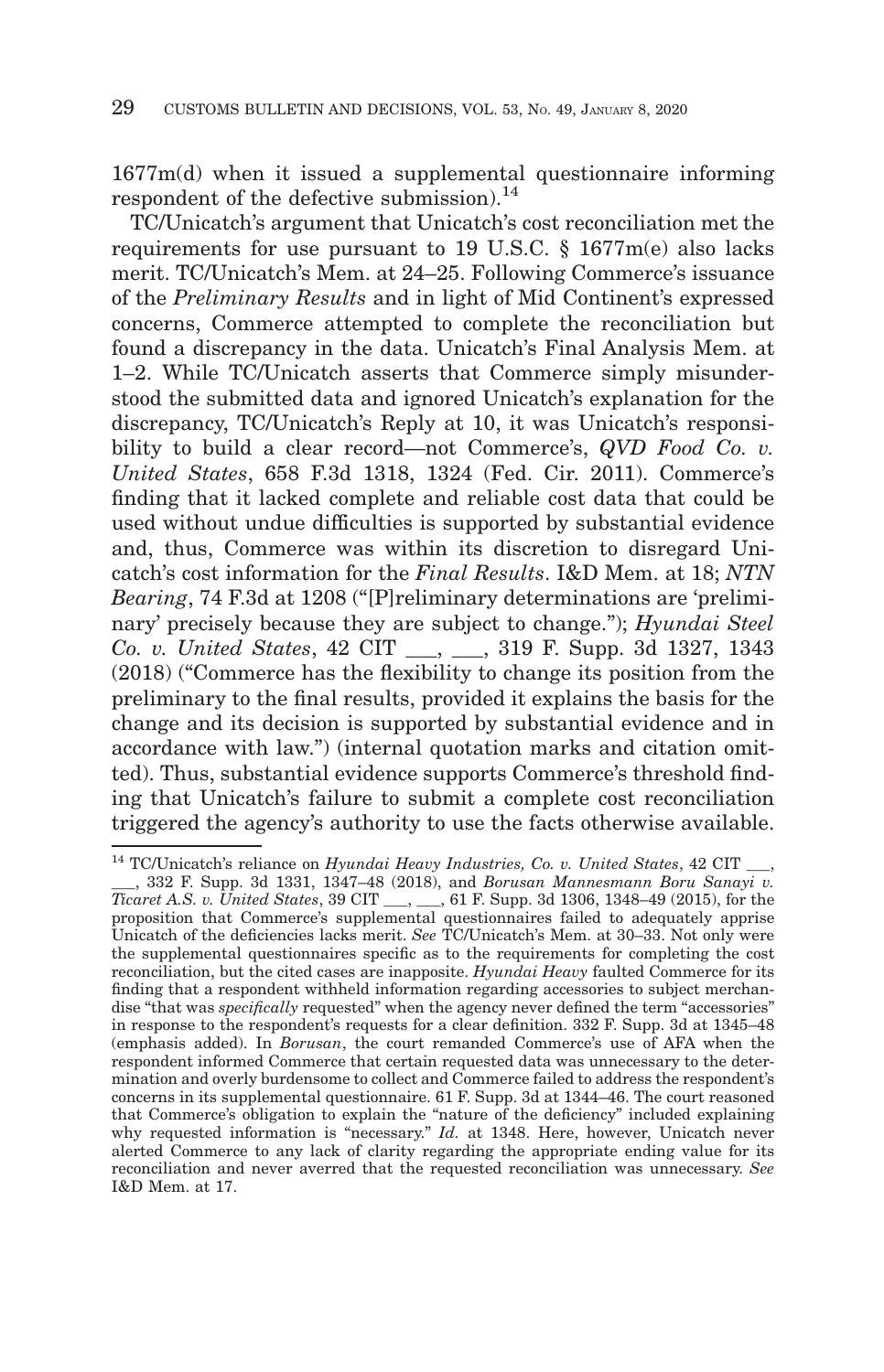#### **2. Commerce's Use of** *Total* **Facts Otherwise Available**

TC/Unicatch summarily argues that Commerce erred in rejecting all sales and cost data submitted by Unicatch based on imperfections in the cost reconciliation. TC/Unicatch's Mem. at 41. However, judicial and agency precedent support Commerce's decision to use total facts available. I&D Mem. at 18 & nn.64–66 (citing *Mukand, Ltd. v. United States*, Slip Op. 13–41, 2013 WL 1339399, at \*8 (CIT Mar. 25, 2013); Issues and Decision Mem. for the Final Affirmative Determination in the Less Than-Fair-Value Investigation of Finished Carbon Steel Flanges from Italy, A-475–835 (June 23, 2017) ("Steel Flanges from Italy Mem.") at 10–16, *available at* https:// enforcement.trade.gov/frn/summary/italy/2017-13629-1.pdf (last visited Dec. 19, 2019); Wire Strand from Mexico Mem. at 18–14); *see also Steel Auth. of India*, 25 CIT at 485–87, 149 F. Supp. 2d 921 at 926–928 (sustaining Commerce's use of total AFA when the respondent's submission of unreliable cost of production or constructed value information rendered impossible the price-to-price comparisons necessary to calculate an accurate dumping margin).

When, as here, "the U.S. price cannot be compared to home market prices, the [agency] compares the U.S. price to [constructed value]" to examine whether the subject merchandise is sold in the United States for less than fair value. Wire Strand from Mexico Mem. at 13. However, "because most of the cost elements are the same for [cost of production] and [constructed value]," the submission of unreliable cost information impairs Commerce's ability to calculate constructed value and establish a basis for comparison to U.S. price. *Id*.; *see also* Steel Flanges from Italy Mem. at 13. In that situation, requiring Commerce to use partial, rather than total, facts available would permit respondents "to manipulate the process by submitting only beneficial information" and would place "ultimate control to determine what information would be used for the margin calculation" in the hands of respondents rather than Commerce. *Steel Auth. of India*, 25 CIT at 487, 149 F. Supp. 2d at 928; *see also* Wire Strand from Mexico Mem. at 13. Absent substantive arguments from TC/Unicatch as to why those concerns are not warranted here, substantial evidence supports Commerce's resort to total facts otherwise available.

## **3. Commerce's Use of an Adverse Inference**

Commerce based its decision to use an adverse inference on Unicatch's failure to submit a complete cost reconciliation in response to Commerce's supplemental questionnaires. I&D Mem. at 20. However, "[a]n adverse inference may not be drawn merely from a failure to respond" to a request for information, "but only under circumstances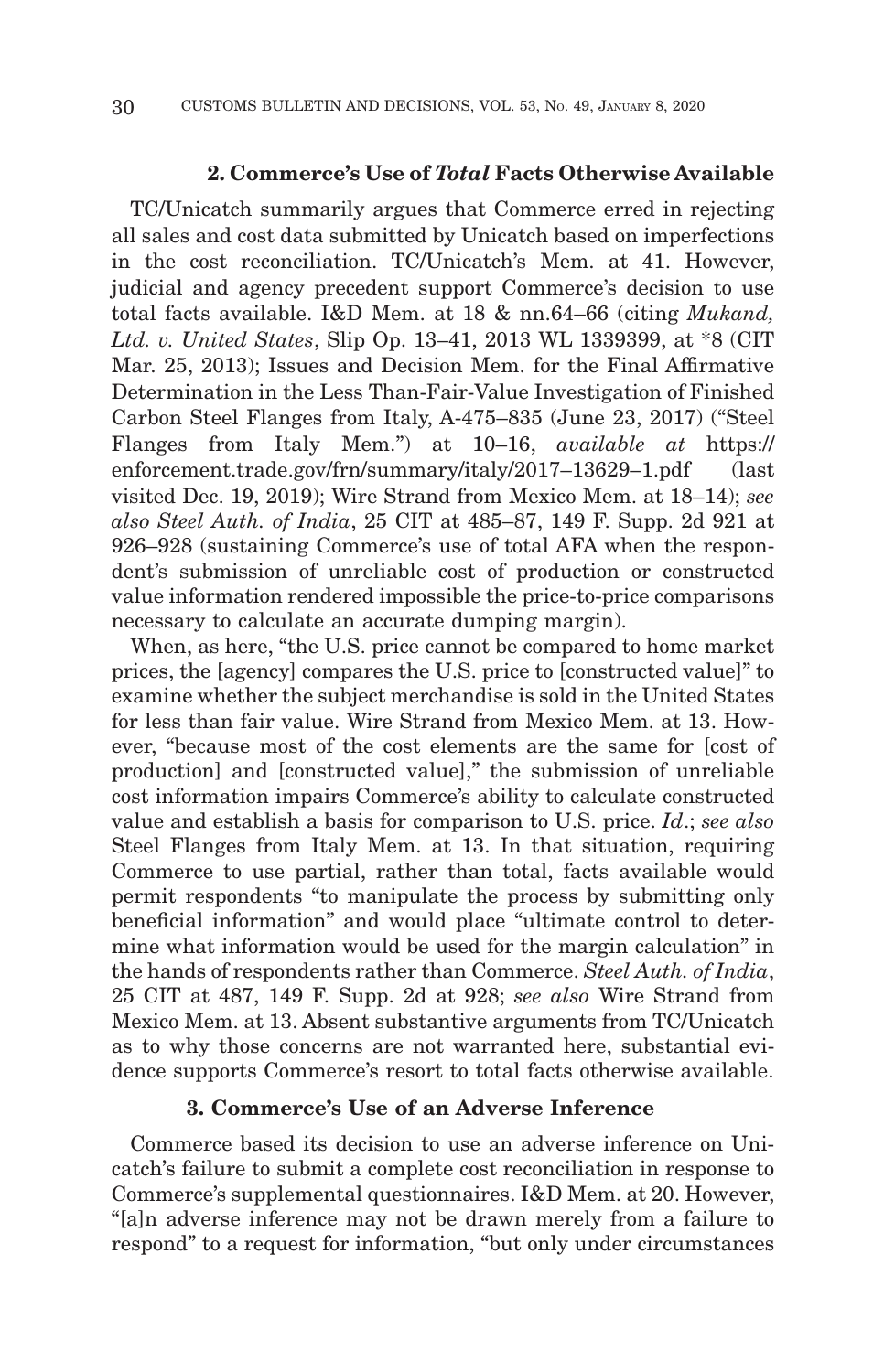in which it is reasonable for Commerce to expect that more forthcoming responses should have been made; i.e., under circumstances in which it is reasonable to conclude that less than full cooperation has been shown." *Nippon Steel*, 337 F.3d at 1383. "A respondent can fail to respond because it was not able to obtain the requested information, did not properly understand the question asked, or simply overlooked a particular request," and such failure is not necessarily grounds for an adverse inference. *Mannesmannrohren-Werke AG v. United States*, 23 CIT 826, 841–42, 77 F. Supp. 2d 1302, 1316 (1999) (remanding AFA determination when Commerce never identified why a respondent's failure to respond to two aspects of the questionnaire "were anything more than inadvertent omissions" and the "respondent sought to correct its deficiencies in responding to a supplemental questionnaire"). Rather, to determine whether "less than full cooperation has been shown," Commerce should "examine [the] respondent's actions and assess the extent of [the] respondent's abilities, efforts, and cooperation in responding to Commerce's requests for information." *Nippon Steel*, 337 F.3d at 1382. Such examination "make[s] it possible for a reviewing court to discern [Commerce's] reasons for finding that [the respondent], specifically, did not put forth its maximum effort before employing adverse inferences." *Nat'l Nail Corp*., 390 F. Supp. 3d at 1380.

Here, Commerce failed to account for evidence demonstrating Unicatch's attempts to comply with Commerce's supplemental questionnaire or apprise the court of its reasons for nevertheless finding less than full cooperation. *See* I&D Mem. at 20; *Nippon Steel*, 337 F.3d at 1379 (directing the reviewing court to consider "the record as a whole, including evidence that supports as well as evidence that 'fairly detracts from the substantiality of the evidence'") (quoting *Atl. Sugar, Ltd. v. United States*, 744 F.2d 1556, 1562 (Fed. Cir. 1984)). Rather, as with PT/Pro-Team, Commerce appears to have considered anything less than perfection as a failure to cooperate to the best of one's ability. The statute, however, "does not require perfection and recognizes that mistakes sometimes occur." *Nippon Steel*, 337 F.3d at 1382. Commerce might have bolstered its decision by complying with its stated practice of "consider[ing] . . . the extent to which [Unicatch] may benefit from its own lack of cooperation," but Commerce failed to do so. *See* I&D Mem. at 20 & n.74 (citations omitted). Thus, while the court sustains Commerce's use of total *neutral* facts otherwise available to determine Unicatch's margin, Commerce's decision to use an adverse inference lacks substantial evidence and is remanded for reconsideration or further explanation. Accordingly, the court will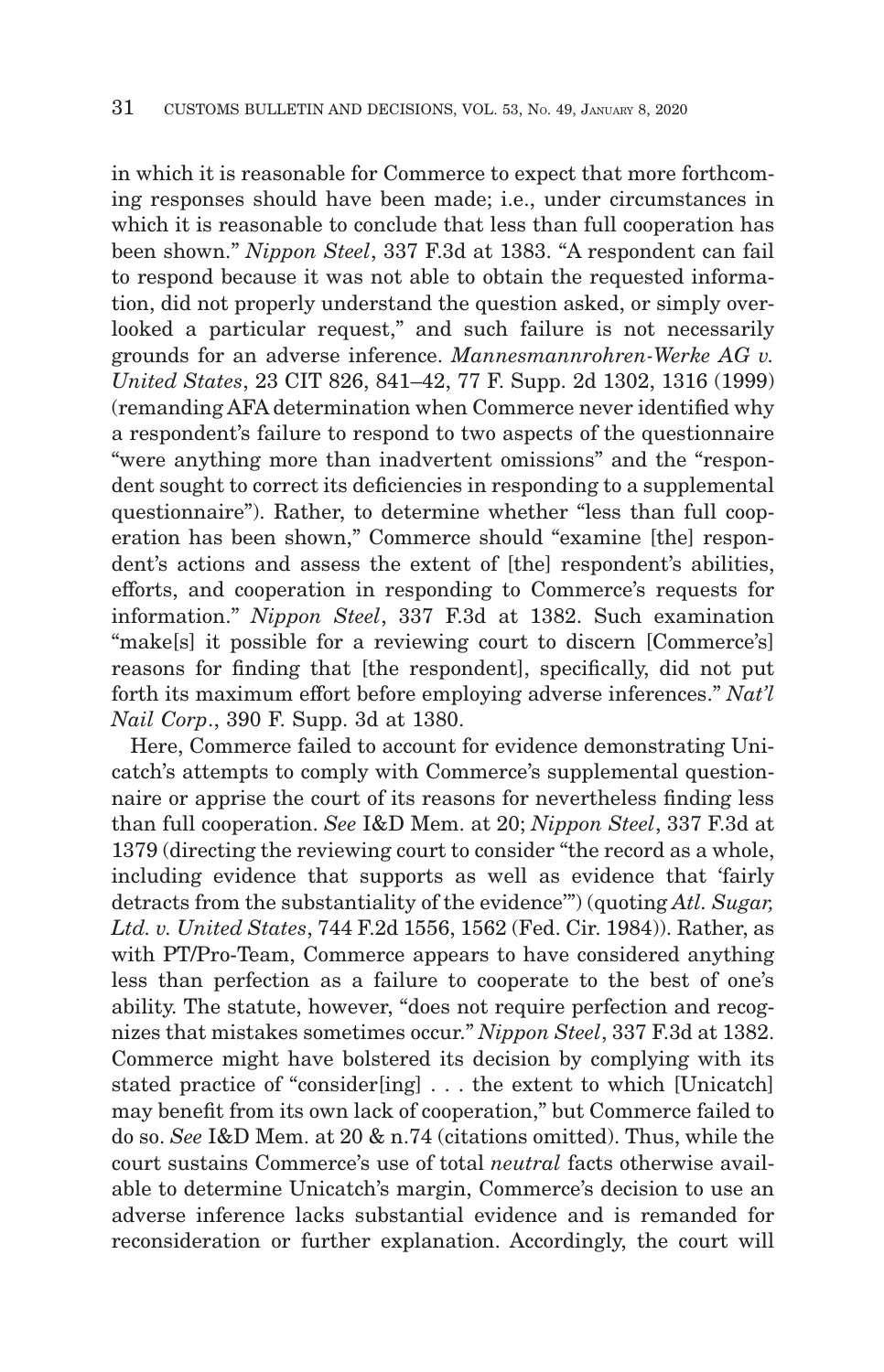defer resolution of TC/Unicatch's arguments regarding the adverse rate Commerce selected pending Commerce's redetermination on remand.

## **IV. Commerce's Calculation of the All-Others Rate**

In the event the court remands Commerce's use of total AFA as to one or more mandatory respondents, HL/Romp urge the court to order Commerce to recalculate the rate assigned to non-examined respondents based on any company-specific rates calculated in the remand proceeding. HL/Romp's Mem. at 15–19; HL/Romp's Reply at 2–3. The Government did not respond to this aspect of HL/Romp's moving brief; however, at oral argument, the Government stated that Commerce's practice is to recalculate the all-others rate when one or more mandatory respondents' rates change. Oral Arg. at 02:02:07–02:02:29 (reflecting the time stamp from the recording). In the absence of a live dispute as to the correct method of calculating the all-others rate, the court will not further address this issue. *See Camreta v. Greene*, 563 U.S. 692, 717 (2011) (the "judicial [p]ower" is to be used "to render dispositive judgments, not advisory opinions") (citation omitted). Additionally, HL/Romp concede that their second claim regarding Commerce's summary rejection of the ministerial error allegation "is moot" in the event the court remands Commerce's use of total AFA to determine PT/Pro-Team's and Unicatch's margin. HL/Romp's Mem. at 23. Because the court has remanded Commerce's use of total AFA with respect to both mandatory respondents, the court will not consider HL/Romp's claim at this time.

## **CONCLUSION AND ORDER**

In accordance with the foregoing, it is hereby:

**ORDERED** that Commerce's *Final Results* are sustained in part and remanded in part to the agency; and it is further

**ORDERED** that, on remand, Commerce shall, consistent with this opinion, reconsider or further explain its decision to use the facts otherwise available with respect to PT/Pro-Team and its decision to use an adverse inference when selecting from among the facts otherwise available with respect to Unicatch; and it is further

**ORDERED** that Commerce shall file its remand results on or before March 18, 2020; and it is further

**ORDERED** that subsequent proceedings shall be governed by US-CIT Rule 56.2(h); and it is further

**ORDERED** that any comments or responsive comments must not exceed 5,000 words.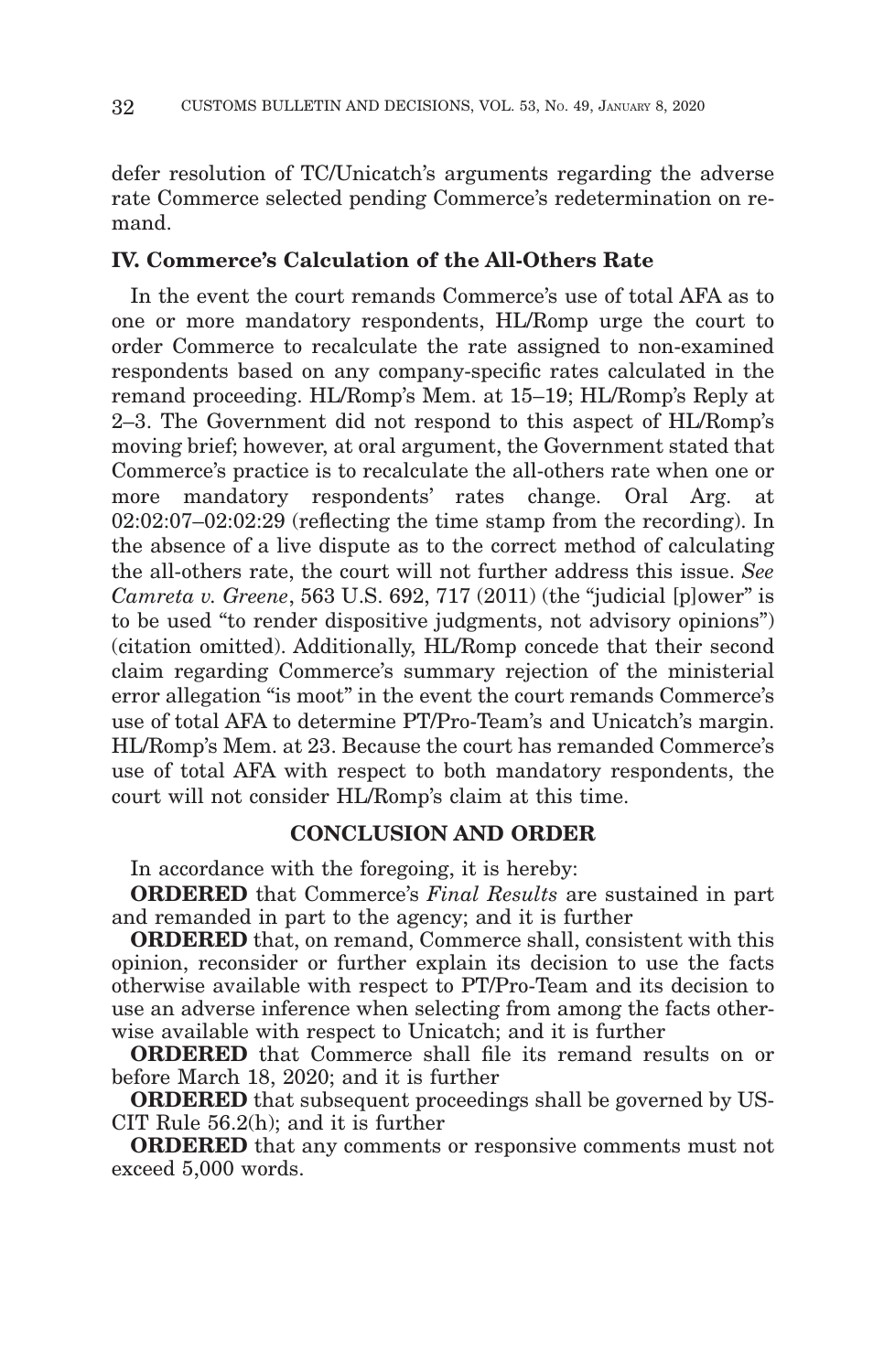Dated: December 19, 2019 New York, New York

*/s/ Mark A. Barnett*  $\frac{s}{M_{\text{ARK}}}$ MARK A. BARNETT, JUDGE

Slip Op. 19–170

VENUS WIRE INDUSTRIES PVT. LTD., et al., Plaintiffs, v. UNITED STATES, Defendant, and CARPENTER TECHNOLOGY CORPORATION, et al., Defendant-Intervenors.

> Before: Mark A. Barnett, Judge Court No. 18–00113

[Remanding the U.S. Department of Commerce's Final Results in the Changed Circumstances Review of the Antidumping Duty Order on Stainless Steel Bar from India.]

Dated: December 20, 2019

*Eric C. Emerson*, Steptoe & Johnson LLP, of Washington, DC, argued for Plaintiffs. With him on the brief was *St. Lutheran M. Tillman*.

*Kara M. Westercamp*, Trial Attorney, Commercial Litigation Branch, Civil Division, U.S. Department of Justice, of Washington, DC, argued for Defendant. With her on the brief were *Joseph H. Hunt*, Assistant Attorney General, *Jeanne E. Davidson*, Director, and *Tara Hogan*, Assistant Director. Of counsel on the brief was *Emma T. Hunter*, Attorney, Office of the Chief Counsel for Trade Enforcement and Compliance, U.S. Department of Commerce, of Washington, DC.

*Grace W. Kim*, Kelley Drye & Warren LLP, of Washington, DC, argued for Defendant-Intervenors. With her on the brief was *Laurence J. Lasoff.*

#### *OPINION AND ORDER*

#### **Barnett, Judge:**

Plaintiffs, Venus Wire Industries Pvt. Ltd. and its affiliates Precision Metals, Sieves Manufacturers (India) Pvt. Ltd., and Hindustan Inox Ltd. (collectively, "Venus"), challenge the U.S. Department of Commerce's ("Commerce" or "the agency") final results in the changed circumstances review of the antidumping duty order on stainless steel bar from India. *See* Compl., ECF No. 9; *Stainless Steel Bar From India*, 83 Fed. Reg. 17,529 (Dep't Commerce Apr. 20, 2018) (final results of changed circumstances review and reinstatement of certain companies in the antidumping duty order) ("*Final Results*"), ECF No. 20–5, and accompanying Issues and Decision Mem., A-533–810 (Apr. 16, 2018) ("I&D Mem."), ECF No. 20–6.1

 $<sup>1</sup>$  The administrative record for this case is divided into a Public Administrative Record</sup> ("PR"), ECF No. 20–2, and a Confidential Administrative Record ("CR"), ECF Nos. 20–3, 20–4. Parties submitted joint appendices containing record documents cited in their briefs. *See* Public J.A. ("PJA"), ECF No. 50; Confidential J.A. ("CJA"), ECF No. 46. Parties submitted a supplemental confidential joint appendix containing additional record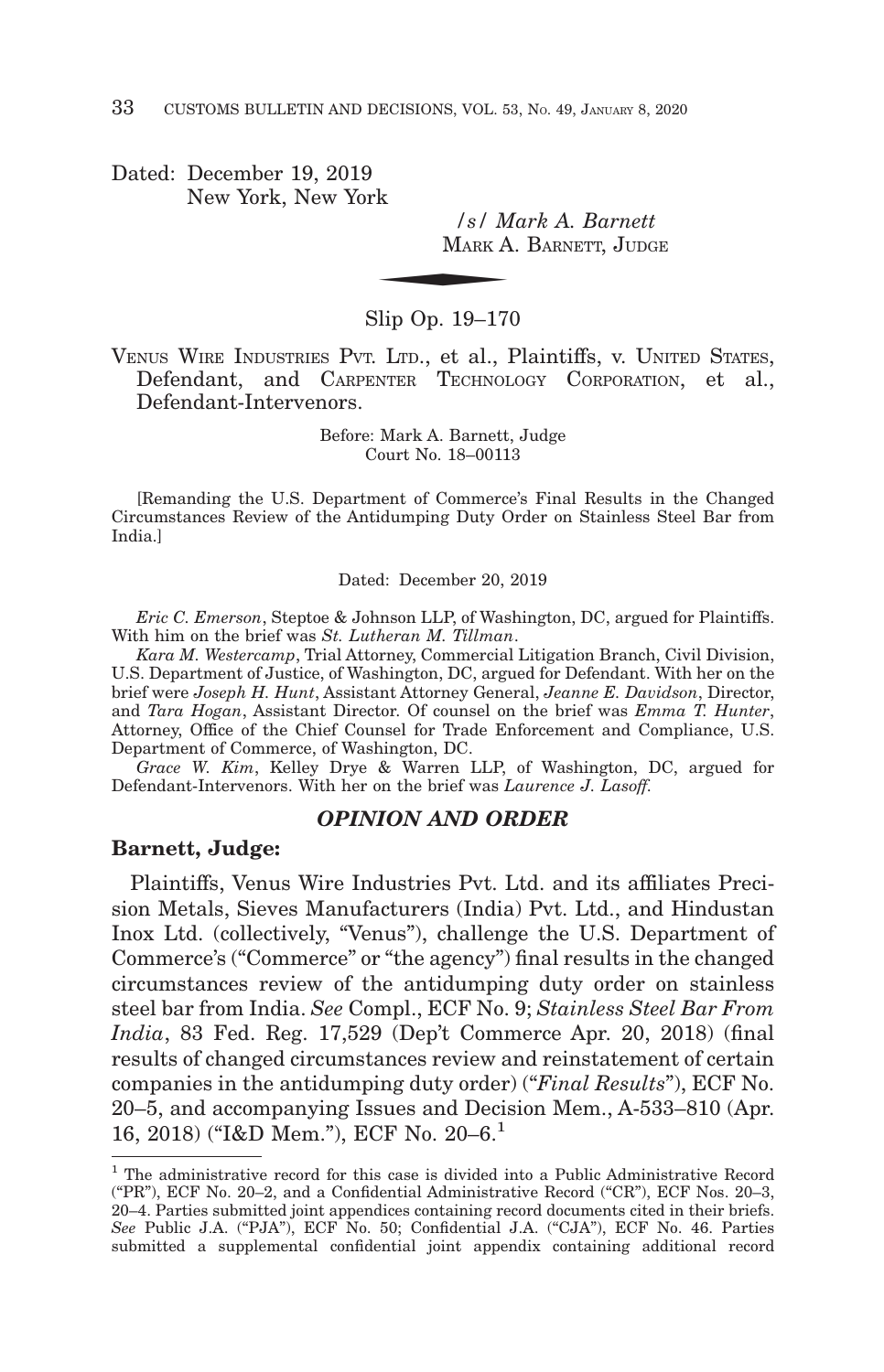Venus challenges two aspects of the *Final Results*. Venus first contests Commerce's determination that Venus is not the producer of subject merchandise made using inputs that are covered by the scope of the underlying antidumping duty order and the corresponding determination that the producers are the unaffiliated suppliers of the inputs. Confidential Pls.' Rule 56.2 Mot. For J. Upon the Agency R., ECF No. 33, and Confidential Venus Wire Indus. Pvt. Ltd. and its Affiliates Precision Metals, Sieves Mfrs. (India) Pvt. Ltd., and Hindustan Inox Ltd.'s Mem. of P&A in Supp. of their Mot. For J. on the Agency R. ("Pls.' Mem.") at 8–15, ECF No. 33. Venus also contests Commerce's decision to use total facts otherwise available with an adverse inference (referred to as "total adverse facts available" or "total AFA") to determine Venus's rate. *See id.* at 16–28.

Defendant United States ("the Government") and Defendant-Intervenors2 defend the *Final Results*. *See generally* Confidential Def.'s Resp. to Pls.' Mots. For J. Upon the Agency R. ("Def.'s Resp."), ECF No. 39; Confidential Def.-Ints.' Resp. in Opp'n to Pls.' Mot. For J. on the Agency R. ("Def.-Ints.' Resp."), ECF No. 42.

For the following reasons, the court remands Commerce's determination that Venus is not the producer of the subject merchandise and defers consideration of arguments regarding the agency's use of total AFA pending Commerce's redetermination on remand.

#### **BACKGROUND**

Commerce published the antidumping duty order on stainless steel bar ("SSB" or "SS bar") from India on February 21, 1995. *See Stainless Steel Bar from Brazil, India and Japan*, 60 Fed. Reg. 9,661 (Dep't Commerce Feb. 21, 1995) (antidumping duty orders) ("*SS Bar Order*").3 On September 13, 2011, Commerce conditionally revoked the *SS Bar Order* with respect to subject merchandise produced or ex-

documents pursuant to the court's request. *See* Confidential Joint Submission of R. Documents ("Suppl. CJA"), ECF No. 53. The court references the confidential version of the relevant record documents, unless otherwise specified.

<sup>2</sup> Defendant-Intervenors consist of Carpenter Technology Corporation; Crucible Industries LLC; Electralloy, a Division of G.O. Carlson, Inc.; North American Stainless; Outokumpu Stainless Bar, LLC; Universal Stainless & Alloy Products, Inc.; and Valbruna Slater Stainless, Inc. (collectively, "Defendant-Intervenors" or, when in reference to the underlying proceeding, "Petitioners").

<sup>3</sup> The SS bar covered by the scope of the *SS Bar Order* consists of

articles of stainless steel in straight lengths that have been either hot-rolled, forged, turned, cold-drawn, cold-rolled or otherwise cold-finished, or ground, having a uniform solid cross section along their whole length in the shape of circles, segments of circles, ovals, rectangles (including squares), triangles, hexagons, octagons or other convex polygons. SSB includes cold-finished SSBs that are turned or ground in straight lengths, whether produced from hot-rolled bar or from straightened and cut rod or wire, and reinforcing bars that have indentations, ribs, grooves, or other deformations produced during the rolling process.

*SS Bar Order*, 60 Fed. Reg. at 9,661.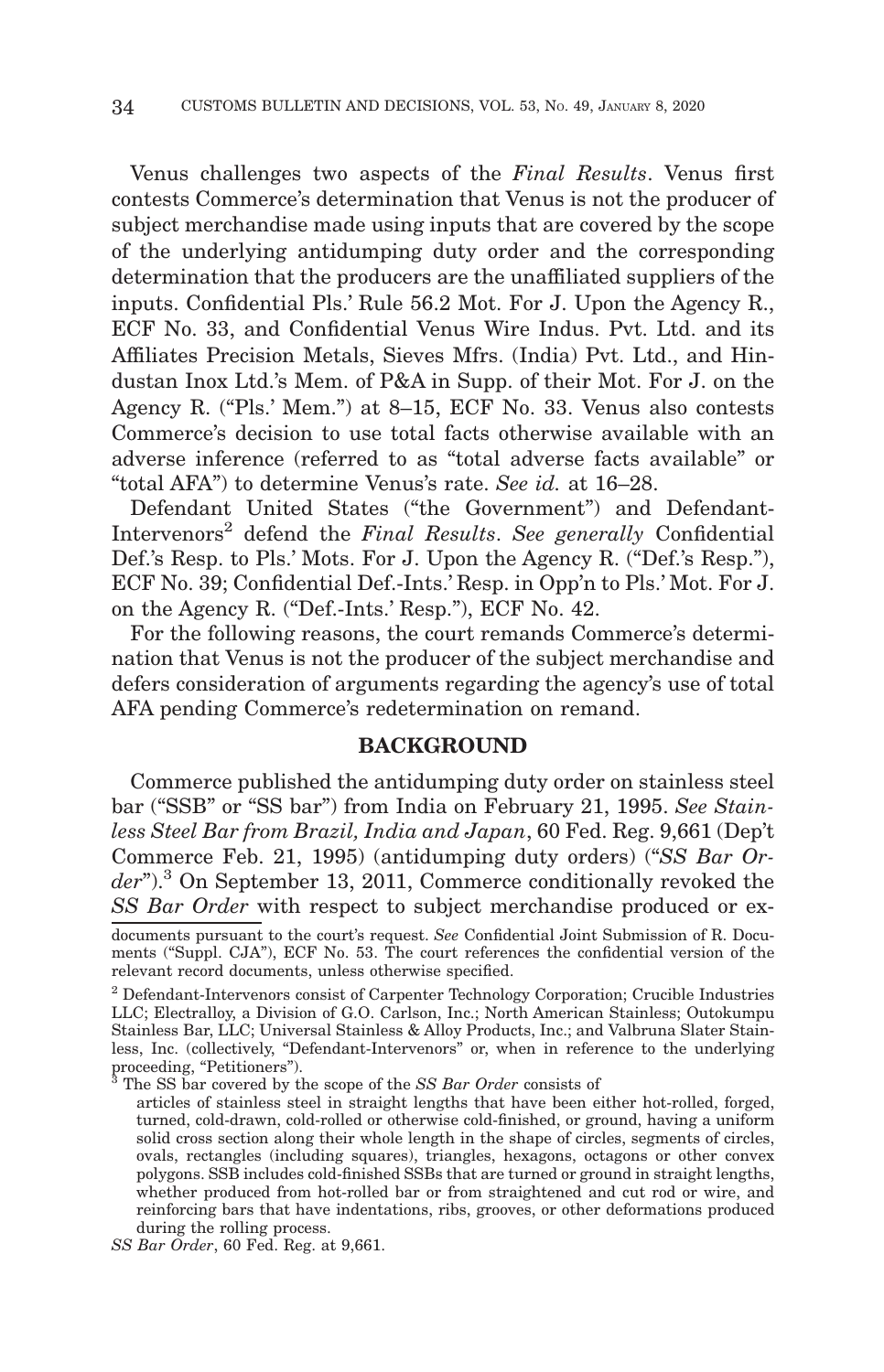ported by Venus. *See Stainless Steel Bar from India*, 76 Fed. Reg. 56,401, 56,402–03 (Dep't Commerce Sept. 13, 2011) (final results of the antidumping duty admin. review, and revocation of the order, in part) ("*Revocation Finding*").<sup>4</sup>

On September 29, 2016, Petitioners submitted a request for a "changed circumstances" review of Venus and Viraj Profiles Ltd. on the basis that they had resumed selling SS bar in the United States at less than fair value. Pet'rs' Req. for Changed Circumstances Reviews (Sept. 29, 2016) at 1, 5, CR 1, PR 1, CJA Tab 1.5 On December 16, 2016, Commerce initiated a changed circumstances review for such purpose. *See Stainless Steel Bar From India*, 81 Fed. Reg. 91,118 (Dep't Commerce Dec. 16, 2016) (initiation of antidumping duty changed circumstances review).

Venus responded to several questionnaires during the review. In section A of Commerce's initial questionnaire, the agency requested Venus to describe the materials used in the production of subject merchandise. Questionnaire to Venus (Sec. A) (Dec. 14, 2016) at A-12, PR 48, CJA Tab 5. Venus responded that it uses "Stainless Steel Black Bars (round/hex/square) or Stainless Steel Rods in Coil Form." Submission of Resp. to Sec. A of the Questionnaire in Changed Circumstances Review (Jan. 30, 2017) ("Venus AQR") at A-24, CR 22, PR 65, CJA Tab. 6. In a separate chart, Venus stated that its production begins with "S.S. Wire Rods" or "S.S. Rounds - Hot Rolled." Venus AQR, Annex. A-8, Suppl. CJA at ECF p. 138.

In subsequent questionnaire responses, Venus referred to its inputs of SS black bar as SS rounds, straight rounds, or hot rolled bar. *See* I&D Mem. at 9 & n.26 (citation omitted); Venus Group Annex. SQR-27 (March 30, 2017), CR 105, PR 144, CJA Tab 10; Venus Group Annex. SQR-28 (March 30, 2017), CR 106, PR 145, CJA Tab 11; Venus Group's Resp. to Sec. B & C Suppl. Questionnaire (Apr. 3, 2017), Annex. D-2, CR 132, PR 173, Suppl. CJA at ECF pp. 212–19; Resp. to

<sup>4</sup> Commerce's authority to revoke an order is grounded in 19 U.S.C. § 1675. By its terms, Commerce "may revoke, in whole or in part, . . . an antidumping duty order" upon completion of a periodic or changed circumstances review. 19 U.S.C. § 1675(d)(1). Pursuant to the regulation in effect at the time of revocation, Commerce could revoke an order in part when it finds that (A) an exporter or producer has "sold the merchandise at not less than normal value for a period of at least three consecutive years"; (B) the exporter or producer has agreed in writing to immediate reinstatement of the order if Commerce determines that, subsequent to revocation, the exporter or producer sells subject merchandise at less than fair value; and (C) continued application of the order is unnecessary to offset dumping. 19 C.F.R. § 351.222(b)(2)(i) (2011). Commerce determined that Venus met each of these requirements. *Revocation Finding*, 76 Fed. Reg. at 56,403.

<sup>5</sup> Commerce conducts a changed circumstances review of an antidumping duty order when it "receives information concerning, or a request from an interested party for a review of" the "final affirmative determination" underlying the order that "shows changed circumstances sufficient to warrant a review." 19 U.S.C. § 1675(b)(1)(A); *see also* 19 C.F.R. 351.216 (2019).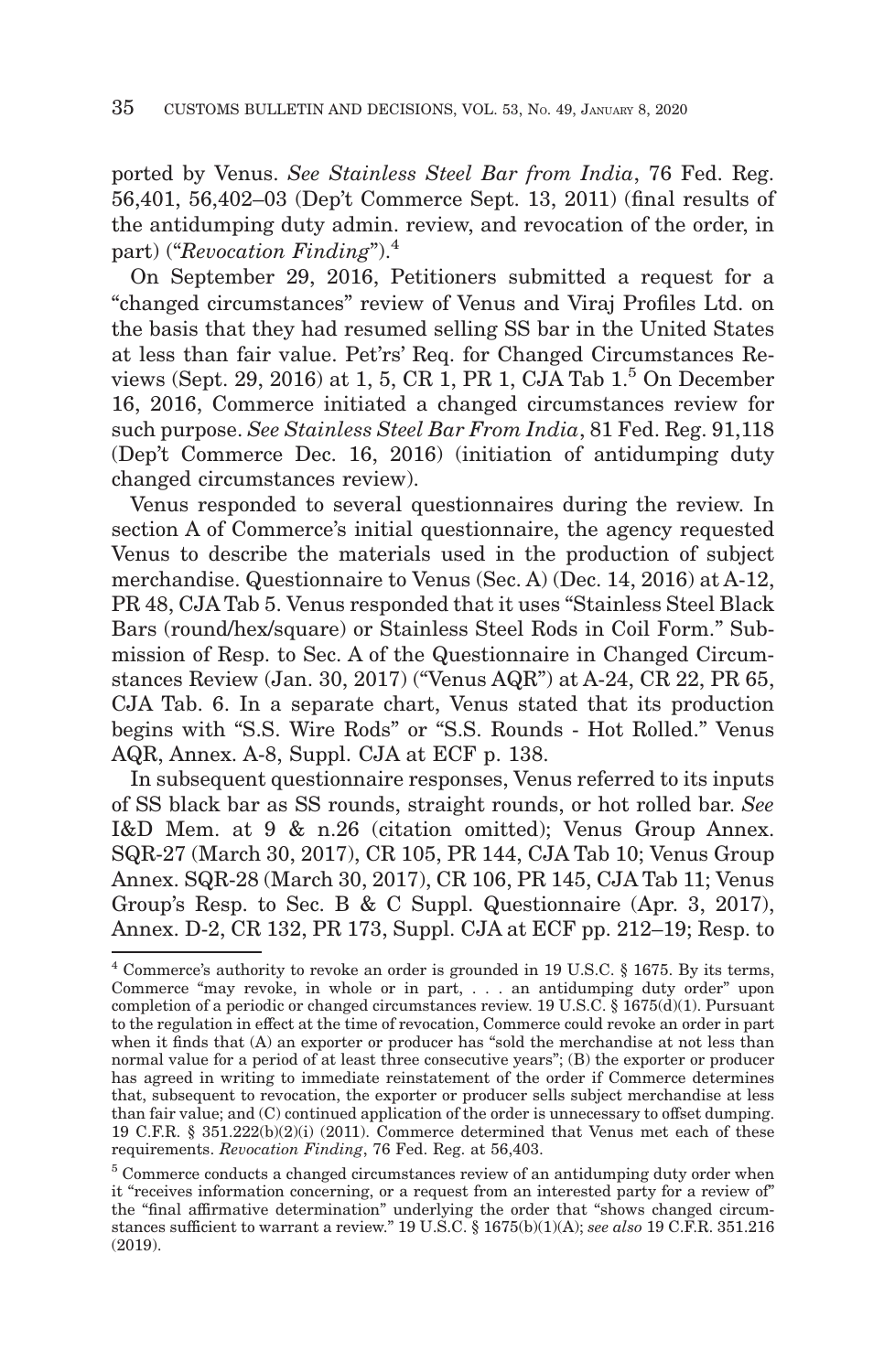Sec. D of the Questionnaire (May 18, 2017) ("Venus 2nd Suppl. DQR") at 7, 13, Annex. DR-1, DR-2, CR 201, PR 260, Suppl. CJA at ECF pp. 254–82.

Supplier invoices appended to Venus's second supplemental questionnaire response alerted Commerce to the possibility that one of Venus's inputs might be subject merchandise; thus, the agency requested further information. I&D Mem. at 10 & n.29 (citing Venus 2nd Suppl. DQR, Annex. SQR-85, CR 207, PR 266, Suppl. CJA at ECF pp. 304–24); Resp. to SQR3-Questionnaire (July 10, 2017) ("Venus 3rd Suppl. DQR") at Question 15, CR 250, PR 308, CJA Tab 15. Venus reported that one of its inputs, "Stainless Steel Hot Rolled Bars (termed as SS rounds)" is "included in the scope of the [*SS Bar Order*]." Venus 3rd Suppl. DQR at Question 15. Venus also described the processing it performs to convert the inputs into "Cold Finished Stainless Steel Bright Bars." *Id.*

Commerce preliminarily determined to reinstate Venus in the *SS Bar Order* based on the agency's finding that Venus sold subject merchandise at less than fair value. Decision Mem. for the Prelim. Results of the Antidumping Duty Changed Circumstances Review of Stainless Steel Bar from India (Oct. 12, 2017) at 1, PR 377, CJA Tab 19. Commerce further determined that Venus is not the producer of the subject merchandise and, in the absence of cost information from Venus's suppliers, assigned Venus a margin based on total AFA. *Id.* at 5, 7.

Thereafter, Commerce issued Venus a fourth supplemental questionnaire in which it requested Venus to "obtain the actual costs of production" from its suppliers of SS rounds used to make SS bar. Req. for Extension to 4th Suppl. Resp. (Nov. 14, 2017) at 1, CR 318–19, PR 398, CJA Tab 24. Venus reported its "significant efforts to obtain the cost of the stainless steel rounds purchased from unaffiliated suppliers during the [period of review]." *Id.* Those efforts included personal visits to several suppliers and emails "cautioning [the suppliers] of cessation of future business" if they refused to provide cost information. *Id.* at 3; *see also id.* at Ex. 1 (documenting Venus's efforts). Despite these efforts, only one of Venus's suppliers submitted its cost information to Commerce. *Id.* at 1–2.

On April 20, 2018, Commerce published the *Final Results*. Commerce continued to find that Venus is not the producer of subject merchandise manufactured from SS rounds. I&D Mem. at 11–14. Commerce did, however, conclude that Venus produced the subject merchandise manufactured from SS wire rod. Final Results Analysis Mem. for Venus Wire Indus. Pvt. Ltd. and its Affiliates Precision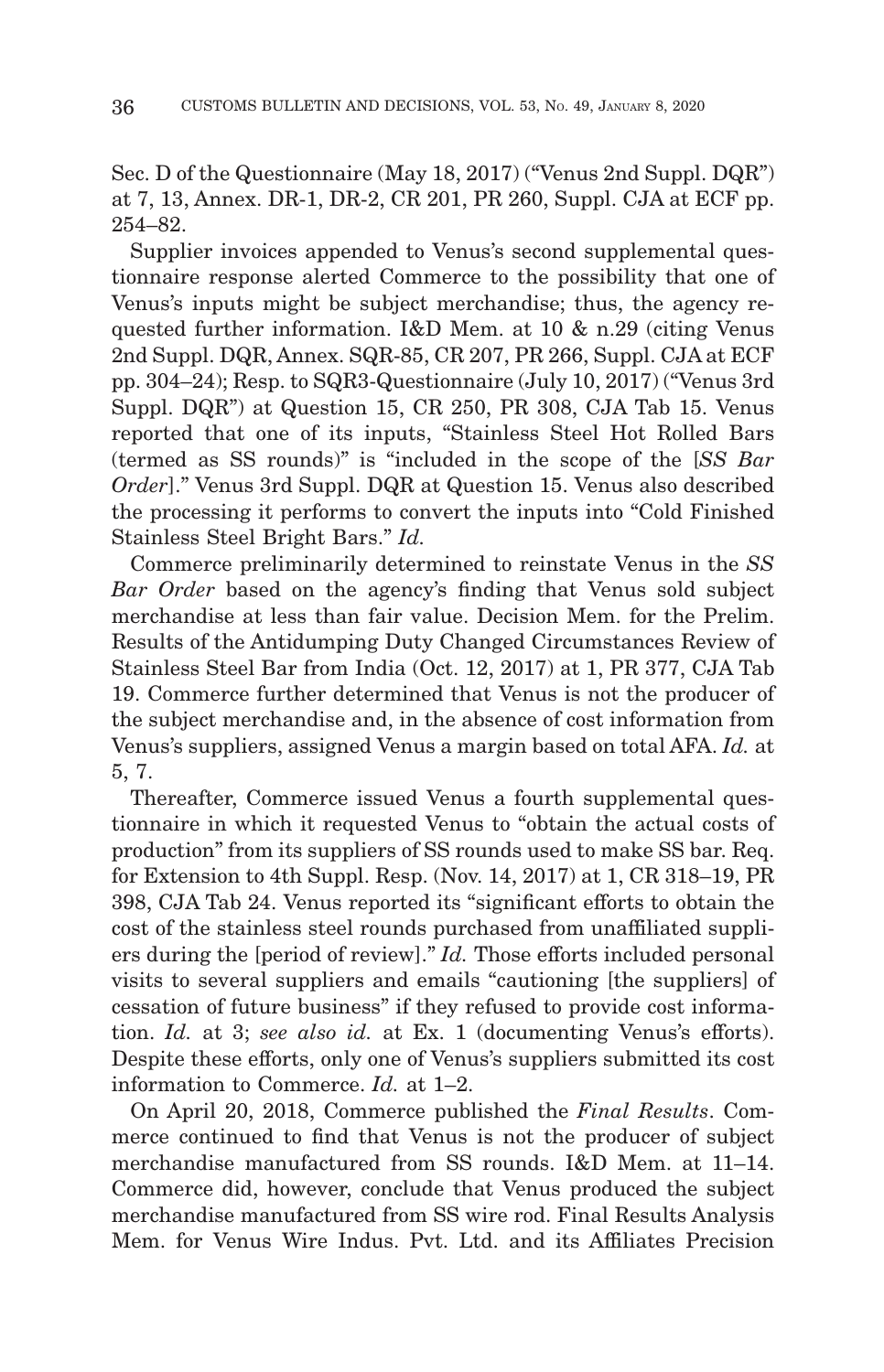Metals, Sieves Mfrs. (India) Pvt. Ltd., and Hindustan Inox Ltd. (Apr. 16, 2018) ("Final Analysis Mem.") at 4, CR 327, PR 424, CJA Tab 32. Commerce reinstated Venus in the *SS Bar Order* and assigned Venus a weighted-average dumping margin of 30.92 percent based on the use of total AFA. *Final Results*, 83 Fed. Reg. at 17,530; *see also* I&D Mem. at  $14-17$ ; Final Analysis Mem. at  $1-3$ .<sup>6</sup>

Venus timely commenced this action on May 18, 2018. *See* Summons, ECF No. 1. Venus's motion is fully briefed, and the court heard oral argument on September 10, 2019. Docket Entry, ECF No. 56.

## **JURISDICTION AND STANDARD OF REVIEW**

The court has jurisdiction pursuant to section  $516A(a)(2)(B)(iii)$  of the Tariff Act of 1930, as amended, 19 U.S.C.  $\S$  1516a(a)(2)(B)(iii)  $(2012)$ , and 28 U.S.C. § 1581(c).

The court will uphold an agency determination that is supported by substantial evidence and otherwise in accordance with law. 19 U.S.C. § 1516a(b)(1)(B)(i). "Substantial evidence is 'such relevant evidence as a reasonable mind might accept as adequate to support a conclusion.'" *Huaiyin Foreign Trade Corp. (30) v. United States*, 322 F.3d 1369, 1374 (Fed. Cir. 2003) (quoting *Consol. Edison Co. v. N.L.R.B.*, 305 U.S. 197, 229 (1938)).

The two-step framework provided in *Chevron, U.S.A., Inc. v. Natural Resources Defense Council, Inc.*, 467 U.S. 837, 842–45 (1984), guides judicial review of Commerce's interpretation and implementation of the antidumping and countervailing duty statutes. *See Apex Frozen Foods Private Ltd. v. United States*, 862 F.3d 1337, 1344 (Fed. Cir. 2017); *Pesquera Mares Australes Ltda. v. United States*, 266 F.3d 1372, 1379–82 (Fed. Cir. 2001) (affording *Chevron* deference to agency methodology in furtherance of its statutory interpretations). First, the court must determine "whether Congress has directly spoken to the precise question at issue." *Apex Frozen Foods*, 862 F.3d at 1344 (quoting *Chevron*, 467 U.S. at 842). If Congress's intent is clear, "that is the end of the matter," and the court "must give effect to the unambiguously expressed intent of Congress." *Id.* (quoting *Chevron*, 467 U.S. at 842–43). However, "if the statute is silent or ambiguous," the court must determine whether the agency's action "is based on a permissible construction of the statute." *Id.* (quoting *Chevron*, 467 U.S. at 843).

<sup>6</sup> Commerce also reinstated Viraj Profiles Ltd. ("Viraj") in the *SS Bar Order* and used total AFA to determine its margin. *Final Results*, 83 Fed. Reg. at 17,530. Those determinations as to Viraj are not at issue here.

<sup>7</sup> All citations to the Tariff Act of 1930, as amended, are to Title 19 of the U.S. Code, and references to the U.S. Code are generally to the 2012 edition unless stated otherwise.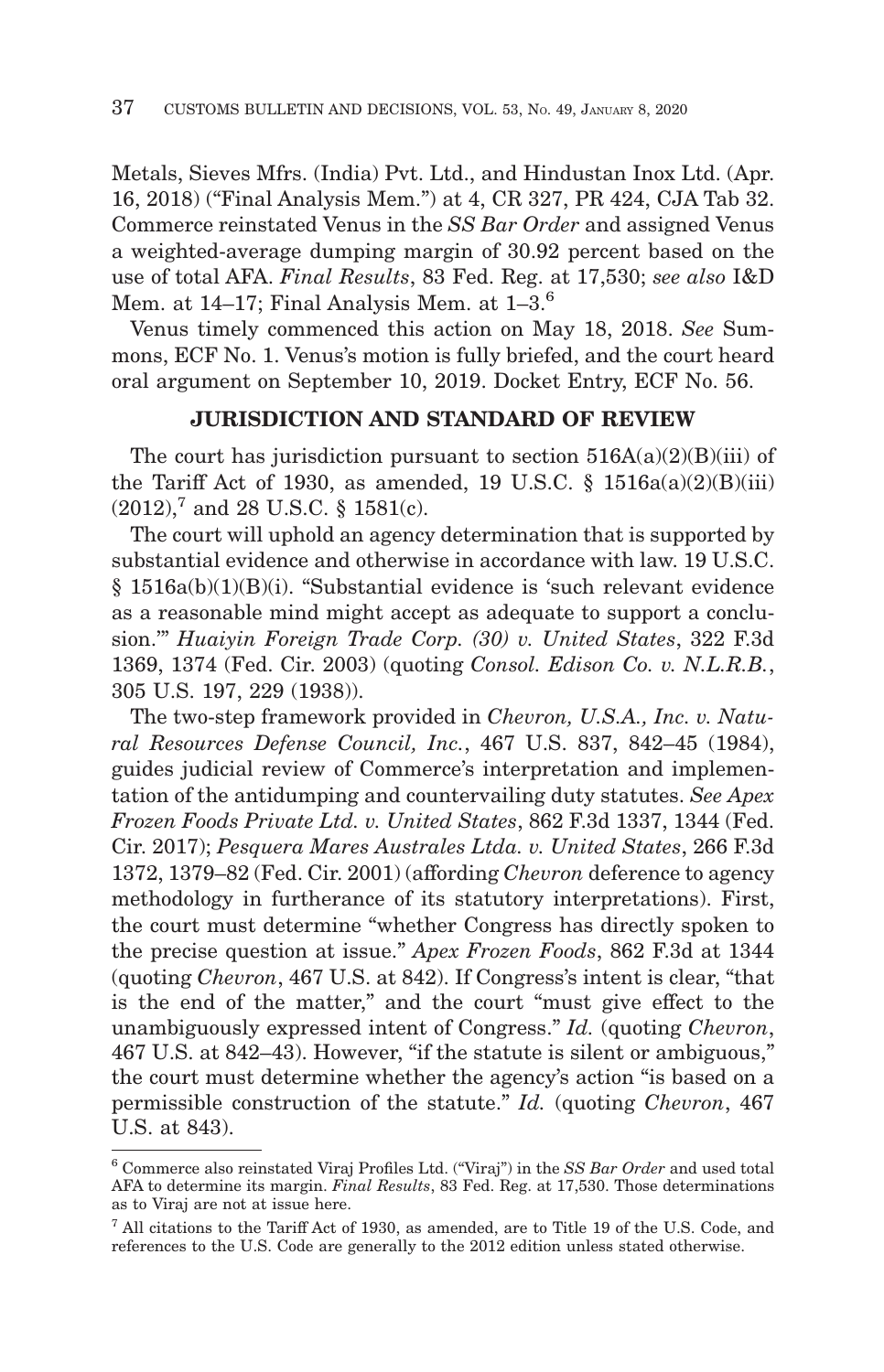#### **DISCUSSION**

# **I. Commerce's Determination that Venus is Not the Producer of Subject Merchandise Venus Exported to the United States**

An antidumping duty is the amount by which the normal value of a product—generally, its price in the exporting country—exceeds the export price, as adjusted. 19 U.S.C. § 1673; *see also id.* §  $1677b(a)(1)(B)(i)$  (defining normal value). In certain situations, Commerce calculates normal value using the constructed value of the merchandise. *Id.* § 1677b(a)(4). Constructed value is the sum of (1) "the cost of materials and fabrication or other processing of any kind employed in producing the merchandise"; (2) actual "selling, general, and administrative expenses" and profits; and (3) "the cost of all containers and coverings . . . and all other expenses incidental to" preparing the subject merchandise "for shipment to the Unites States." *Id.* § 1677b(e)(1), (2)(A), (3).

To ascertain constructed value, Commerce typically requires information from both the producer and the exporter of the subject merchandise. *See id.* § 1677(28); Uruguay Round Agreements Act, Statement of Administrative Action, H.R. Doc. No. 103–316, vol.1, at 835 (1994), reprinted in 1994 U.S.C.C.A.N. 4040, 4172 ("SAA")8 ("[When] different firms perform the production and selling functions, Commerce may include the costs, expenses, and profits of each firm in calculating cost of production and constructed value."). Consequently, Commerce must identify the producer of the subject merchandise in order to obtain the information necessary to calculate the cost of production and constructed value. I&D Mem. at 11. If Commerce properly concluded that Venus was not the producer of the subject merchandise, then Commerce properly required Venus to provide the production costs of its suppliers for the determination of normal value. Otherwise, if Venus should have been regarded as the producer, cost information from Venus's suppliers would not be necessary.

In the underlying proceeding, Commerce applied a test for identifying the producer of the subject merchandise that it first used in its investigation of narrow woven ribbon with woven selvedge from Taiwan. I&D Mem. at 11 & n.35 (citing *Narrow Woven Ribbons with Woven Selvedge from Taiwan*, 75 Fed. Reg. 41,804 (Dep't Commerce

<sup>8</sup> The SAA is the authoritative interpretation of the statute. 19 U.S.C. § 3512(d); *RHP Bearings Ltd. v. United States*, 288 F.3d 1334, 1345 n.7 (Fed. Cir. 2002).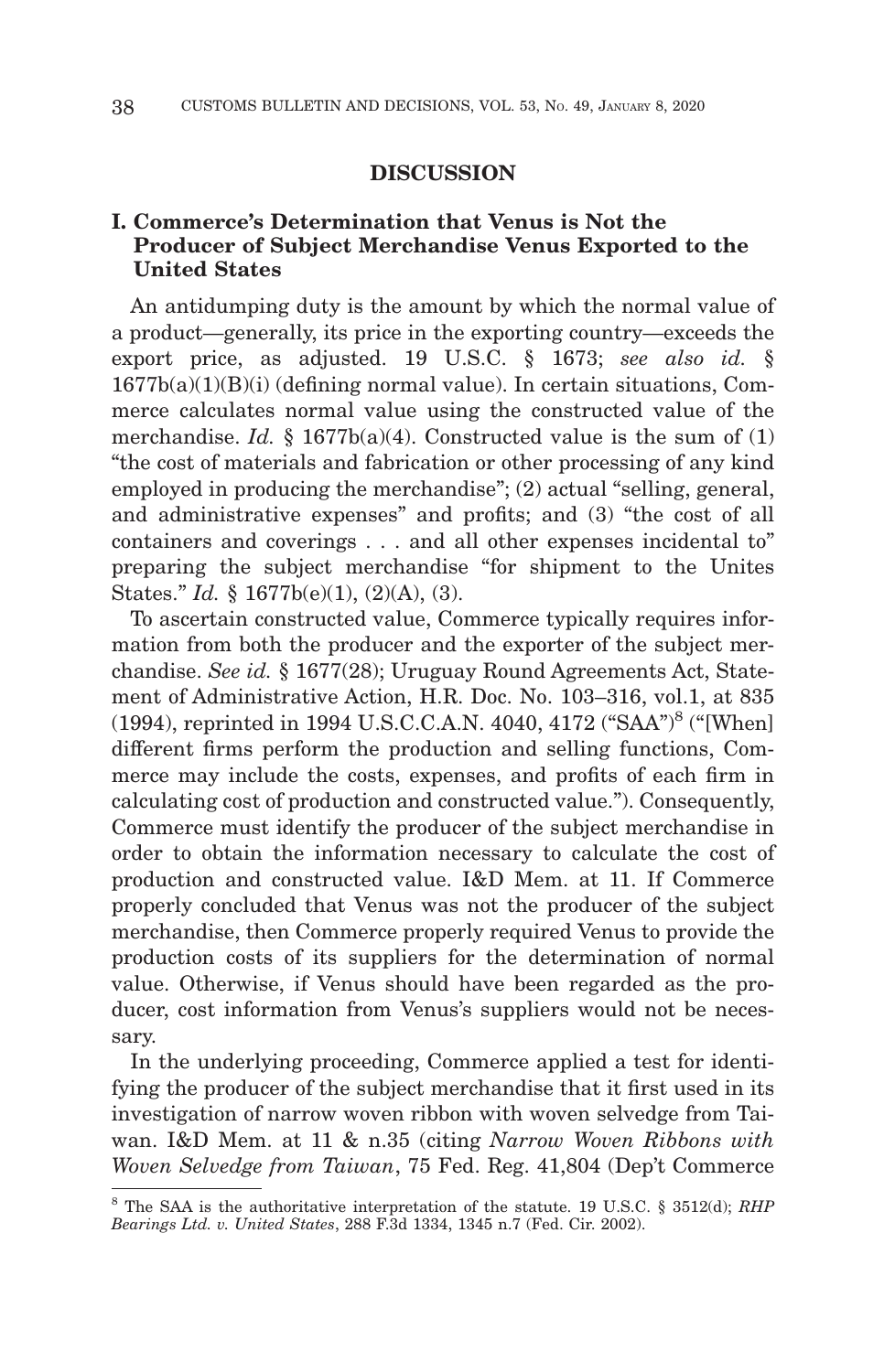July 19, 2010) ("*NWR*"), and Issues and Decision Mem. for the Antidumping Duty Investigation of Narrow Woven Ribbon with Woven Selvedge from Taiwan, A-583-844 (undated) ("NWR Decision Mem.") at 48–49, *available at* https://enforcement.trade.gov/frn/summary/ taiwan/2010–17538–1.pdf (last visited Dec. 20, 2019)). In *NWR*, Commerce considered the extent to which the exporter "further manufactured" griege ribbon, a type of in-scope merchandise used to produce subject narrow woven ribbon. NWR Decision Mem. at 48. To ascertain the degree of further manufacturing, Commerce considered "whether raw materials were added, and whether further processing was performed that changed the physical nature and characteristics of the product." *Id.* at 48. Commerce concluded that "minimal" additional materials were used in the manufacturing process. *Id.* at 49. Commerce further noted that 10 out of the agency's 16 essential characteristics for narrow woven ribbon were "created" by the producer of the input greige ribbon. *Id.* Thus, "based on the totality of the record evidence and the facts specific to [that] case," Commerce determined that the greige ribbon weavers were the producers. *Id.*

Commerce applied the same type of analysis here to assess whether Venus is the producer of SS bar made from in-scope SS rounds. I&D Mem. at 12–13. Commerce identified the six "essential physical characteristics" of SS bar as grade, remelting, shape, finish, type of final finishing operation, and size. *Id.* at 12. Commerce then explained that because Venus's processing "does not affect three of the six essential physical characteristics" of the subject merchandise—"grade, remelting, and shape"—and does not require the addition of new materials, Commerce did not find Venus to be the producer of the subject merchandise. *Id.* at 12–13.

In reaching this conclusion, Commerce dismissed Venus's argument regarding the relevance of Commerce's treatment of Venus as the producer in eight prior reviews, stating that "each segment of a proceeding has its own record and stands on its own," and the issue does not appear to have been raised in the prior proceedings. *Id.* at 12–13. In response to Venus's argument that its processing substantially transforms the SS rounds, Commerce explained that "substantial transformation is not the proper analysis when both products at issue fall within the same class or kind of merchandise." *Id.* at 13. Under those circumstances, Commerce stated, *NWR* is the "relevant precedent" guiding its analysis. *Id.; see also id.* at 13–14 (dismissing scope rulings cited by Venus in which the agency concluded that cold-finishing substantially transformed SS wire rod into SS bar because the input and output products belonged to different classes or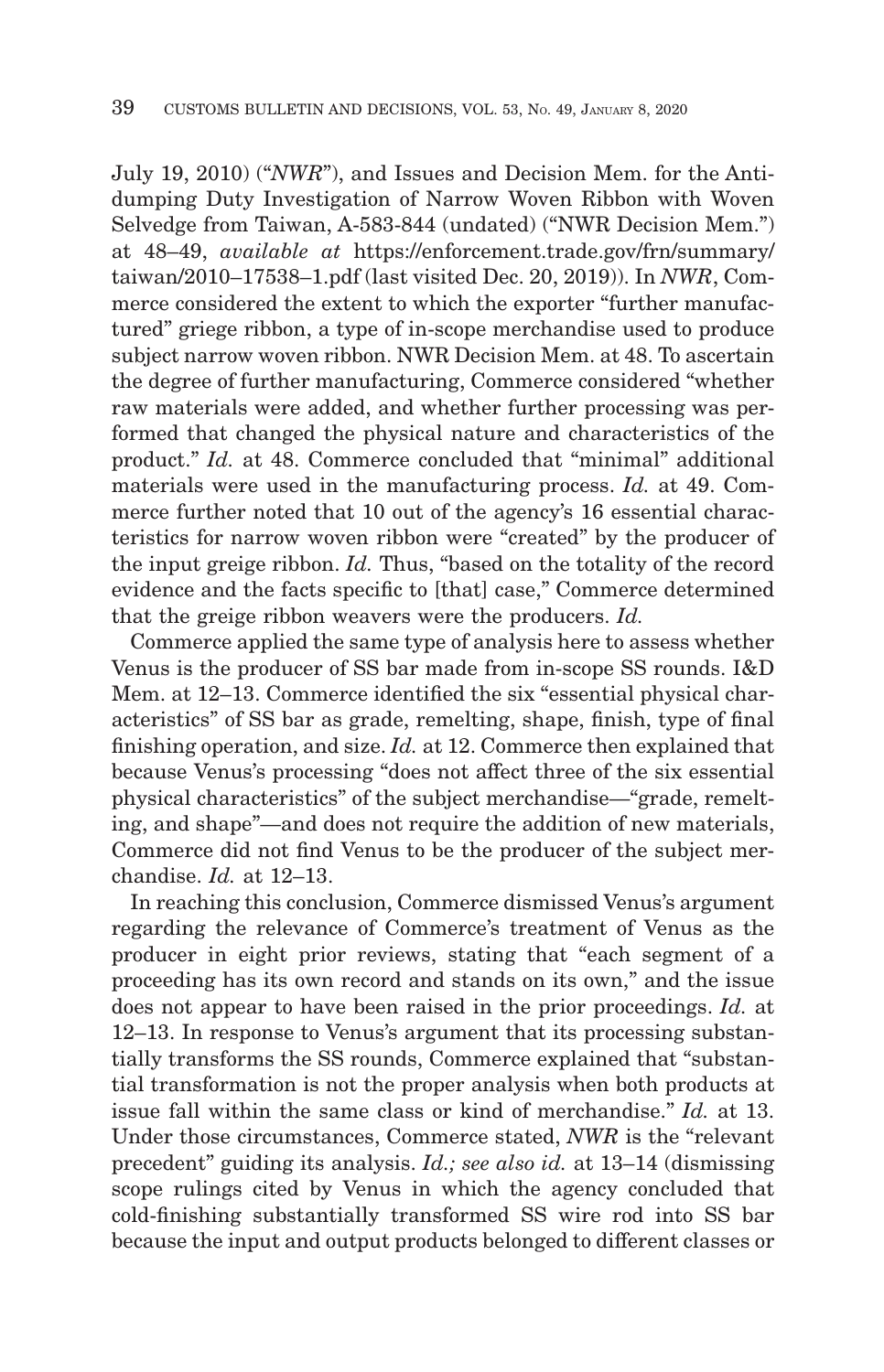kinds of products). Commerce also rejected Venus's argument that its manufacturing process changed proportionally more of the essential physical characteristics as compared to *NWR*, explaining that "there is no threshold for the number of characteristics, whether expressed as an absolute or relative number, that may be determinative for our analysis." *Id.* at 13. Looking to "the totality of the circumstances," Commerce reiterated that the absence of new materials coupled with the changes to three out of six characteristics led it to conclude that Venus is not the producer. *Id.*

## **II. Parties' Contentions**

Venus raises three arguments against Commerce's determination. Venus first contends that Commerce unlawfully departed from agency practice without adequate justification. Pls.' Mem. at 8–9. Venus next contends that prior scope determinations finding that a "substantial transformation" occurred when SS wire rod was converted into SS bar through a process similar to the process used by Venus in this case are relevant and were improperly dismissed by the agency. *Id.* at 10–13. Lastly, Venus contends that Commerce's *NWR* analysis ignored crucial facts. *Id.* at 13–15; *see also* Confidential Venus Wire Indus. Pvt. Ltd. and its Affiliates Precision Metals, Sieves Mfrs. (India) Pvt. Ltd., and Hindustan Inox Ltd.'s Reply Br. in Supp. of their Rule 56.2 Mot. For J. on the Agency R. ("Pls.' Reply") at 1–6, ECF No. 44

The Government and Defendant-Intervenors contend that Venus has not shown the existence of an agency practice respecting its producer determination and Commerce permissibly concluded that Venus was not the producer of subject merchandise based on the record developed in this review. Def.'s Resp. at 13–14; Def.-Ints.' Resp. at 9–10. The Government and Defendant-Intervenors further contend that agency determinations applying Commerce's substantial transformation analysis are inapposite because those determinations involved inputs and outputs that occupied different classes or kinds of merchandise and sought to identify the country of origin of the imported merchandise, which is not at issue here. Def.'s Resp. at 17–19; Def.-Ints.' Resp. at 10–13. The Government and Defendant-Intervenors also contend that Commerce's findings pursuant to its *NWR* test are supported by substantial evidence. Def.'s Resp. at 16–17; Def.-Ints.' Resp. at 14–16.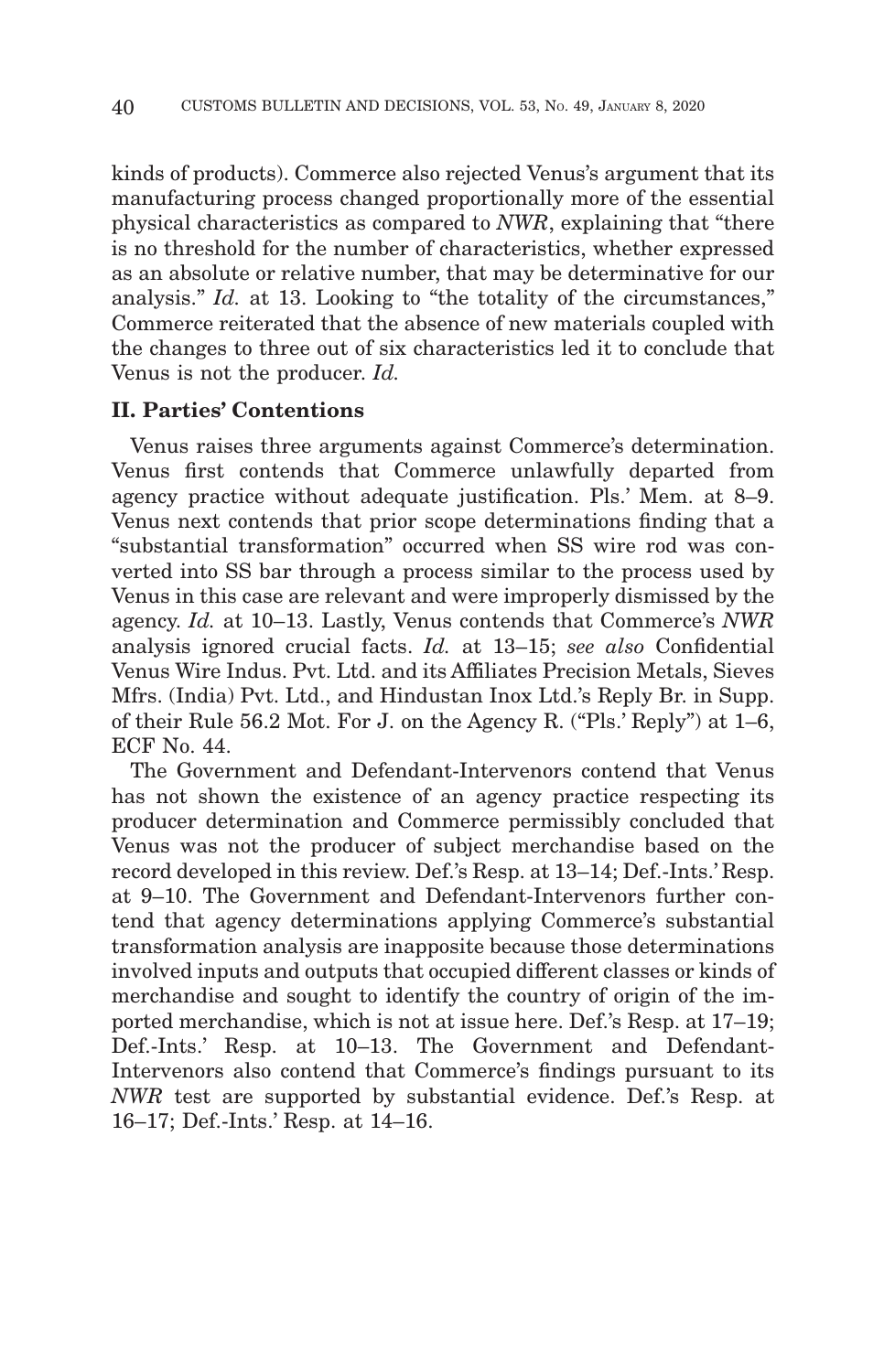# **III. Commerce Must Reconsider or Further Explain its Use of the** *NWR* **Test to Determine the Producer of the Subject Merchandise**

While Venus has not shown that Commerce's determination is inconsistent with an established agency practice, Commerce's summary dismissal of the relevance of the substantial transformation test in favor of the *NWR* test requires reconsideration and further explanation. Thus, the court does not address Venus's direct challenges to the application of the *NWR* test.

## **A. Venus has not Established the Existence of an Agency Practice**

While Venus casts its argument in terms of a departure from agency practice, Pls.' Mem. at 8–9; Pls.' Reply at 6–8, Venus has not shown that Commerce previously applied a practice or methodology to the question whether Venus is the producer of subject merchandise. Instead, Venus asserts that Commerce's treatment of Venus as the producer in prior reviews constitutes the practice. *See, e.g.*, Pls.' Mem. at 8. However, Venus does not dispute Commerce's statement that the issue was never examined in prior administrative reviews and, therefore, it is not possible to determine whether prior facts were identical to this review and whether Commerce altered the analytical framework applied to those facts. *See* I&D Mem. at 13; Pls.' Mem. at 8–9; Pls.' Reply at 6–8. Absent evidence demonstrating the existence of an established procedure or methodology relevant to this inquiry, Venus's argument that Commerce arbitrarily departed from agency practice must fail. *See SeAH Steel VINA Corp. v. United States*, 40 CIT \_\_\_, \_\_\_,182 F. Supp. 3d 1316, 1327 (2016) (explaining that departure from a consistent "contrary *practice* in similar circumstances" is arbitrary when unaccompanied by a "reasonable explanation for the *change in practice'*") (quoting *Consol. Bearings Co. v. United States*, 348 F.3d 997, 1007 (Fed. Cir. 2003) (emphasis added); *Ranchers–Cattlemen Action Legal Found. v. United States*, 23 CIT 861, 884–85, 74 F. Supp. 2d 1353, 1374 (1999) (explaining that identification of an "agency practice" is predicated upon the existence of "a *uniform and established procedure* [] that would lead a party, in the absence of notification of a change, reasonably to expect adherence *to the established practice or procedure*") (emphasis added); *cf. Shikoku Chems. Corp. v. United States*, 16 CIT 382, 388, 795 F. Supp. 417, 422 (1992) (a methodology used in five previous segments of the proceeding effectively became "the law of [the] proceeding[]" from which Commerce had departed without adequate explanation).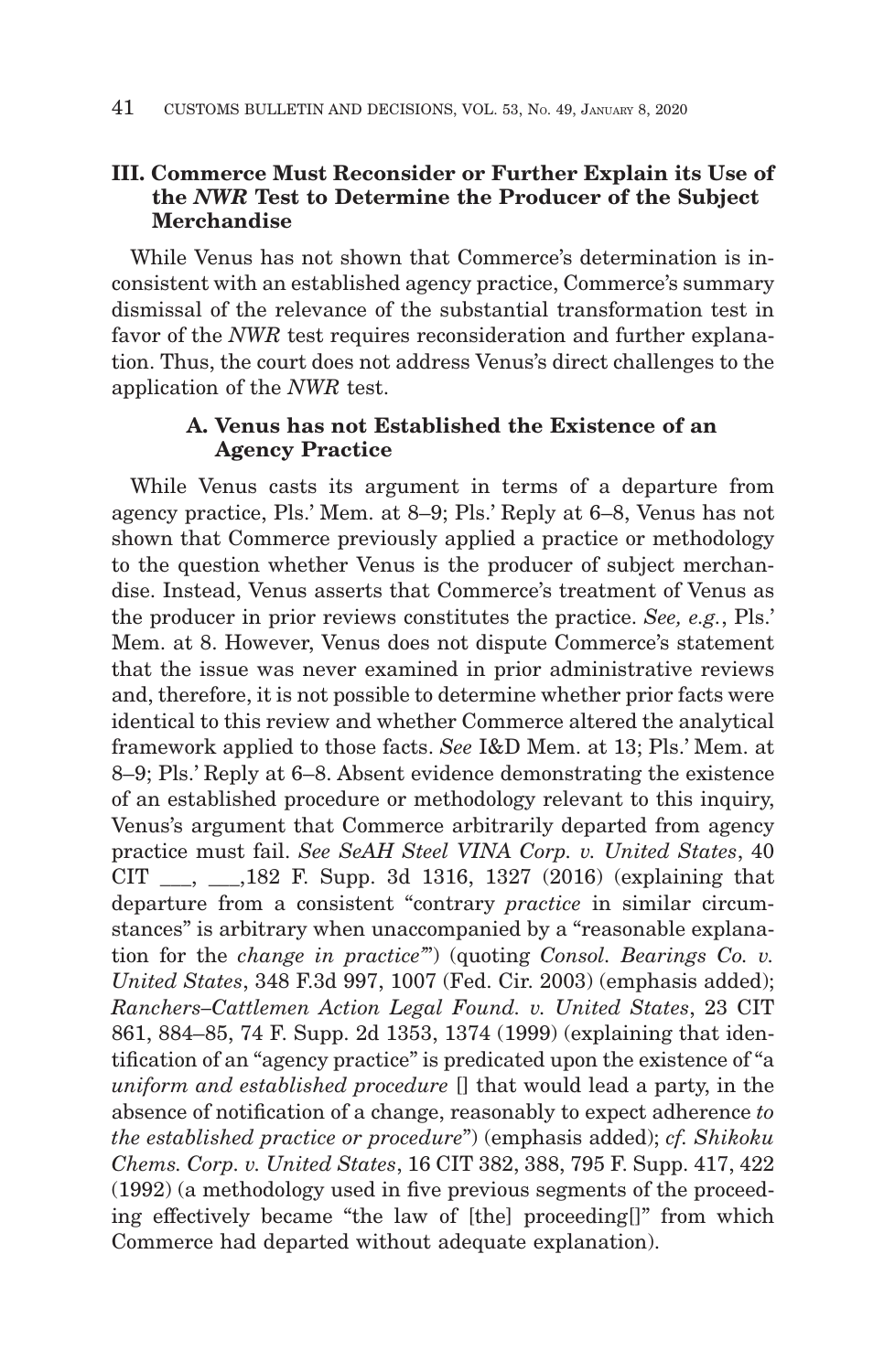In any event, in this review and in contrast to prior reviews, Commerce queried Venus's status as producer; developed the factual record accordingly; and rendered a decision based on the evidence presented. *See* I&D Mem. at 10; 12–13. Thus, the mere fact that Commerce reached a different conclusion in this review, standing alone, does not require remand to the agency. Venus's remaining arguments on this issue are not persuasive.<sup>9</sup>

# **B. Commerce Must Reconsider or Further Explain its Use of the** *NWR* **Test**

At issue here is Commerce's method of determining the producer of the subject merchandise when in-scope inputs are used to manufacture subject merchandise for purposes of 19 U.S.C §§ 1677b and 1677(28). The statute does not define "producer" or provide a method for Commerce to apply in making its determinations. Thus, the court must decide whether Commerce's use of the *NWR* test to determine that Venus was not the "producer" is in accordance with law. *See, e.g., Pesquera Mares Australes,* 266 F.3d at 1379–82; *cf. E.I. Du Pont de Nemours & Co. v. United States*, 22 CIT 370, 373–76, 8 F. Supp. 2d 854, 858–59 (1998) (examining the lawfulness of Commerce's substantial transformation test pursuant to *Chevron* prong two). To determine whether the standard adopted by Commerce is a permissible interpretation of the statute, the court considers whether the construction is reasonable, consistent with statutory goals, and reflects agency practice. *Apex Exps. v. United States*, 777 F.3d 1373, 1379 (Fed. Cir. 2015).

Here, Commerce provided little explanation to support its use of the *NWR* test over its substantial transformation test beyond stating that the *NWR* test is the "relevant precedent" when the input and output products are in the same class or kind of merchandise.10 I&D Mem. at

<sup>9</sup> Venus argues that the facts at issue have not changed across each review. Pls.' Reply at 8. The pertinent point, however, is whether the factual *record* has changed. *See Jiaxing Brother Fastener Co., Ltd. v. United States*, 822 F.3d 1289, 1299 (Fed. Cir. 2016) ("[E]ach administrative review is a separate exercise of Commerce's authority that allows for different conclusions based on different *facts in the record*.") (alteration in original) (emphasis added) (citation omitted). Venus also argues that Commerce "is 'presumed to have considered' all record evidence in reaching its decision" in the prior reviews. Pls.' Mem. at 9 n.4 (quoting *Ta Chen Stainless Steel Pipe Co. v. United States*, 31 CIT 794, 819 (2007)). However, it is unclear to what extent the prior records contained evidence relevant to the producer issue because, as noted, the issue was never raised, and those records are not now before the court. *See* I&D Mem. at 13. Lastly, Venus avers that Commerce has conducted verification of its facilities in past reviews "during which time [Commerce] officials almost certainly observed raw material being used in production." Pls.' Mem. at 8 n.2 (citations omitted). However, such speculation is insufficient to undermine the factual record before the agency in the present review.

<sup>10</sup> Commerce relies heavily on the fact that while SS wire rod and SS bar are considered separate classes or kinds of merchandise, I&D Mem. at 13–14, SS rounds are considered to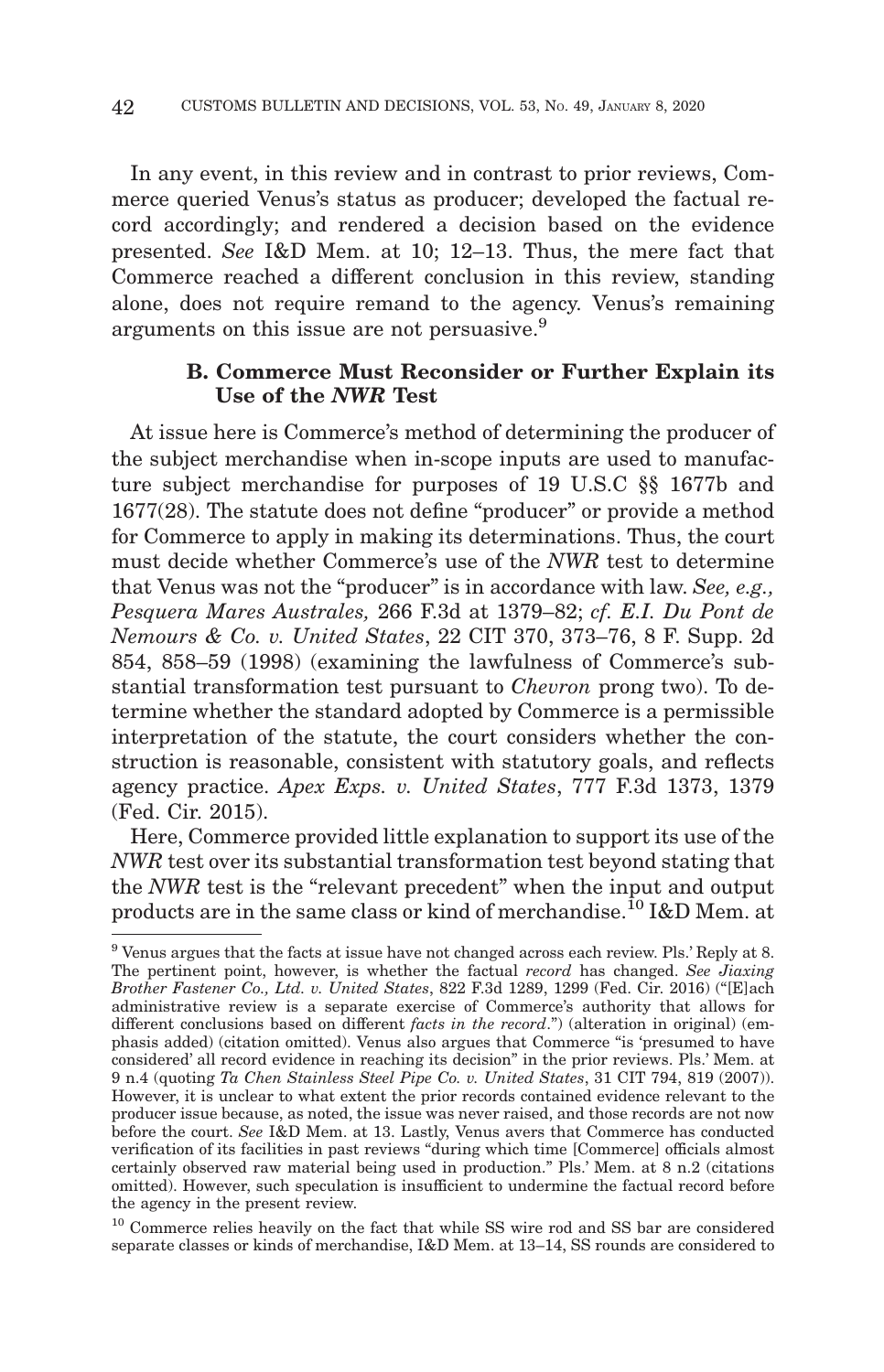13. However, merely pointing to what the agency "has done [once] before . . . is not, by itself, an explanation of why its methodology comports with the statute." *Mid Continent Steel & Wire, Inc. v. United States*, 941 F.3d 530, 537–38 (Fed. Cir. 2019) (ellipsis in original) (internal quotation marks and citation omitted).

Moreover, Commerce, in fact, has used its substantial transformation test when the input and output products were in the same class or kind of merchandise. *See, e.g.*, Tapered Roller Bearings from the People's Republic of China: Issues and Decision Mem. for the Final Results of the 2007–2008 Admin. Review of the Antidumping Duty Order, A-570–601 (Dec. 28, 2009) ("TRBs from China Mem.") at 7, *available at* https://enforcement.trade.gov/frn/summary/prc/E9– 31417–1.pdf (last visited Dec. 20, 2019) (substantial transformation did not occur when unfinished tapered roller bearings were processed into finished tapered roller bearings and the processing did not alter the class or kind of merchandise); Issues and Decision Mem. for the Final Determination in the Antidumping Duty Investigation of [D]iamond [S]awblades and Parts Thereof from the People's Republic of China, A-570–900 (May 22, 2006) ("DSBs from China Mem.") at 17–19, *available at* https://enforcement.trade.gov/frn/summary/prc/ E6–7763–1.pdf (last visited Dec. 20, 2019) (substantial transformation occurred when diamond cores were attached to diamond segments to produce finished diamond sawblades notwithstanding that the upstream and downstream products were within the same class or kind of merchandise); *3.5'' Microdisks and Coated Media Thereof From Japan*, 54 Fed. Reg. 6,433, 6,434–35 (Dep't Commerce Feb. 10, 1989) (final determination of sales at less than fair value) (processing performed in Canada on microdisks from Japan did not alter the class or kind of merchandise but was sufficiently significant to render

be within the same class or kind of merchandise as SS bar, *id*. at 12–13. There is, however, no inherent, objective basis for these differences. The class or kind of merchandise involved in any proceeding is typically a function of, and coterminous with, the scope of merchandise for which the petitioner seeks relief—and the breadth of that scope may change from case to case. *See, e.g.*, *Hitachi Metals, Ltd. v. United States*, 42 CIT \_\_\_, \_\_\_, 350 F. Supp. 3d 1325, 1343–49 (2018) (reviewing a U.S. International Trade Commission determination in a cut-to-length plate ("CTL") investigation in which the scope (and Commerce's determination as to class or kind) included certain alloy CTL which had not been included in prior CTL investigations). While production processes are taken into consideration, Commerce also considers non-production criteria such as administrability and circumvention concerns. *See* Issues and Decision Mem. for the Final Determination in the Antidumping Duty Investigation of Multilayered Wood Flooring from the People's Republic of China, A-570–970 (Oct. 18, 2011) at 54, *available at* https://enforcement.trade.gov/frn/summary/ PRC/2011–26932–1.pdf (last visited Dec. 20, 2019); Issues and Decision Mem. for the Final Determination of the Less-Than-Fair-Value Investigation of Certain Steel Wheels from the People's Republic of China, A-570–082 (Mar. 21, 2019) at 9–13, *available at* https:// enforcement.trade.gov/frn/summary/prc/2019–05957–1.pdf (last visited Dec. 20, 2019). Thus, Commerce must establish the reasonableness of relying on its class or kind distinction if that distinction continues to play a central role in the agency's analysis.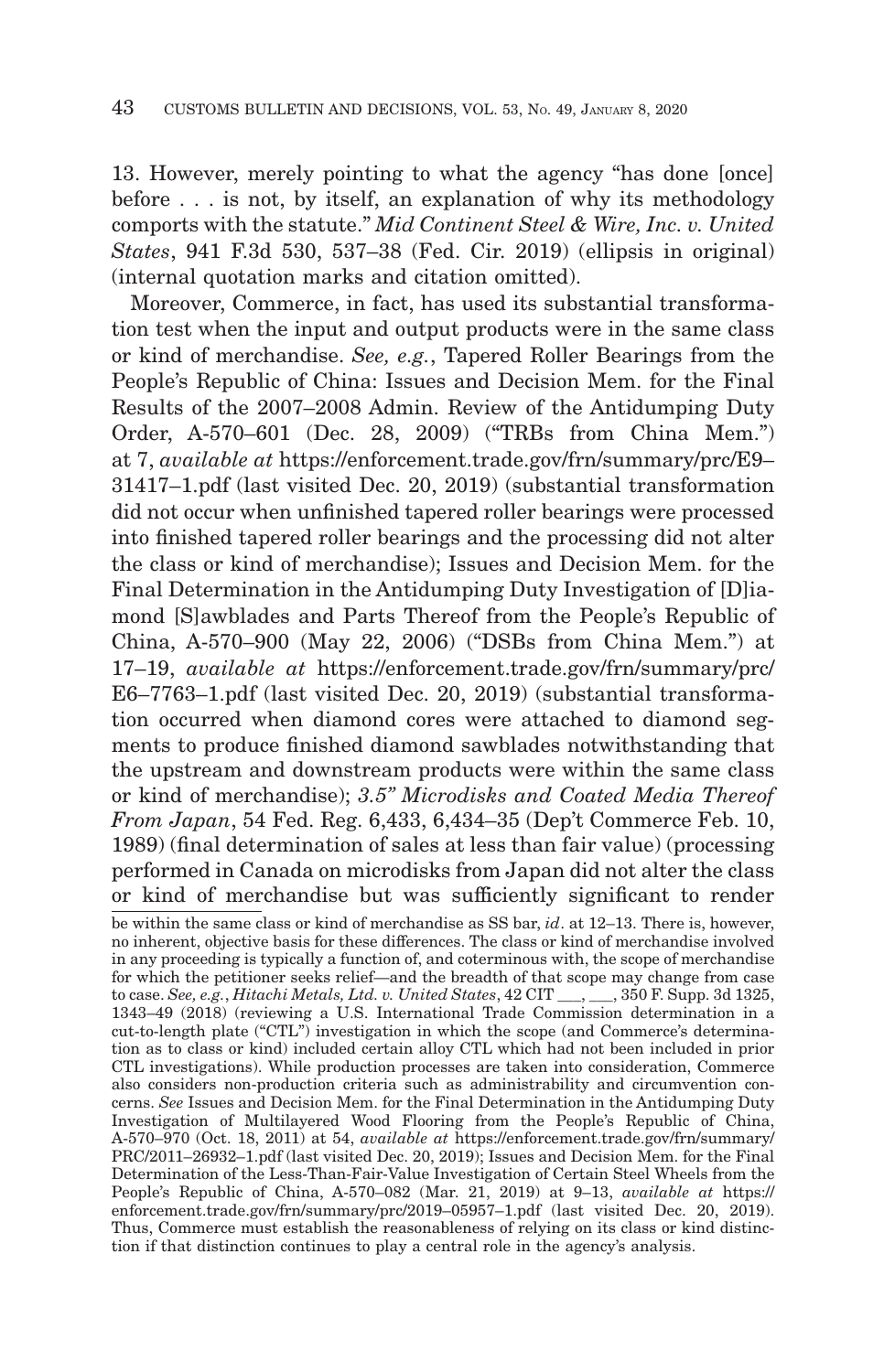Canada as the country of origin for antidumping purposes); *Erasable Programmable Read Only Memories (EPROMs) From Japan*, 51 Fed. Reg. 39,680, 39,692 (Dep't Commerce Oct. 30, 1986) (final determination of sales at less than fair value) (substantial transformation did not occur when processed wafers and dice from Japan were assembled into finished EPROMs in Singapore and remained in the same class or kind of merchandise).

As the foregoing agency determinations demonstrate, class or kind of merchandise is but one factor Commerce considers in conducting its substantial transformation test—and it "is not [even] a controlling factor." DSBs from China Mem. at  $18$ <sup>11</sup> see also, e.g., TRBs from China Mem. at 7 ("[W]hile we consider the class or kind of [merchandise] to be an important factor in determining substantial transformation, it is not the only factor we considered. . . ."); *supra* note 10. Thus, Commerce's attempt to portray changes to the class or kind of merchandise as determinative of whether the substantial transformation test applies runs counter to decades of agency precedent.

Further, while Commerce has used the substantial transformation test to determine country of origin, *see, e.g.*, *Bell Supply*, 888 F.3d at 1228–31, Commerce has not limited the substantial transformation test to country of origin determinations, *see* I&D Mem. at 13.12 That test, which examines whether certain "manufacturing or processing steps" result in a "new product having a new name, character and use," *Bell Supply*, 888 F.3d at 1228 (quoting *Bestfoods v. United States*, 165 F.3d 1371, 1373 (Fed. Cir. 1999)), appears at least facially relevant to Commerce's identification of the producer of the subject merchandise. Regardless of whether the "manufacturing or processing steps" occur in country B or are performed by company B, Commerce's inquiry is directed at the circumstances under which an input becomes an output and whether that output should be attributed to country B or company B. Commerce's disregard of the substantial transformation test without substantive explanation is not entitled to deference.

<sup>&</sup>lt;sup>11</sup> While the formulation of the factors Commerce considers in a substantial transformation test varies slightly across proceedings, in general, Commerce considers "(1) the class or kind of merchandise; (2) the nature and sophistication of processing in the country of exportation; (3) the product properties, essential component of the merchandise, and intended end-use; (4) the cost of production/value added; and (5) level of investment." *Bell Supply Co. v. United States*, 888 F.3d 1222, 1228–29 (Fed. Cir. 2018); *cf.* Laminated Woven Sacks from the People's Republic of China: Issues and Decision Mem. for the Final Results of the First Antidumping Duty Admin. Review, A-570–916 (Mar. 14, 2011) at 4–5, *available at* https:// enforcement.trade.gov/ frn/summary/prc/2011–6450–1.pdf (last visited Dec. 20, 2019).

 $12$  Thus, the Government's argument that the substantial transformation test is inapplicable here because country of origin is not at issue is entirely *post hoc* and, thus, not a basis to sustain Commerce's determination. *See Burlington Truck Lines, Inc. v. United States*, 371 U.S. 156, 168–69 (1962).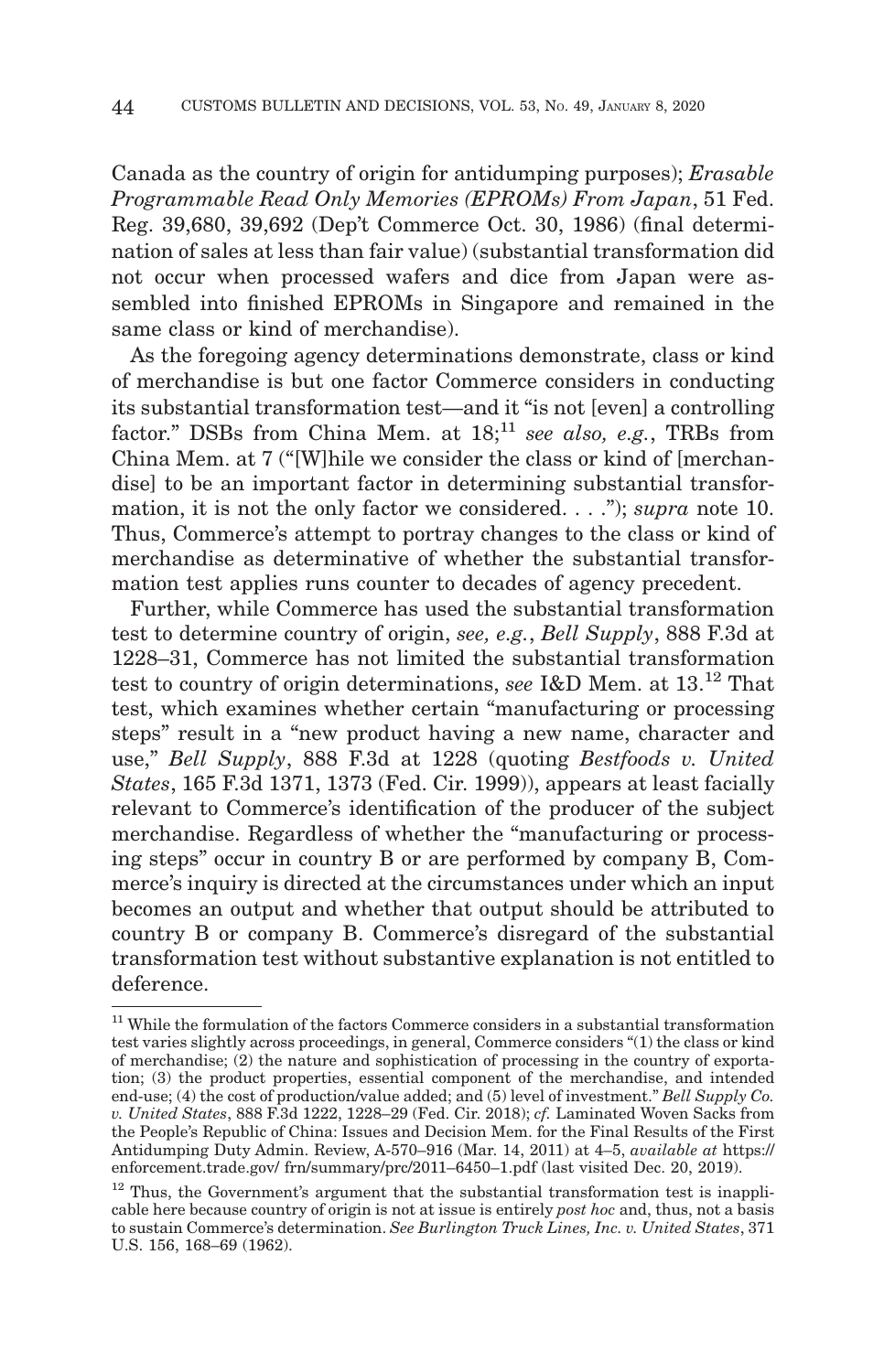As previously noted, Commerce concluded that Venus is the producer of SS bar manufactured from SS wire rod. Final Analysis Mem. at 4. That finding is consistent with several scope determinations upon which Venus relies and in which Commerce concluded that that the conversion of SS wire rod into SS bar constitutes a substantial transformation. *See* Pls.' Mem. at 12–13 & n.16 (citations omitted); Pls.' Reply at 2–5; Scope Rulings, Suppl. CJA at ECF pp. 7–89.<sup>13</sup> However, to the extent that Commerce relied on a substantial transformation analysis because SS wire rod and SS bar are in different classes or kinds of merchandise, that reliance undermines the Government's *post hoc* argument that the substantial transformation test is inapplicable when country of origin is not at issue. Further, because agency precedent demonstrates that the substantial transformation test may apply irrespective of changes in the class or kind of merchandise, *see supra* pp. 17–18, Commerce's use of the substantial transformation test in connection with one input (SS wire rod) but not the other (SS rounds) is, without further explanation, arbitrary.

Additionally, Commerce's dismissal of the relevance of the scope rulings and the substantial transformation test led it to further ignore Venus's central argument that the processing of SS wire rod into SS bar affects the physical characteristics of SS wire rod in the same way that the "nearly identical" processing of SS rounds into SS bar affects the physical characteristics of the SS rounds. I&D Mem. at 4–5 (summarizing Venus's arguments); *see also* Pls.' Mem. at 12–13; Pls.' Reply at 2–3. Because changes in the class or kind of merchandise (or lack thereof) are not necessarily determinative of substantial transformation, it is not clear that conversion of SS rounds into SS bar would *not* constitute a substantial transformation. It is also not clear

<sup>&</sup>lt;sup>13</sup> The scope determinations submitted in the supplemental confidential joint appendix include, among others, (1) Final Recommendation Mem.—Scope Ruling Req. by Ishar Bright Steel Ltd. on Whether Stainless Steel Bar is Subject to the Scope of the Antidumping and Countervailing Duty Orders on Stainless Steel Wire Rod from Subject Countries (Feb. 7, 2005) ("UAE SSWR Scope Ruling"); (2) Scope Req. from Rodacciai S.p.A.—Final Scope Ruling Concerning the Stainless Steel Wire Rod from Spain Order [and] Initiation and Prelim. Scope Ruling Concerning the Stainless Steel Bar from Spain Order (May 12, 2015) ("Spain Final SSWR Scope Ruling"); and (3) Scope Req. from Rodacciai S.p.A.—Final Scope Ruling Concerning the Stainless Steel Bar from Spain Order (July 10, 2015) ("Spain Final SSB Scope Ruling"). Each of those rulings address the conversion of SS wire rod into SS bar for purposes of determining country of origin and the applicability of orders covering SS wire rod or SS bar. *See* UAE SSWR Scope Ruling at 1; Spain Final SSWR Scope Ruling at 1; Spain Final SSB Scope Ruling at  $\hat{1}$ . In the first ruling, Commerce—after extensive analysis—determined that SS bar and SS wire rod occupy different classes or kinds of merchandise and the SS bar produced in the United Arab Emirates using SS wire rod imported from countries subject to antidumping or countervailing duty orders on SS wire rod was not covered by those orders. UAE SSWR Scope Ruling at 5–12. Commerce relied on these findings in subsequent determinations. Spain Final SSWR Scope Ruling at 19–25, 29; Spain Final SSB Scope Ruling at 19–24, 26–27, 29.